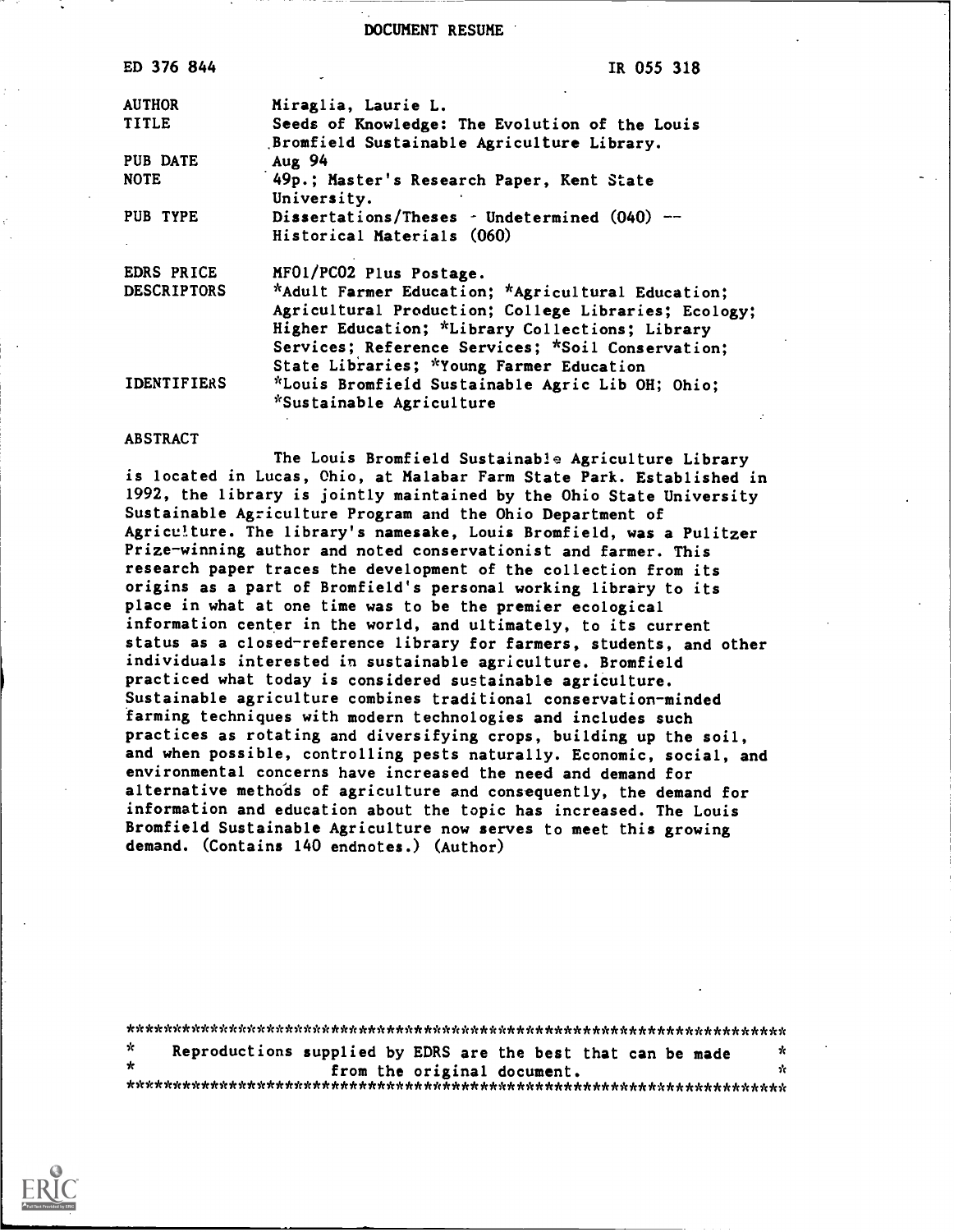IMPARTMENT OF EOUCATOON Mice of Educsuonel Raseatte and Imetarnatu EDUCATIONAL RESOURCES INFORMATION CENTER (ERIC)

0 This document Ms been tedrodueed as received Item ttm Demon or otgamiation originating it

D Mirior changes have been made to improve<br>repioduction quality

Points of view or opinions stated in this docu-<br>ment do not necessarily represent official<br>OERI position or policy.

### SEEDS OF KNOWLEDGE: THE EVOLUTION OF THE LOUIS BROMFIELD SUSTAINABLE AGRICULTURE LIBRARY

A Master's Research Paper submitted to the Kent State University School of Library and Information Science in partial fulfillment of the requirements for the degree Master of Library Science

 $4605575$ 

by

Laurie L. Miraglia

August, 1994

"PERMISSION TO REPRODUCE THIS MATERIAL HAS BEEN GRANTED BY

'K <u>n</u>م(n

TO THE EDUCATIONAL RESOURCES INFORMATION CENTER (ERIC)."

2 BEST COPY AVAILABLE

 $\mathbf{I}$  and  $\mathbf{I}$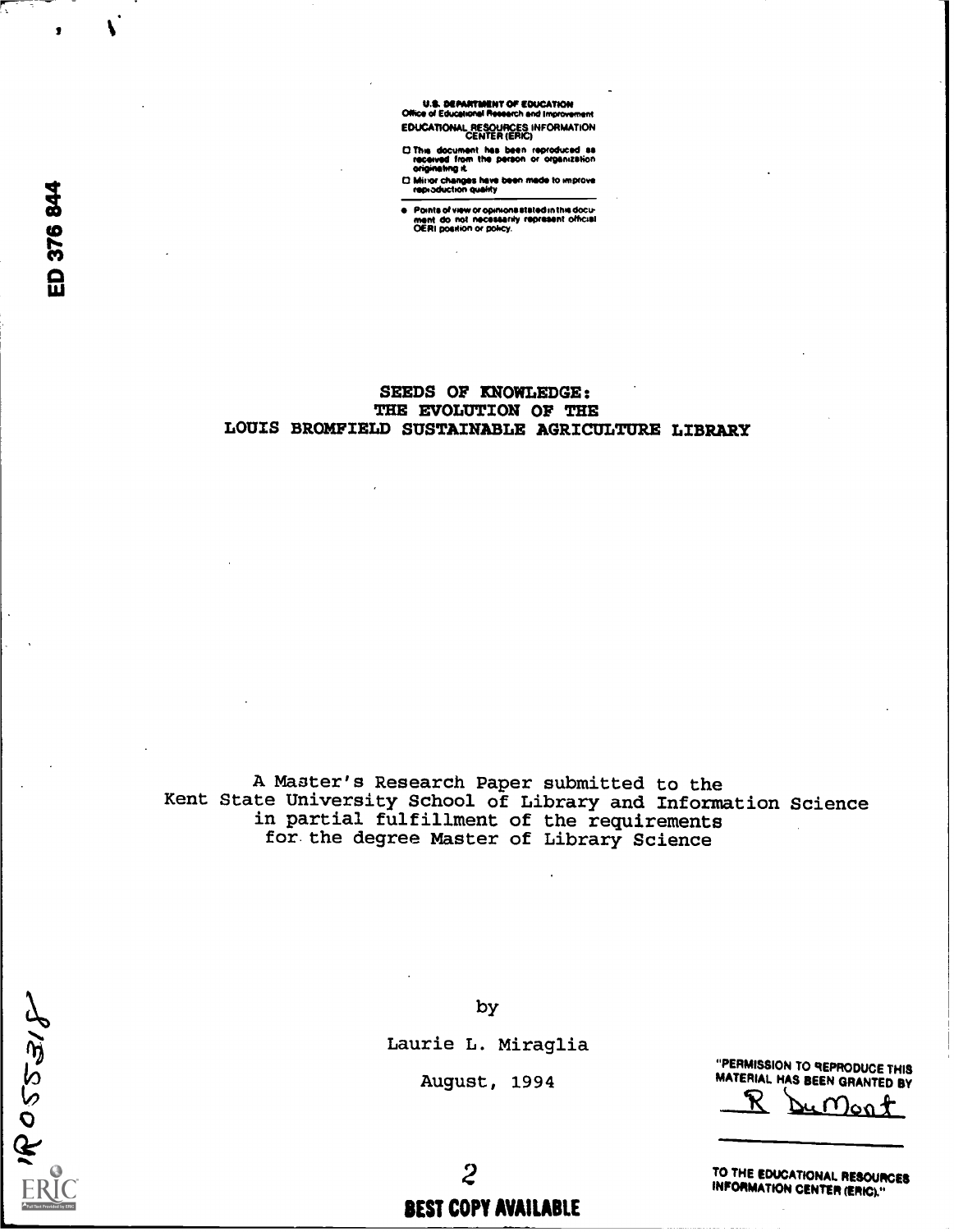Masters's Research Paper by

Laurie L. Miraglia

B.A., Ohio State University, 1981

M.L.S., Kent State University, 1994

Approved by Adviser Robenary L du Mr U Date 7-29-94 ii



 $\mathbf{3}$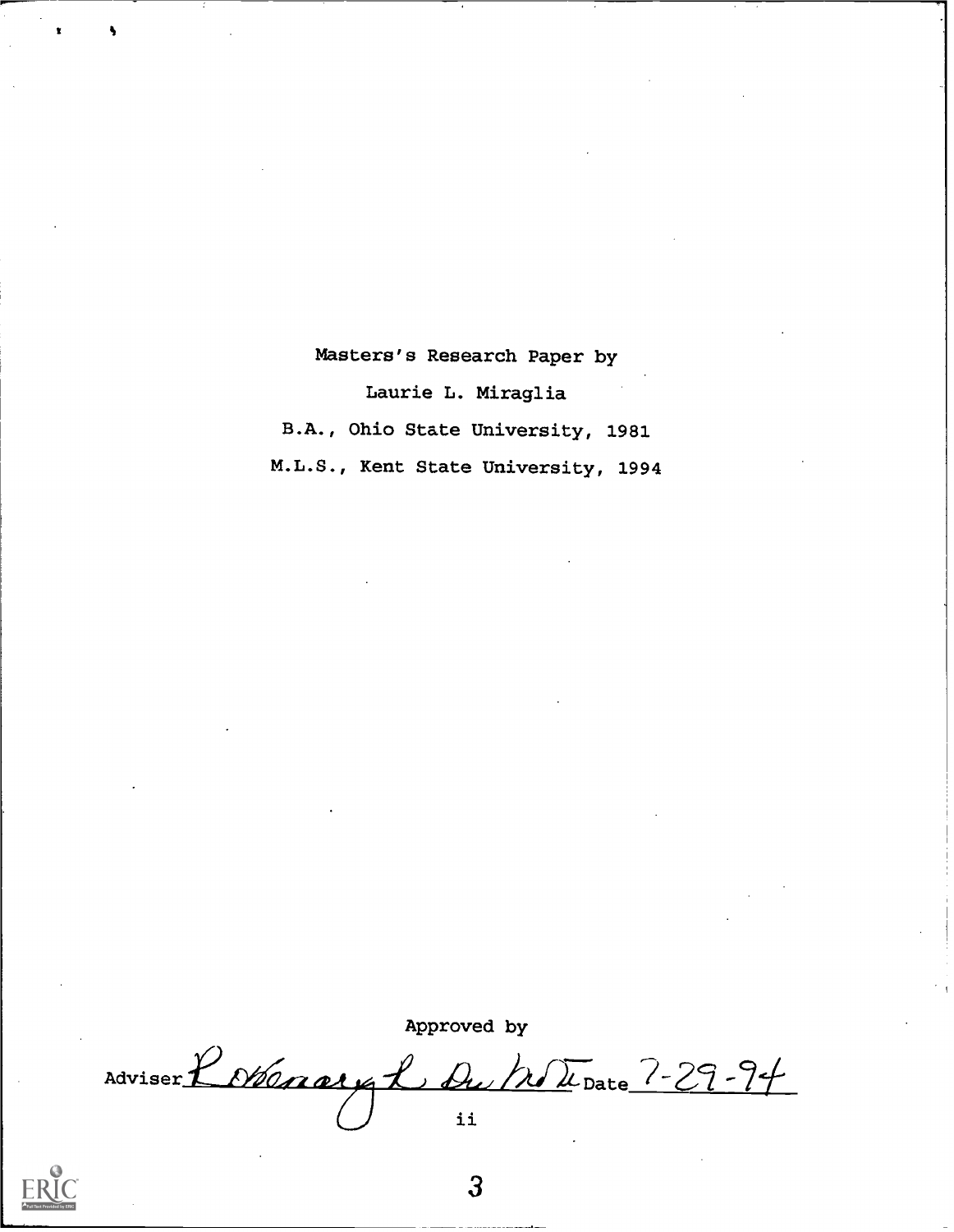Seeds of Knowledge: The Evolution of the Louis Bromfield Sustainable Agriculture Library  $TR$ 

The Louis Bromfield Sustainable Agriculture Library is<br>ed in Lucas, Ohio at Malabar Farm State Park. Established located in Lucas, Ohio at Malabar Farm State Park. in 1992, the Library is jointly maintained by the Ohio State University Sustainable Agriculture Program and the Ohio Department of Agriculture. The Library's namesake, Louis Bromfield, was a Pulitzer Prize-winning author and noted conservationist and farmer.

This research paper traces the development of the collection from its origins as a part of Bromfield's personal working library, to its place in, what at one time was to be, the premier ecological information center in the world, and ultimately, to its current status as a closed-reference library for farmers, students and other individuals interested in sustainable agriculture.

Bromfield practiced what today is considered sustainable agriculture. Sustainable agriculture combines traditional conservation-minded farming techniques with modern technologies building up the soil and when possible, controlling pests naturally. Economic, social and environmental concerns have increased the need and demand for alternative methods of agriculture and consequently, the demand for information and education about the same has increased. The Louis Bromfield Sustainable Agriculture Library now serves to meet this growing demand.

Laurie L. Miraglia Kent State University School of Library and Information Science August, 1994

ROSSSRG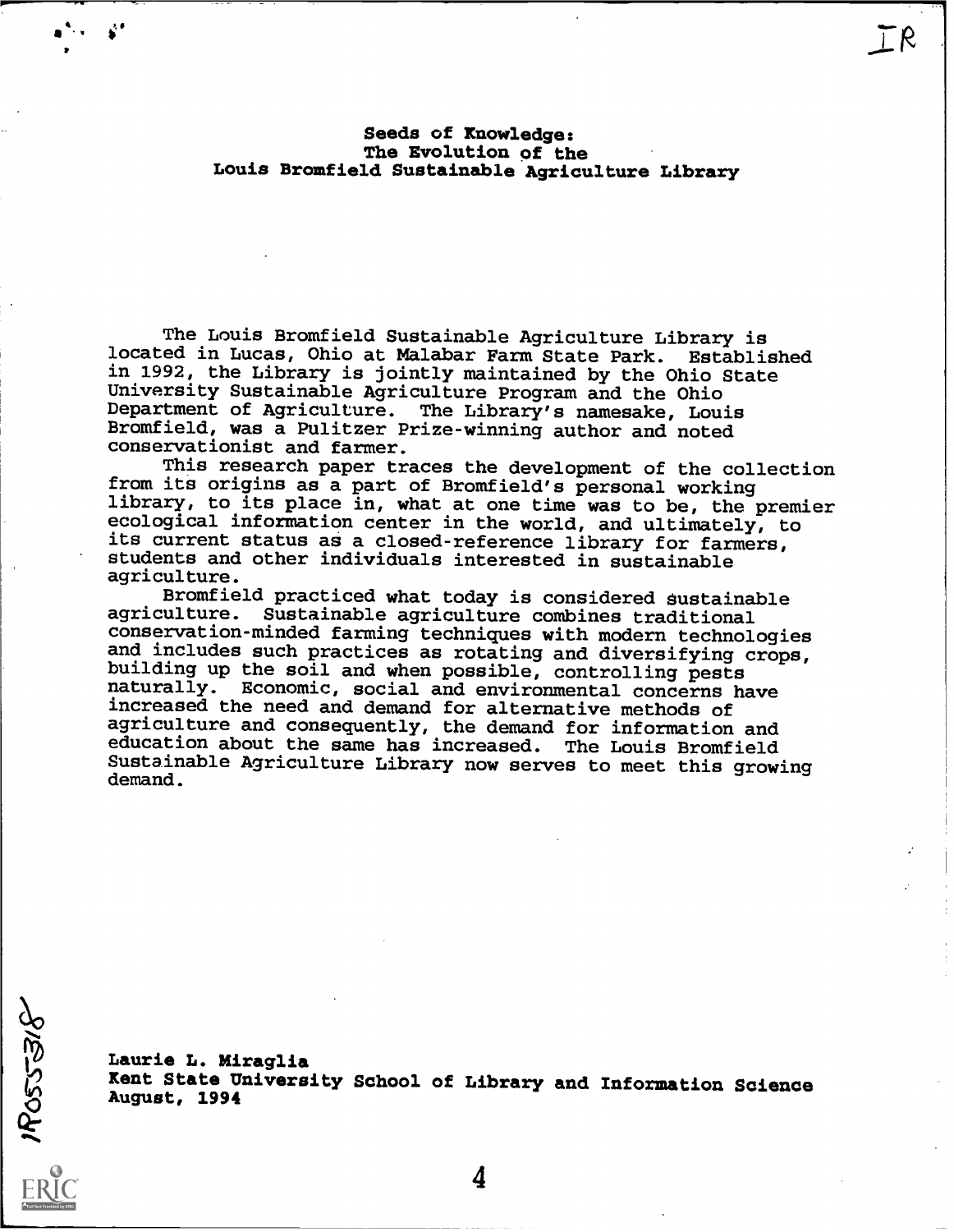Although the Louis Bromfield Sustainable Agriculture Library was not established until 1992, its development offers an interesting and notable history. Having its origins from a portion of the personal library of Pulitzer Prize-winning author and conservationist Louis Bromfield, this collection is now jointly maintained by the Ohio State University Sustainable Agriculture Program and the Ohio Department of Natural Resources. Bromfield was a proponent of what is presently referred to as "sustainable agriculture". A sustainable agriculture is one which is "profitable, conservative of natural resources, socially acceptable and leads to vibrant communities."' Today, due to the continuing struggle of farmers to financially survive, the public's dissatisfaction with current agricultural practices, and the ecological necessity for change, the awareness and acceptance of sustainable agriculture is increasing. The importance of this Library is twofold. Not only is the Library an information center for sustainable agriculture, but it is also a "snapshot" of environmental history. To understand the significance of this Library, it is important to understand who Louis Bromfield was and why he was who he was. The success of this Library exemplifies the importance and possibility for the transformation of other private working collections into public libraries.

### The Life of Bromfield

Louis Bromfield was born in 1896 in Mansfield, Ohio. Although Bromfield was not raised on a farm, he spent half of his



1

 $\bar{5}$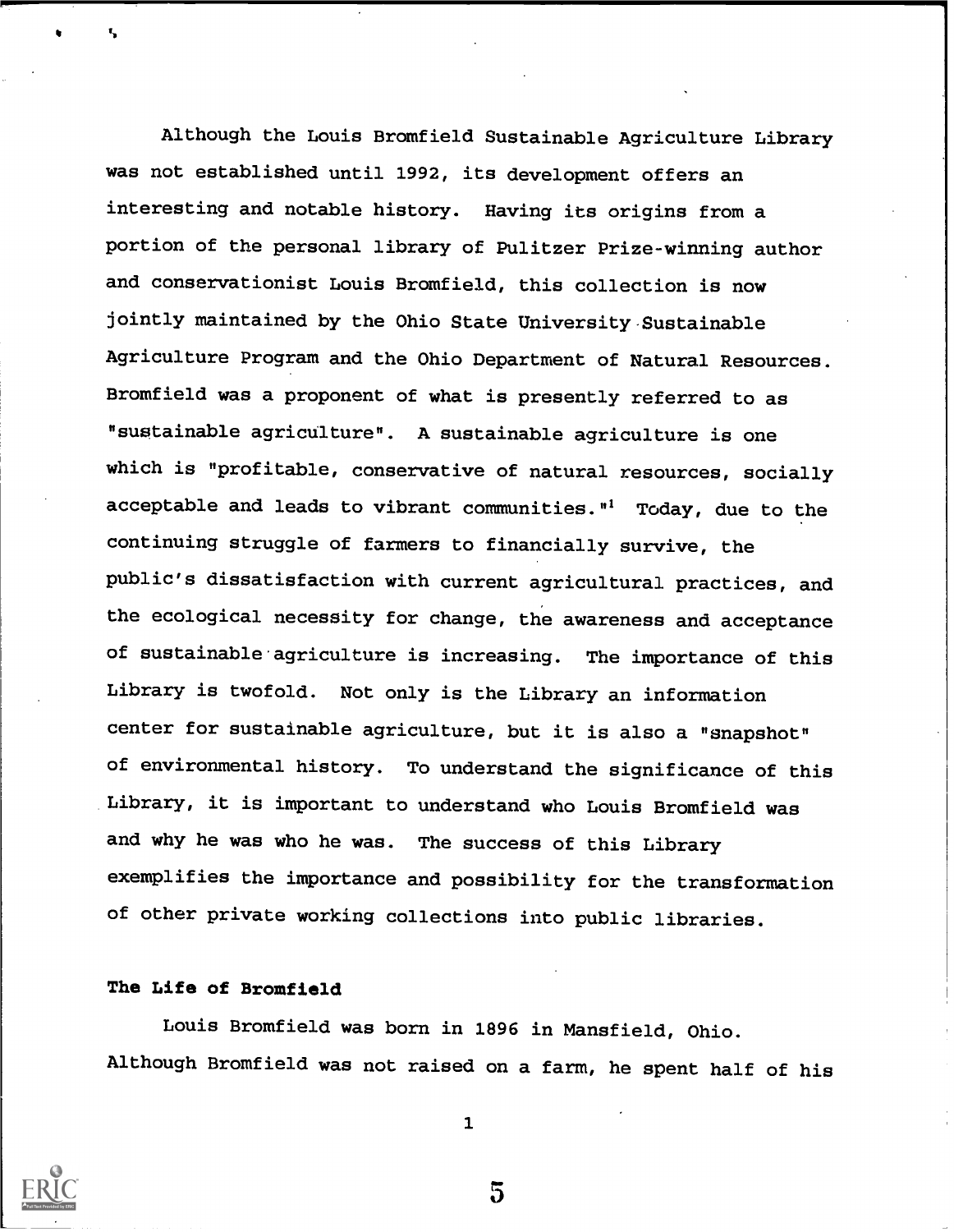childhood on his grandfather's farm and enjoyed many hours with his part-time politician father campaigning through the rolling country surrounding Mansfield.2 To the young Bromfield, the surrounding countryside presented a stark contrast to the small industrial city of Mansfield. Bromfield was quick to gain a distaste for industrialism and the urban way of life. It was not until the age of eighteen, however, that Bromfield was actually able to reside year-round on the family farm.

In 1914, the Bromfield family returned to the farm of Robert Coulter, Bromfield's maternal grandfather. The Bromfields hoped that this return to the farm would not only take them away from the increasing decadence of the city, but also would allow them to work the land back to its most productive state. At about the same time, it was decided that Bromfield would attend Cornell Agricultural College to study scientific agriculture.3 While at Cornell, Bromfield encountered the great Liberty Hyde Bailey. Dean Bailey was a writer, a Dean of Agriculture at Cornell, and the chairman of President Theodore Roosevelt's Country Life Commission. He became Bromfield's agricultural mentor. Like Bromfield, Dean Bailey considered the earth "holy".4 After only one quarter at Cornell, however, Bromfield's grandfather died and he was forced to return home to run the farm. After working the farm for a year, Bromfield did not return to Cornell. Citing his "potent urge to become a writer" and his mother's determination that he should not, "waste [his] life on a farm", Bromfield never returned to formally study



2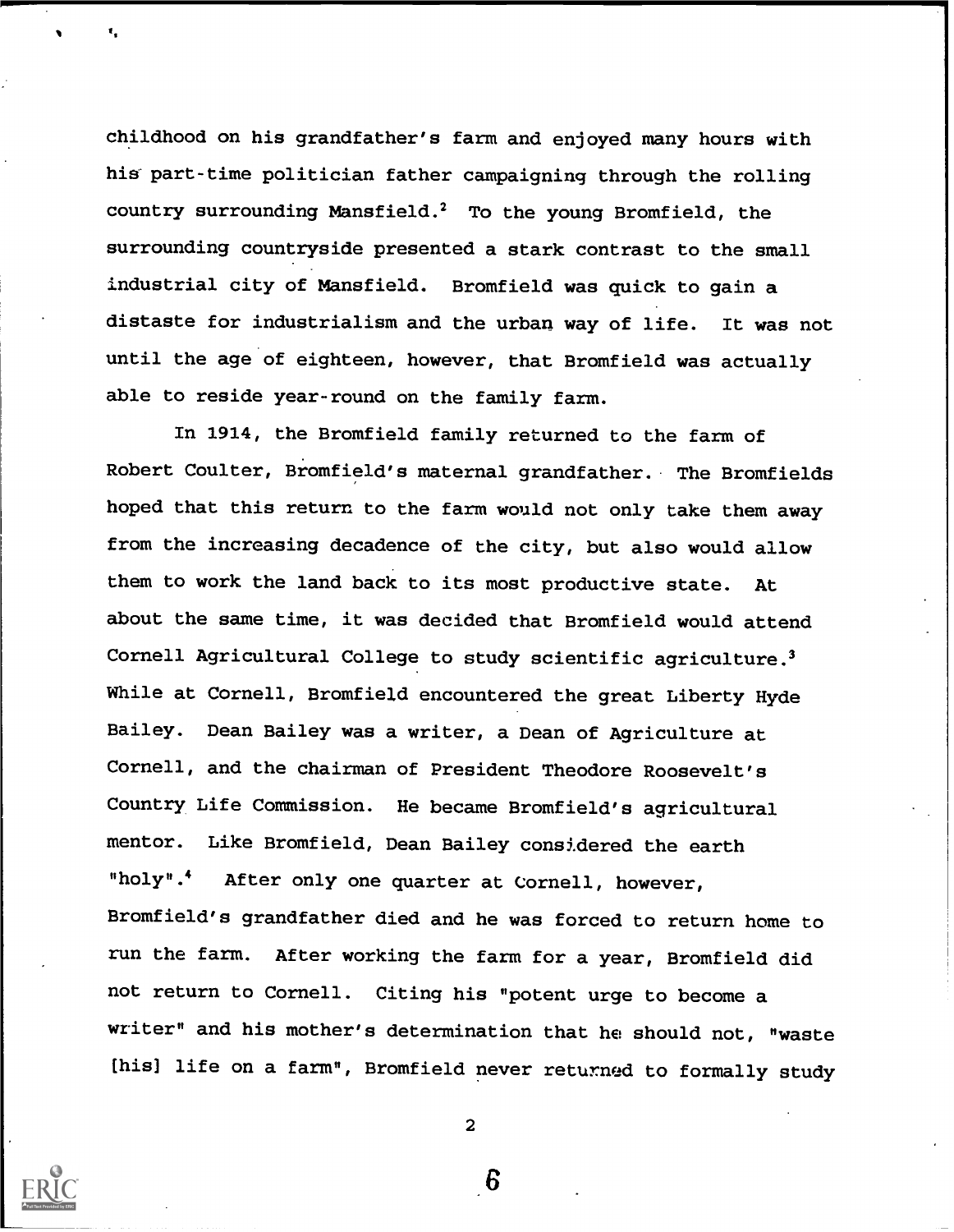agriculture again.<sup>5</sup> It was the dream of Bromfield's mother that her son Louis would be a writer first, and then, if the circumstances were right, a gentleman farmer.6

In following both his mother's intentions and his desire, Bromfield attended the Columbia School of Journalism during the years 1916 and 1917. But once again, his academic education was cut short when he enlisted in the Army. It was during his service with the French Army from 1917 through 1919, that Bromfield got his first taste of French country life--a lifestyle he was not soon to forget.7

After returning to the United States in 1919, Bromfield promptly found his way in the publishing world. From 1920 through 1924, Bromfield held numerous editorial, advertising and critical positions with the likes of Associated Press, Time magazine, and G.P. Putnam's Sons.<sup>8</sup> In 1926, he was awarded the Pulitzer Prize for his novel Early Autumn. It was one year prior to winning the Pulitzer, that Bromfield and his family (which at that time included his wife and two children) left to vacation in France and did not return until fourteen years later.'

For Bromfield, France represented what he thought the United States lacked--permanence and continuity. 10 The Bromfields took out a fifty-year lease on an old Presbytere in the ancient village of Senlis, just north of Paris. Here, Bromfield had several acres of land, including an ancient cemetery which had been transformed into a vegetable garden by previous occupants." Bromfield admired the local peasants and farmers for their



3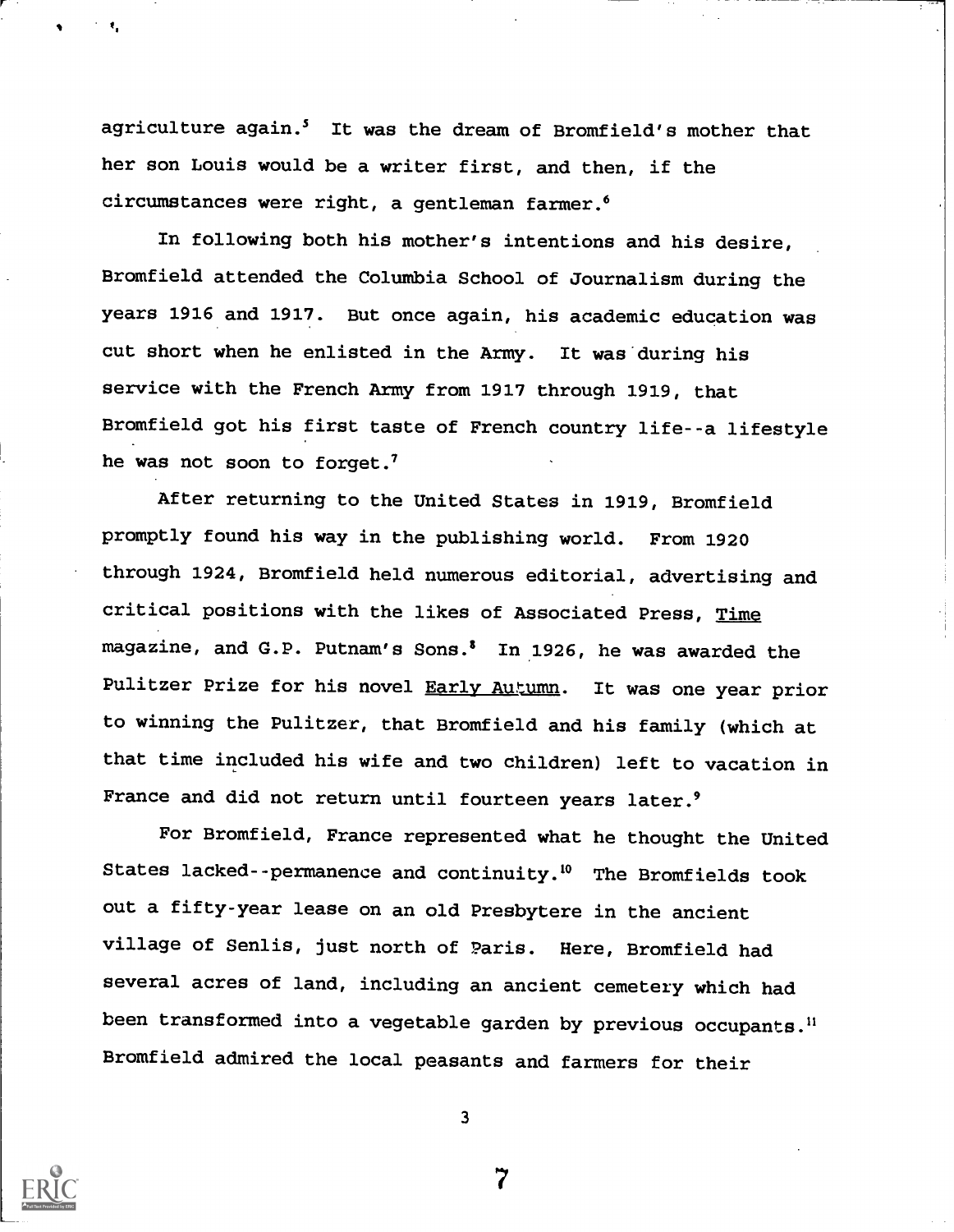agricultural practices, and they showed equal admiration for him. Of all of the awards bestowed upon him, he was most honored for having received a diploma from the Workingmen-Gardeners' Association of France and a medal from the Ministry of Agriculture for the introduction of American vegetables into popular cultivation in the market garden area surrounding Paris.<sup>12</sup> Later when he was forced to leave France, what he was to miss most was not the intellectual life, his friends or the good food, but rather, "the old house and the few acres of land...earth in which I had worked for fifteen years, planting and cultivating until the tiny landscape itself had changed. "<sup>13</sup> Thus, when he returned to his homeland, it was this permanence and continuity which Bromfield was seeking.

In 1938, with the ensuing war in Europe, Bromfield was compelled to leave his beloved France. Apparently, he had always thought he would return to Richland County, Ohio. When his wife asked "Where shall we go?", he replied, "To Ohio. That is where we were going anyway sometime."<sup>14</sup> Bromfield explained:

What I wanted was a piece of land which I could love passionately, which I could spend the rest of my life in cultivating, cherishing and improving, which I might leave together, perhaps, with my feeling for it, to my children who might in time leave it to their children, a piece of land upon which I might leave the mark of my character, my ingenuity, my intelligence, my sense of beauty--perhaps the only real immortality man can have.<sup>15</sup>

And so, Bromfield found Malabar Farm.

The property which was to become Malabar Farm was located in Lucas, Ohio in the rolling hills of Richland County. Bromfield named the property "Malabar" after the southwest coast of India



4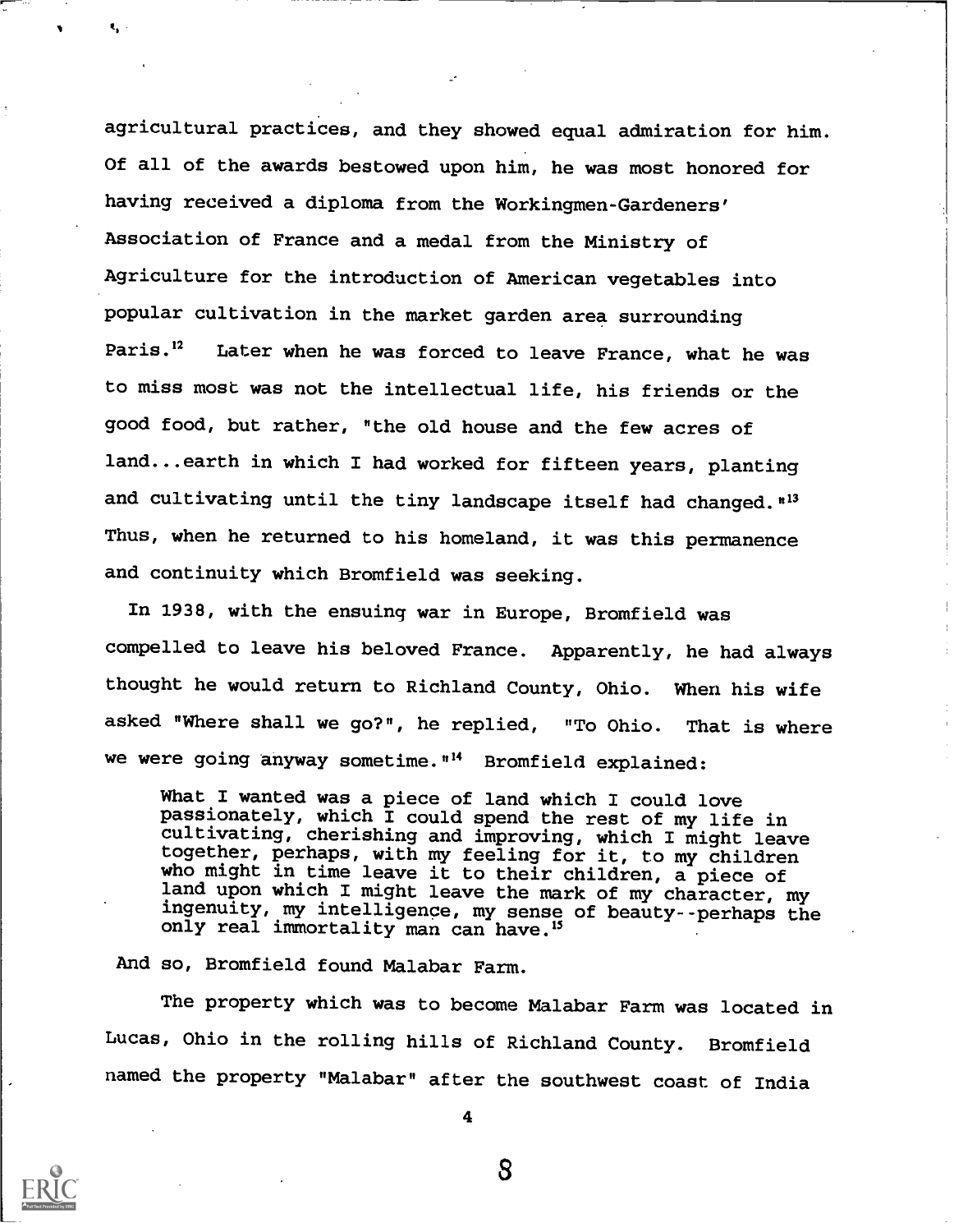where he and his family had lived for several months and which he remembered fondly as one of the most beautiful areas on earth. By using the name "Malabar", he also was paying homage to the books he had written about India, which had made the farm financially possible." In establishing Malabar Farm, Bromfield purchased three neglected and worn out farms. The 640 acres he initially purchased represented the prevalent condition of much of the land in the United States. This land had once been rich, fertile land, but after generations of taking and no giving, the land was able only to yield gullies, and not the abundance of food of its distant past. This was the challenge that Bromfield had so desired. He was to nurture the land back to its original productivity. Bromfield firmly believed that "poor soil made poor people" and he wanted to make sure that the rest of the world realized this.'? Consequently, Malabar Farm became his soapbox for voicing his views on all that was wrong with this country and in the world. Sunday after Sunday, hundreds of farmers, gardeners and other interested folk flocked to Malabar Farm to hear Bromfield tell of "good farming." And thus, Malabar Farm became known as the "most famous farm in America".<sup>18</sup>

Through his work at Malabar Farm, Bromfield became recognized for more than his prolific novel writing, his screenplays and his Hollywood friends. During his residence at Malabar, Bromfield authored four books on farming. His first book in this series, Pleasant Valley, was published in 1945 and he followed this with Malabar Farm in 1948, Out of the Earth in



5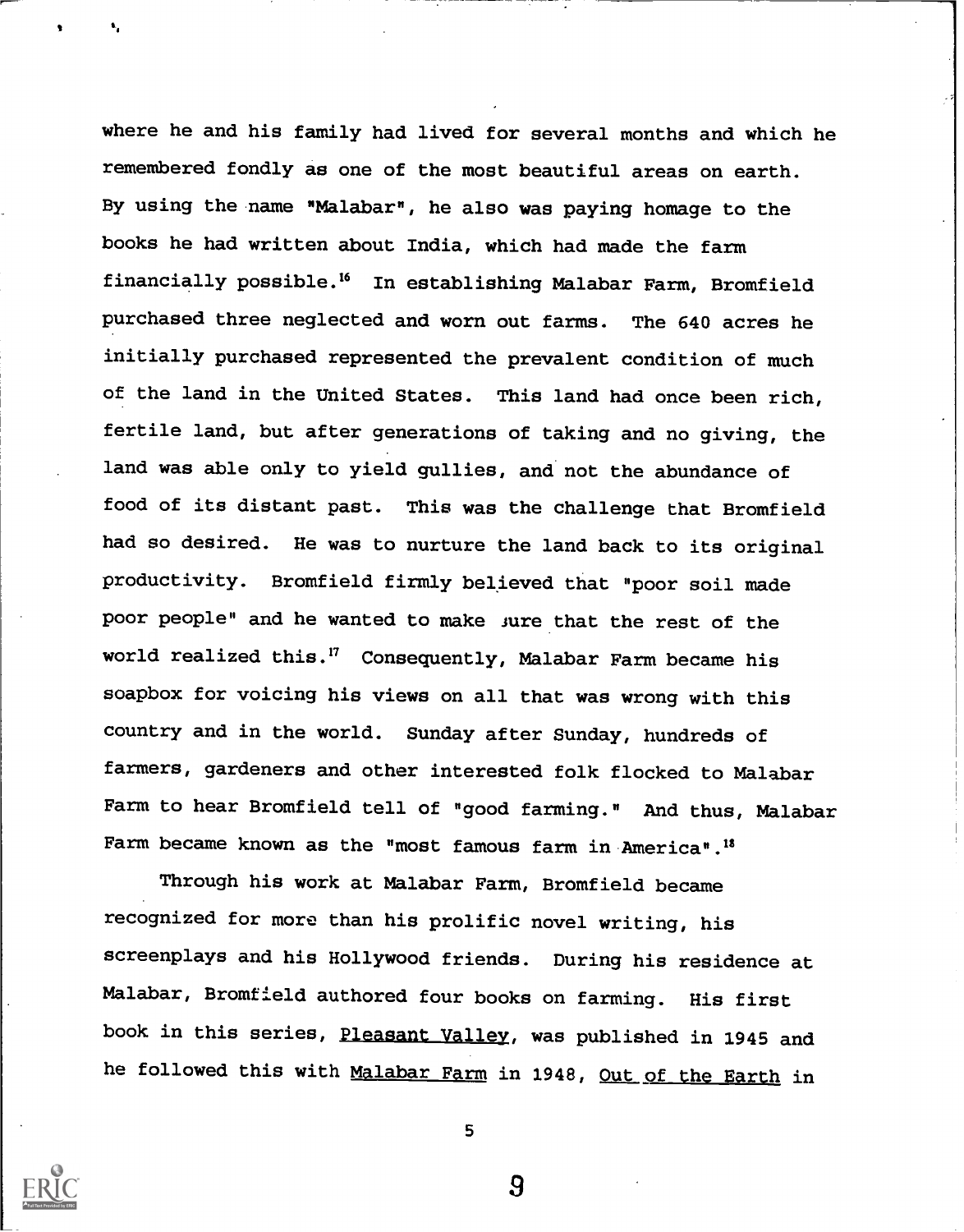1950, and finally From My Experience in 1955. Of course, the fame he had attained from his contacts with Hollywood certainly did not hinder his cause. As it happened, after his huge success in the twenties, Bromfield's popularity among the reading masses had begun to wane. Critics were not as favorable to Bromfield's work as they previously had been. He was no longer the golden boy who in 1928 was described by Vanity Fair as "the most prominent of our younger novelists."19 The return of Bromfield to his native land and his involvement with the Farm provided Bromfield with a new focus and new fodder for his writings. Although he continued to write "sleek, Hollywood-slanted stories" throughout most of his years at Malabar Farm, his focus gradually turned more toward agricultural and economics writings.<sup>20</sup> And as Bromfield would have desired, it is for his agricultural writings and Malabar Farm that he undoubtedly will best be remembered and revered. Louis Bromfield died on March 18, 1956.

### The Influences of Bromfield

It is important to understand the reasons for Bromfield's deep interests in the land and nature and why he was willing to make his concerns public. Bromfield was a Jeffersonian. He considered Thomas Jefferson to be "the greatest of farmers and Americans".<sup>21</sup> Like Jefferson, Bromfield regarded farming as a virtuous way of life and viewed the city as a necessary evil.<sup>22</sup> Upon review, it is remarkable to note the similarities between the lives of the two men. Both men spent several years in France



 $\mathbf{I}$ 

6

1 D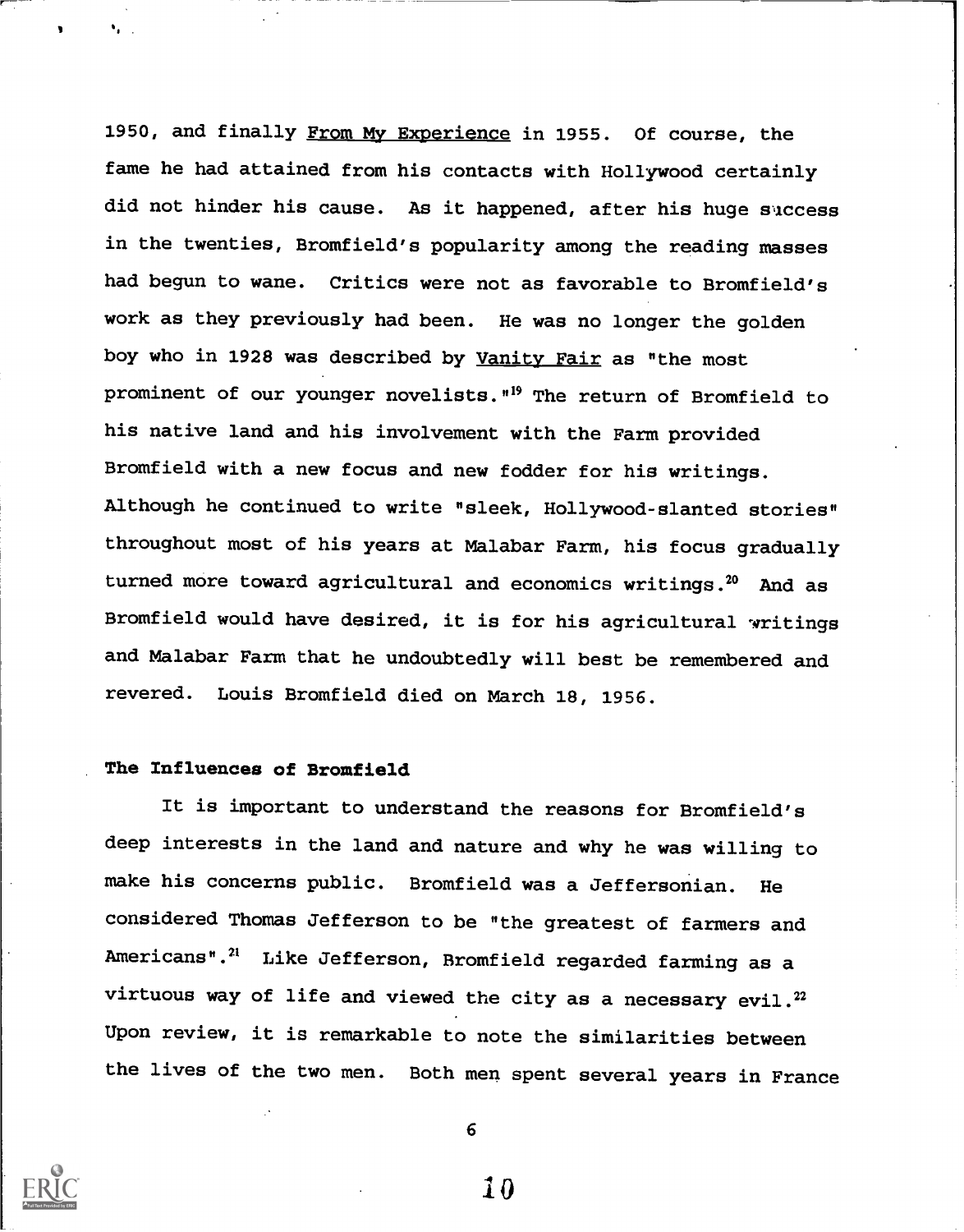and both made a lifelong commitment to agriculture. Jefferson, too, worked to return neglected land to its former fertility and desired to achieve self-sufficiency on his land. Furthermore, both men exhibited an interest in the improvement of farm machinery.<sup>23</sup> Ralph Cobey, a close friend of Bromfield's and owner of a farm implement manufacturing company tells of Bromfield explaining his dreams to him about innovative farm machinery. In the same conversation, Cobey referred to Bromfield as a modern day Thomas Jefferson, recalling Bromfield's knack for smoking his own hams and fishing his own ponds. $24$  It, therefore, should not be too surprising to know that Bromfield owned a copy of Betts' Thomas Jefferson's Farm Book.

Bromfield had always fondly remembered his days on his grandfather's farm and from his Grandfather Coulter he drew his love for the land. Bromfield's father was also highly influential in forming Bromfield's interests. His father liked his horses as he liked his land. As Bromfield remembers his father:

He had a passion for land and for horses and oddly enough, neither for the best land nor the best horses. He preferred the horses which had hard mouths or were considered unmanageable and could, he believed, be reformed and the farms which no one wanted any longer but could, he knew, be restored to life and fertility.<sup>25</sup>

And in sharing these experiences with his father, Bromfield developed a passion for reclaiming forgotten and misused land and restoring it to its highest level of productivity.

Bromfield's writings and speeches on agriculture and soil conservation are legion. The influences of his father and Thomas

7

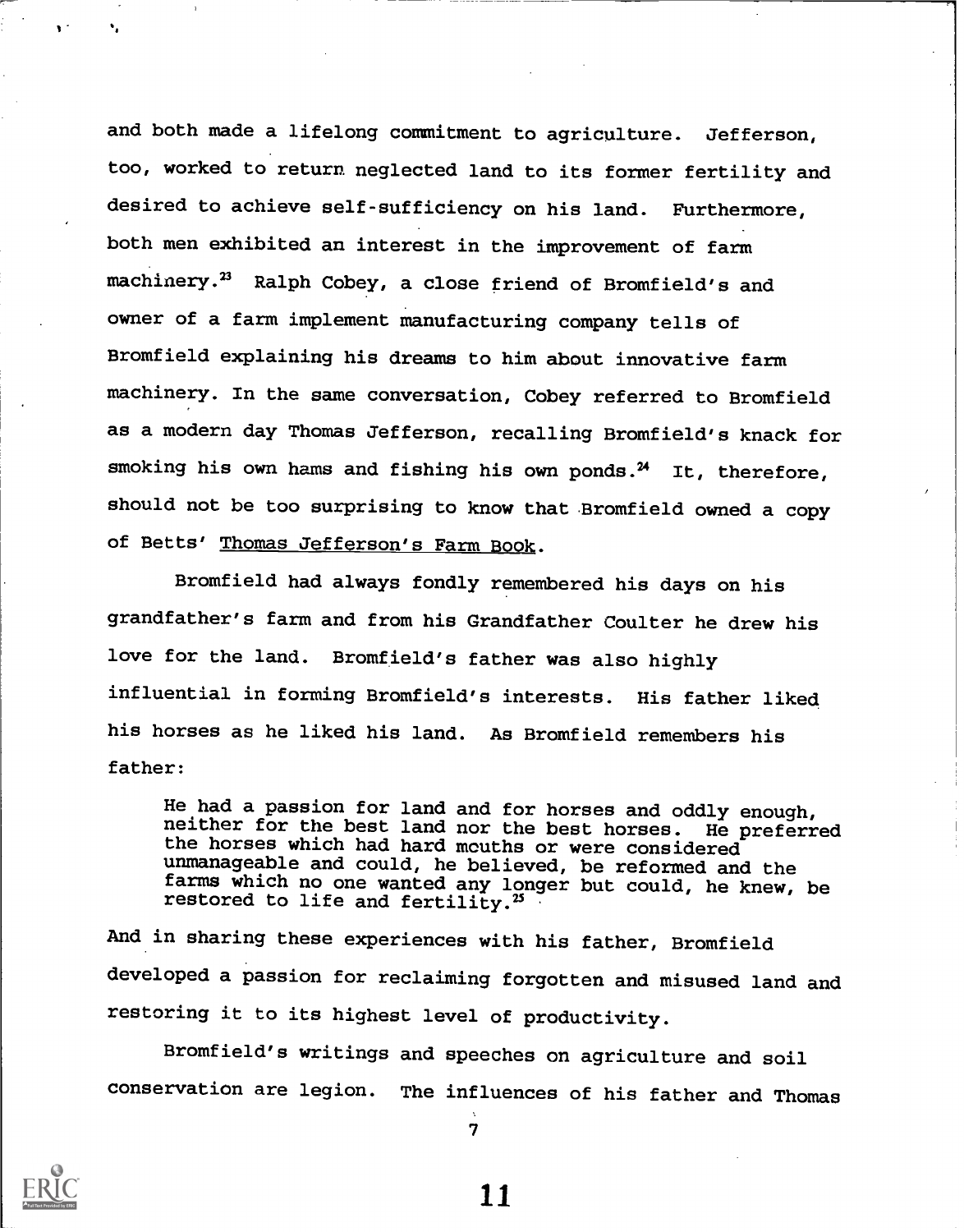Jefferson formed the foundation for Bromfield's passion and dedication to farming, but what drove him to take his concerns about the land public was what he was seeing and hearing around him. Consequently, one must understand what was happening in the United States during the latter half of Bromfield's life.

### The Times of Bromfield

Most contend that the frontier closed--that the last virgin land in the United States wac claimed--by the end of the nineteenth century. To populate the empty continent, the United States relied upon the Homestead Act of  $1862.^{26}$  Under the Homestead Act, most American citizens were qualified to file for 160 acres of federal land. After residing on that land for five years, the original filer was then able to secure a fee simple title to the land.<sup>27</sup> By the turn of the century, as the distribution of marginal lands increased, homesteading became a "doubtful policy". 28 Nevertheless, it was not until 1934 that the remaining lands of the public domain were withdrawn from availability.<sup>29</sup> Americans were faced with the fact that there was no longer any free land left on this vast continent. For so many years, land in this country had seemed to be endless, but suddenly it seemed to have run out. Russell Lord, one of America's' premier writers on agriculture and land observed in 1938, "No one who talks or corresponds with a considerable number of Americans nowadays can fail to detect a widespread restlessness under physical restrictions relatively new in our



8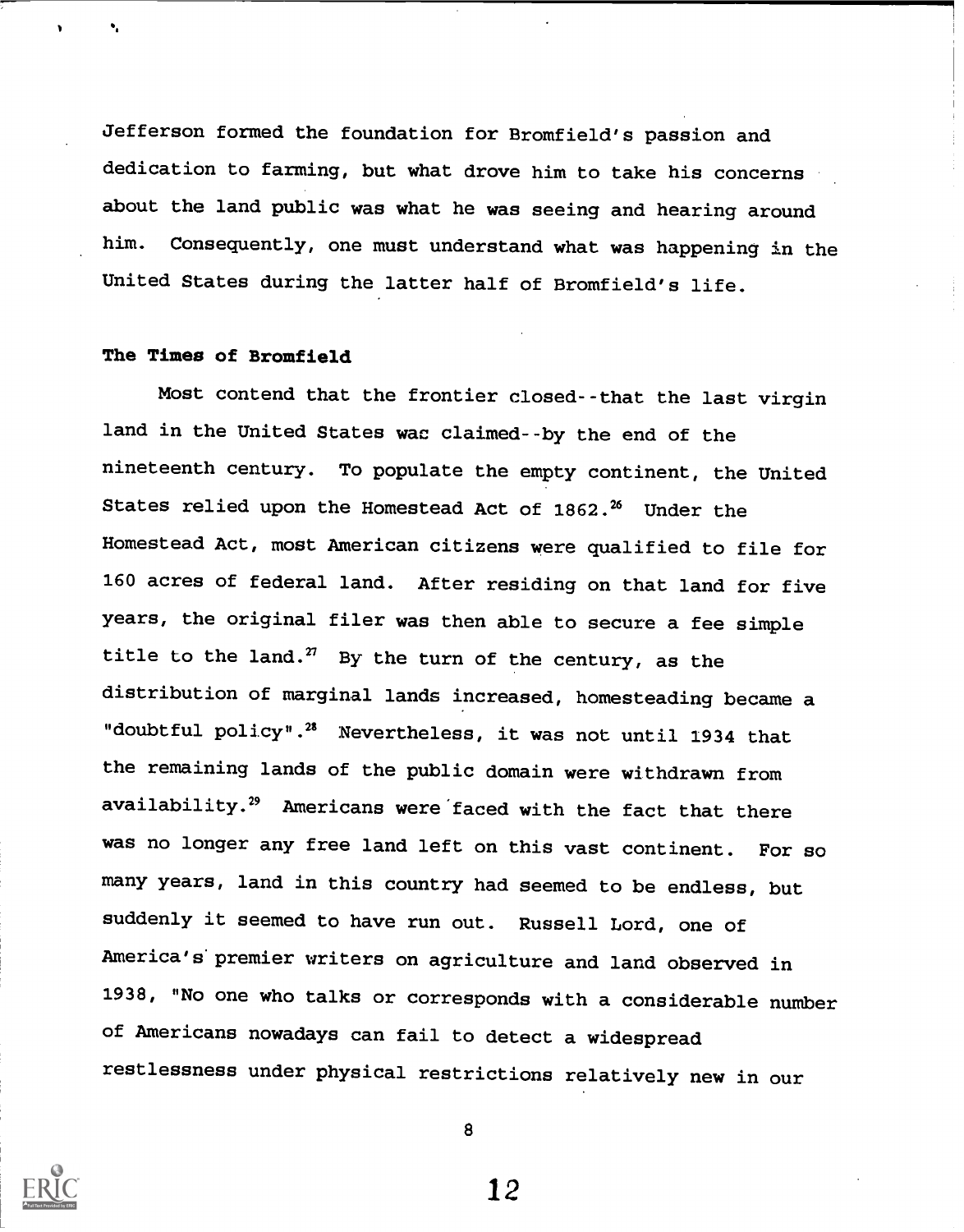history, a cramped feeling, a sense of being denied earth-room and an equal chance. $4^{30}$ 

In addition to the closing of the frontier, much of the land that was being cultivated was not good, productive land. In 1929, it was estimated that over 17,500,000 acres of land formerly cultivated in the United States had been "permanently destroyed or so damaged that farmers, working alone, are unable to restore them to agricultural use. $"$ <sup>31</sup> Bromfield had warned of the "bad farmer" who was not "drawn to his station by a passion for the earth" but who had instead been merely "been born to it and had not the energy to escape when it became impossible any longer for a man to receive an honorable reward for his labors as a farmer."<sup>32</sup> And it was these farmers who abandoned the lands which they had raped and simply moved on to more fertile land to do the same. Adding to the problem of unproductive land and the increase in "bad farmers" was the back-to-the-farm movement during the Great Depression. City residents had become disillusioned during this period and determined that a move back to the farm "offers a living of sorts, always. The city sometimes offers breadlines."<sup>33</sup> From April 1929 through March 1930, 303,339 more people moved to rural areas in the United States than moved to urban areas. $34$  Although many of these migrants may have been brought up on farms, many still lacked the necessary experience to farm, and in turn this added to the misuse of the land. In the end, this lack of experience and <sup>a</sup> general disregard for the land, resulted in devastating soil



9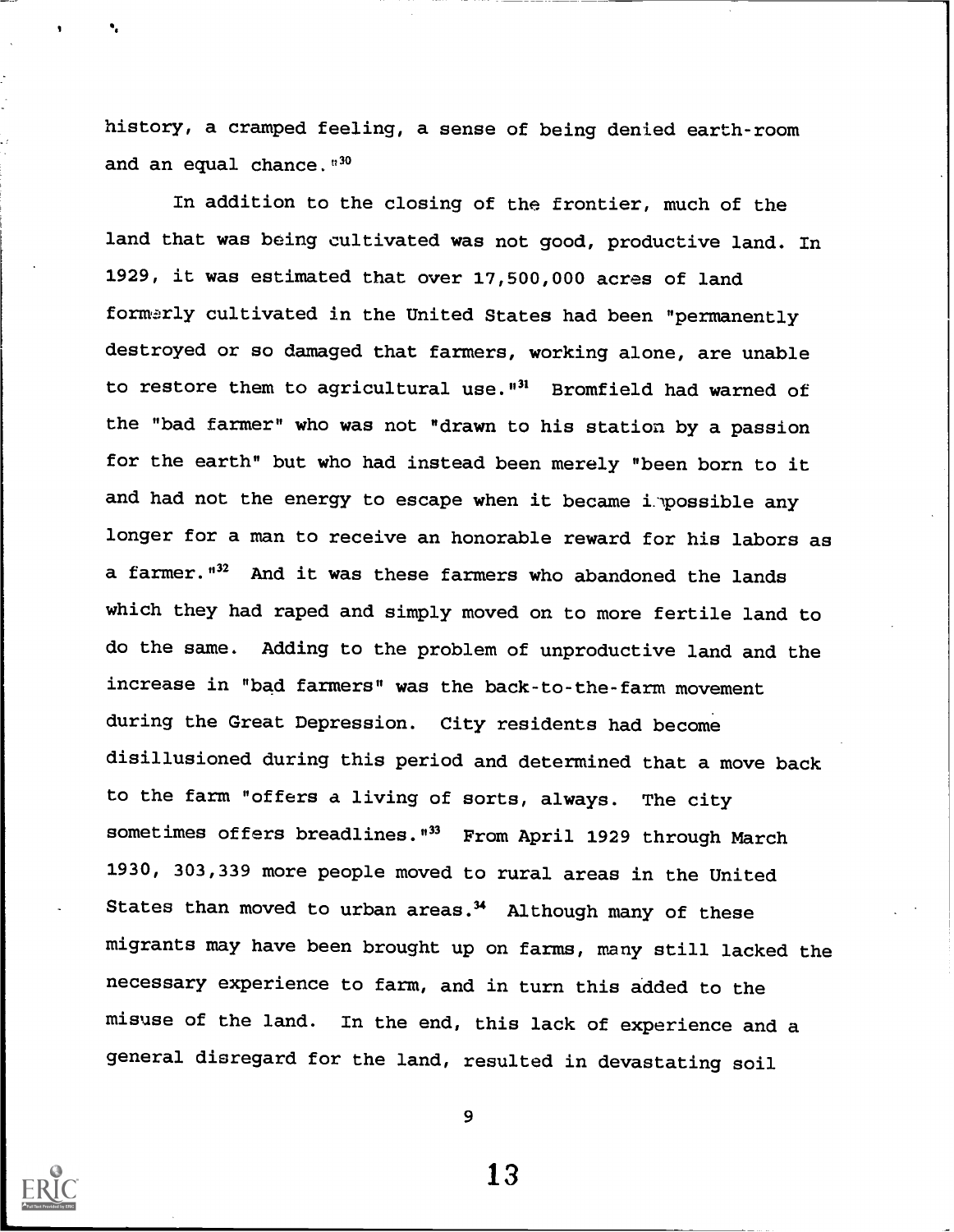erosion throughout much of the United States, and coupled with a severe drought in the Great Plains, resulted in the Dust Bowl.<sup>35</sup>

The Dust Bowl brought the country's land problem to the forefront, and more than any other singular event, it "brought the science of ecology out of obscurity and into the public eye. $136$  During this time, it would have been nearly impossible for any person to have gone unaware of the urgency and cause of this calamity. In a nationwide address over the National Broadcasting Company network in 1939, H.H. Bennett, the Chief of the Soil Conservation Service of the United States Department of Agriculture declared:

The United States is a declining Nation--in the sense that our most basic asset, our most indispensable national resource--the land--is being impoverished by erosion faster than we have been able to establish defense measures.  $37$ Bennett also warned that the current crop surpluses had given the nation a false sense of security as to the permanence of the country's agriculture. In this address, he asserted that not only had all virgin lands been claimed, but also that the amount of good land had decreased, and therefore, the most urgent single problem of this country was land restoration. Finally, Bennett called for a revival of our country's love of land and asked the people "to build a new and deeper appreciation of its value." $38$ Gradually, people were becoming aware of the growing problem of taking from the soil without giving anything back in return.

By the end of the depression, the country was having some success in mitigating the problems of soil erosion through the enactment of the Soil Conservation Service Act in 1935.<sup>39</sup> The



10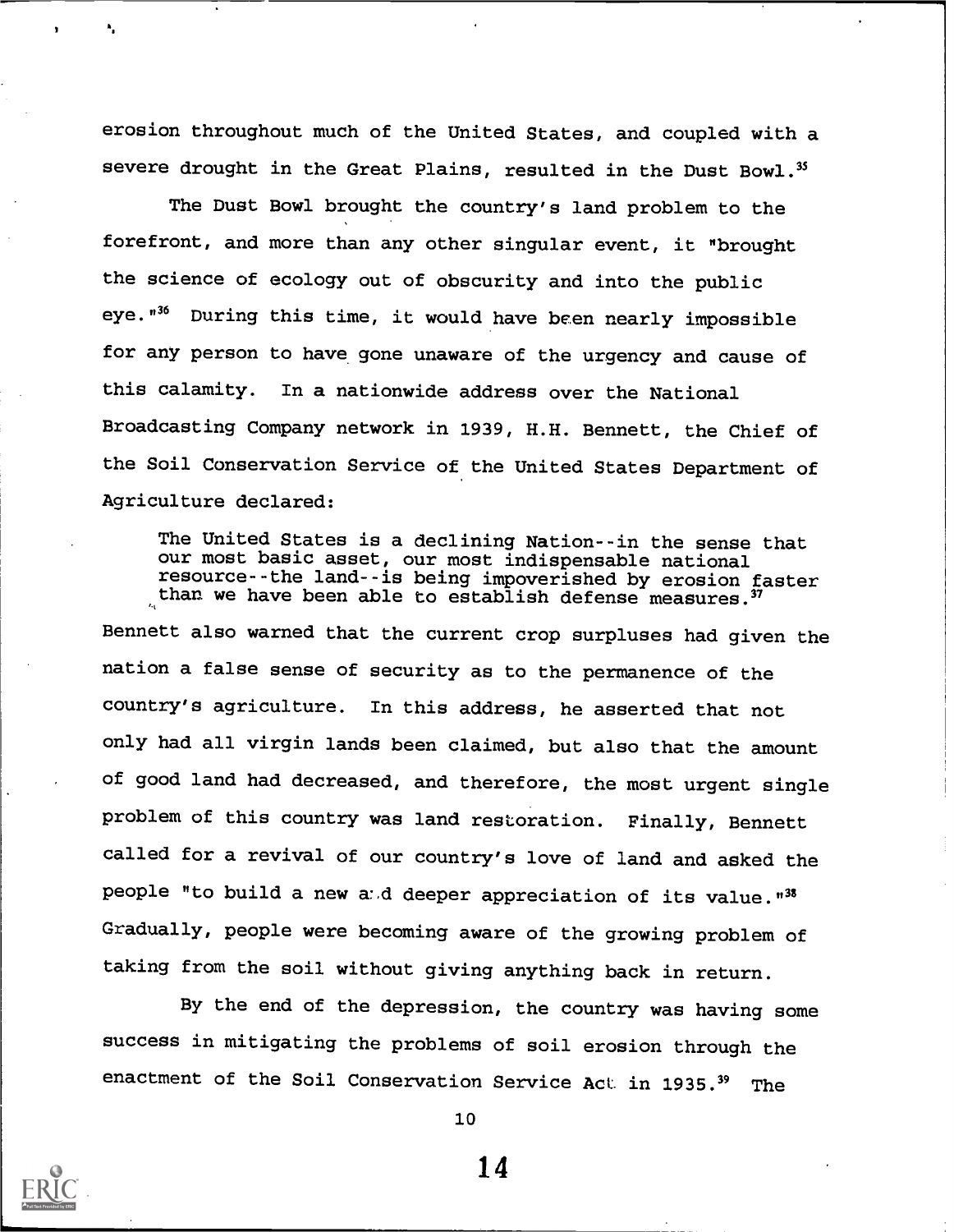beginning of World War II, however, brought new problems and concerns. Food shortages became a real concern not only for Europe, but also for the United States. In 1943, Bromfield believed that the lack of skilled labor, the lack of machinery, and the lack of fertilizer were preventing the farmer from achieving maximum production. Bromfield maintained that these impediments resulted from the Federal government's poor planning.40 Later in 1943 at the Annual Conference on Conservation, Nutrition and Human Health, Bromfield warned that food shortages in the United States might become common if bad farming practices such as single crop planting continued and complained about the country's failure to replace the depleting forests .41

In 1950, despite the current trend of thought that the battle for soil conservation had been won as a result of education and economics, the nation was still concerned with the future of the land. $42$  Cited as one of the "five great problems of the new half-century" was "the effective and beneficent management of our physical environment." This concern was based upon the noticeably shrinking forests, eroding soil, polluted waters, decreasing animal and plant life, and the diminishing supply of natural resources.<sup>43</sup> At this time, while most perceived that the earth's environmental problems could be solved only through the management and control of the environment, others like Bromfield, such as Fairfield Osborn and William Vogt,



11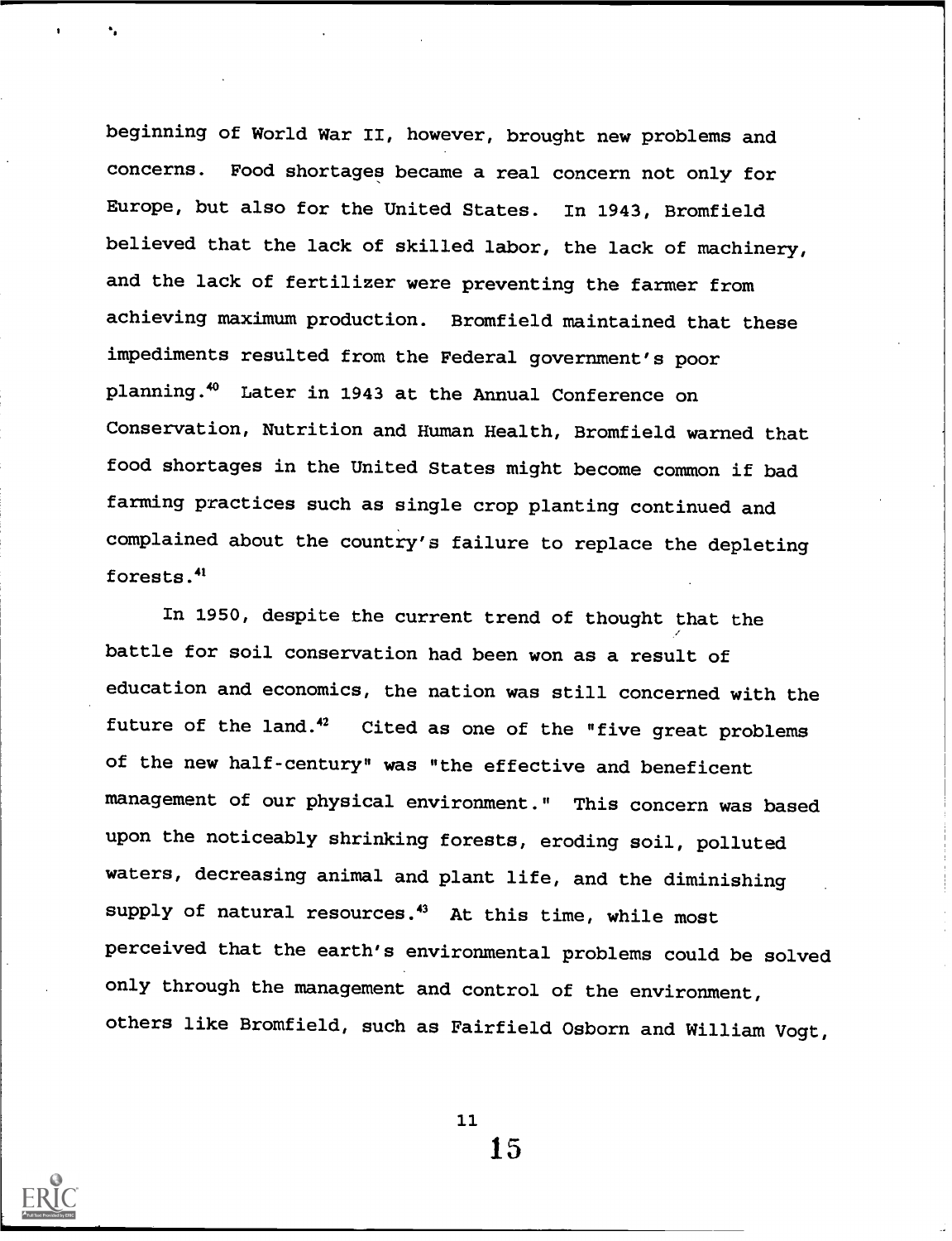believed that the problems would be solved only through cooperation with Nature.<sup>44</sup>

At the time of Bromfield's death in 1956, industrial agriculture was growing more prevalent. While industrial agriculture provided farmers with greater yields, it also presented farmers with new economic and ecological problems. Rachel Carson's Silent Spring, published in 1964, publicized the current ecological problems. Bromfield was gone now. Fortunately, others would carry on.

### "What is to become of Malabar?"

Bromfield left the majority of his estate to his three daughters. His wife Mary had died four years earlier. Specifically, the daughters were to equally share his personal effects, including the livestock and farm machinery. Two trustees were also named by Bromfield to govern his estate. In his will, Bromfield stated that he hoped the trustees would maintain Malabar as a home "for my children and their families or some of them for as long as they are able to use and enjoy it."<sup>45</sup> This clause in his will should have come as no surprise to those who knew Bromfield. He had frequently written of the permanence and continuity of the family farm. The trustees, however, had the right to make other use or disposition of the farm property.<sup>46</sup>

At this point, the future of Malabar Farm was uncertain. Not only was the land at stake, but also the "Big House". The



12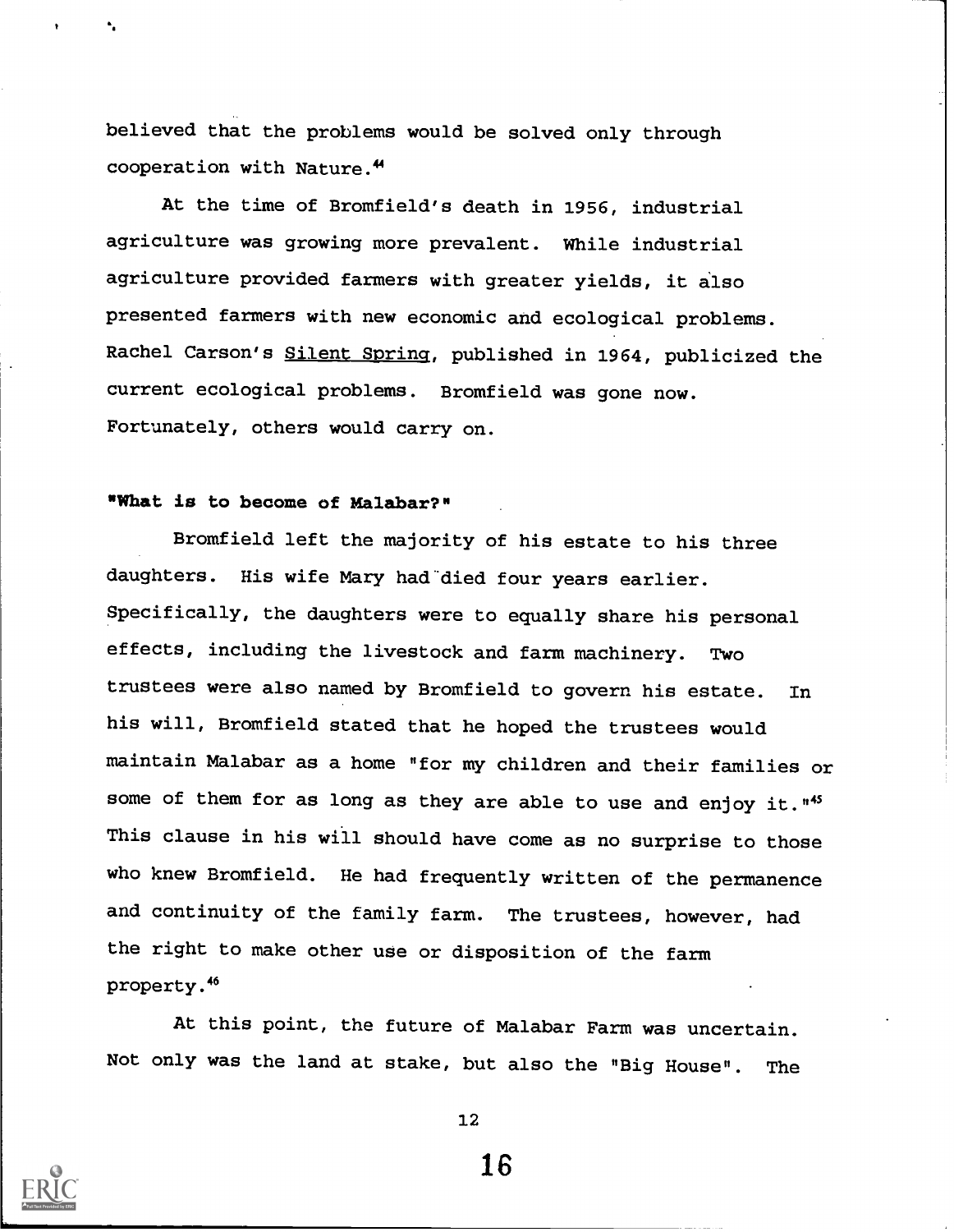"Big House" was Bromfield's rambling 31-room home. Within the "Big House", Bromfield had acquired a personal library of approximately 6,000 volumes. His daughters were entitled to their father's personal belongings, and whatever they did not desire would follow the same fate as the rest of the property. His daughters retrieved those objects most dear to them and later consented to the sale of the property.47 Consequently, Bromfield's library became entangled in the tumultuous succession of events involving the Farm subsequent to Bromfield's death.

After Bromfield died in 1956, all those who had been close to Bromfield or who had a special place in their hearts for Malabar Farm were asking, "What is to become of Malabar?". Real estate developers had their eyes on the property for creating a "Malabar Estates" and turning it into a country club. But others were set on maintaining Malabar Farm as Bromfield would have wanted.

In 1953, Bromfield had established the Mary A. Bromfield Foundation leaving an idea as to what he thought Malabar Farm could be in the future. This Foundation was to be "established upon a Trust Foundation basis, self-supporting in perpetuity, to continue long after the disappearance from the earth of the present owner. "<sup>48</sup> Bromfield recognized that his farm over the years, in having received thousands of visitors, had become an informal center of agricultural, horticultural and ecological information for the entire world. It was the hope of Bromfield that Malabar Farm would become a "permanent center for

13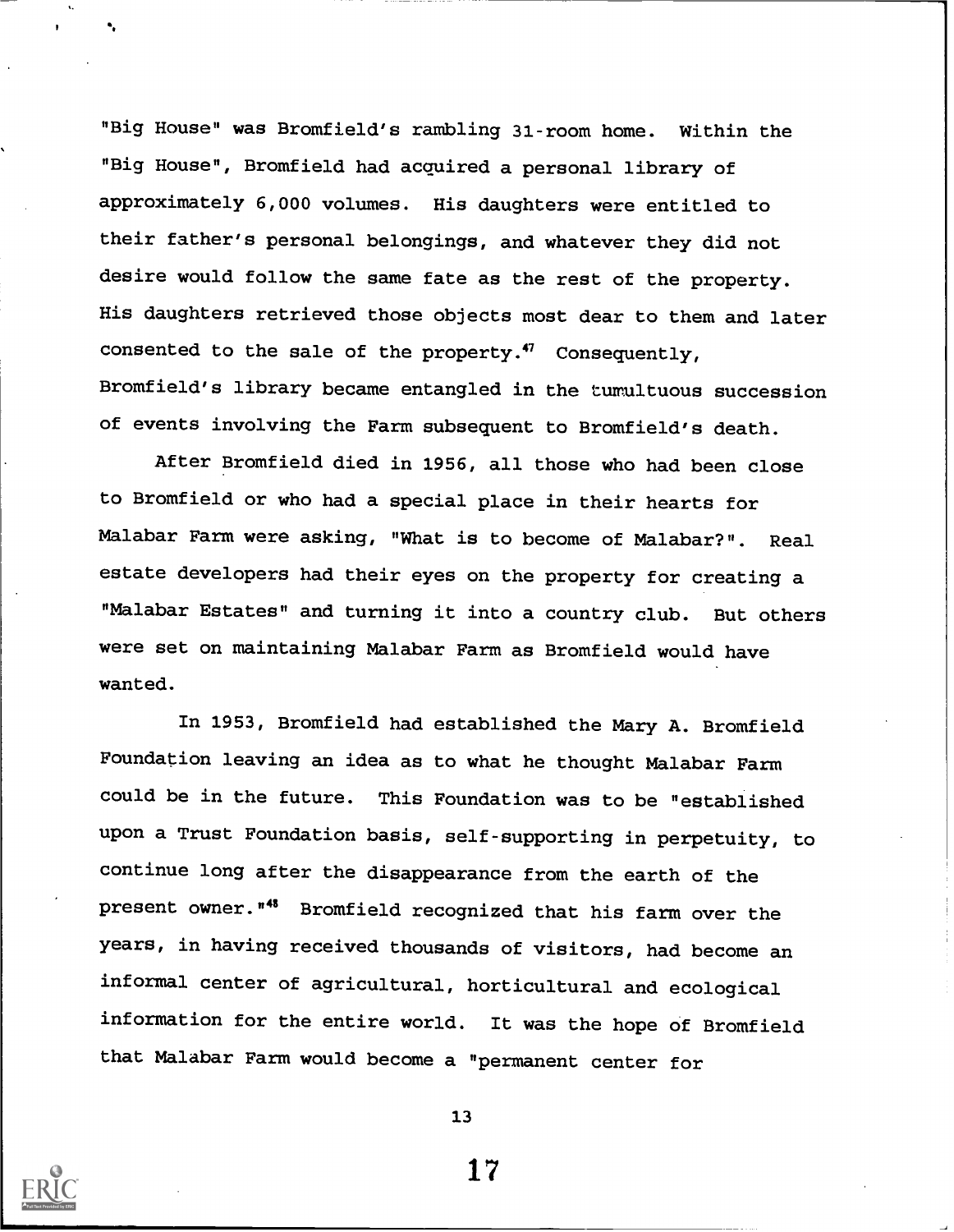agricultural and horticultural research and for the dissemination of knowledge concerning agricultural economics and the relationship between soil and health."49 The Foundation was to provide agricultural education for international students and agricultural scholarships for those most qualified.<sup>50</sup> The Friends of the Land hoped to see these dreams of Bromfield become reality, since he was not able to see his plan come to complete fruition.

Friends of the Land was organized in March 1940 at Washington, D.C. "to integrate into an overall picture, each and every phase of Conservation, and to create a public consciousness of the basic relation of soil and water to our everyday lives."<sup>51</sup> More specifically, the Friends of the Land encouraged the establishment of privately-operated demonstration farms.

The membership of this non-profit, non-partisan organization was made up of a diverse group of citizens which numbered more than  $5,000$  active members in  $1943.^{52}$  Members included zoologist and writer, Aldo Leopold, Chief of the Soil Conservation Service, Hugh H. Bennett, and documentary filmmaker, Robert Flaherty.<sup>53</sup> The first national meeting was held in Columbus, Ohio because of its "public-spirited citizens (who] were concerned enough about the problem to give money, time and energy; and because Ohio was unique in its almost perfect balance between agriculture and industry."<sup>54</sup> Columbus also became the location of the organization's national headquarters. Initially, Bromfield was not a member of Friends of the Land. Bromfield had



14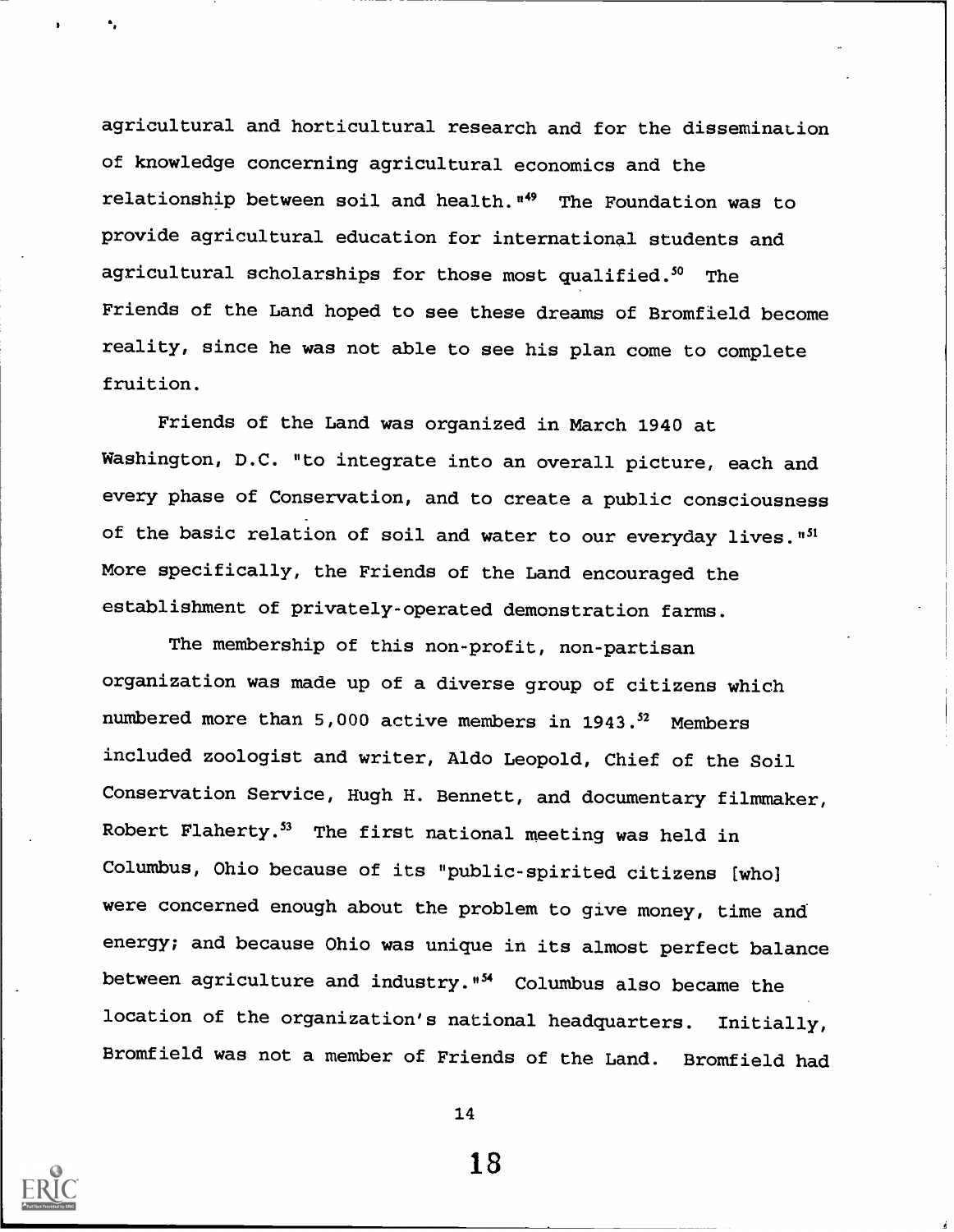heard about the founding of the organization, but because of his busy planting schedule and his strong dislike of the Washington atmosphere, he did not become a member until 1941.<sup>55</sup> At the time of his death, Bromfield was the Chairman of the Board of Directors. Aside from his farm and writing, Bromfield gave more of his time and effort to the organization than any of his other interests.<sup>56</sup>

Friends of the Land also published The Land. This quarterly agricultural journal was edited by Russell Lord. The Land was different from other agricultural journals because it fostered literary merit and openly discussed land policies and adjustments of human populations.<sup>57</sup> Published from 1941 through 1954, "The Land was informed throughout by a Jeffersonian agrarian ideal. In fiction, nonfiction, poetry, philosophy, The Land evoked a vision of small farms, peopled by independentminded, self-reliant men and women who understood their responsibility to the land."<sup>38</sup> Bromfield was a frequent contributor to the journal.

Soon after the death of Bromfield, it became widely known that the Friends of the Land were sincerely interested in carrying on the legacy of their "most famous member" by preserving Malabar Farm.<sup>59</sup> In keeping with the Bromfield dream, the Friends of the Land hoped that the Farm could be "acquired and operated as a private enterprise by a competent group of scientists on a paying basis so that it could be shown to the farmers of America that the successful experiments paid off."<sup>60</sup>



15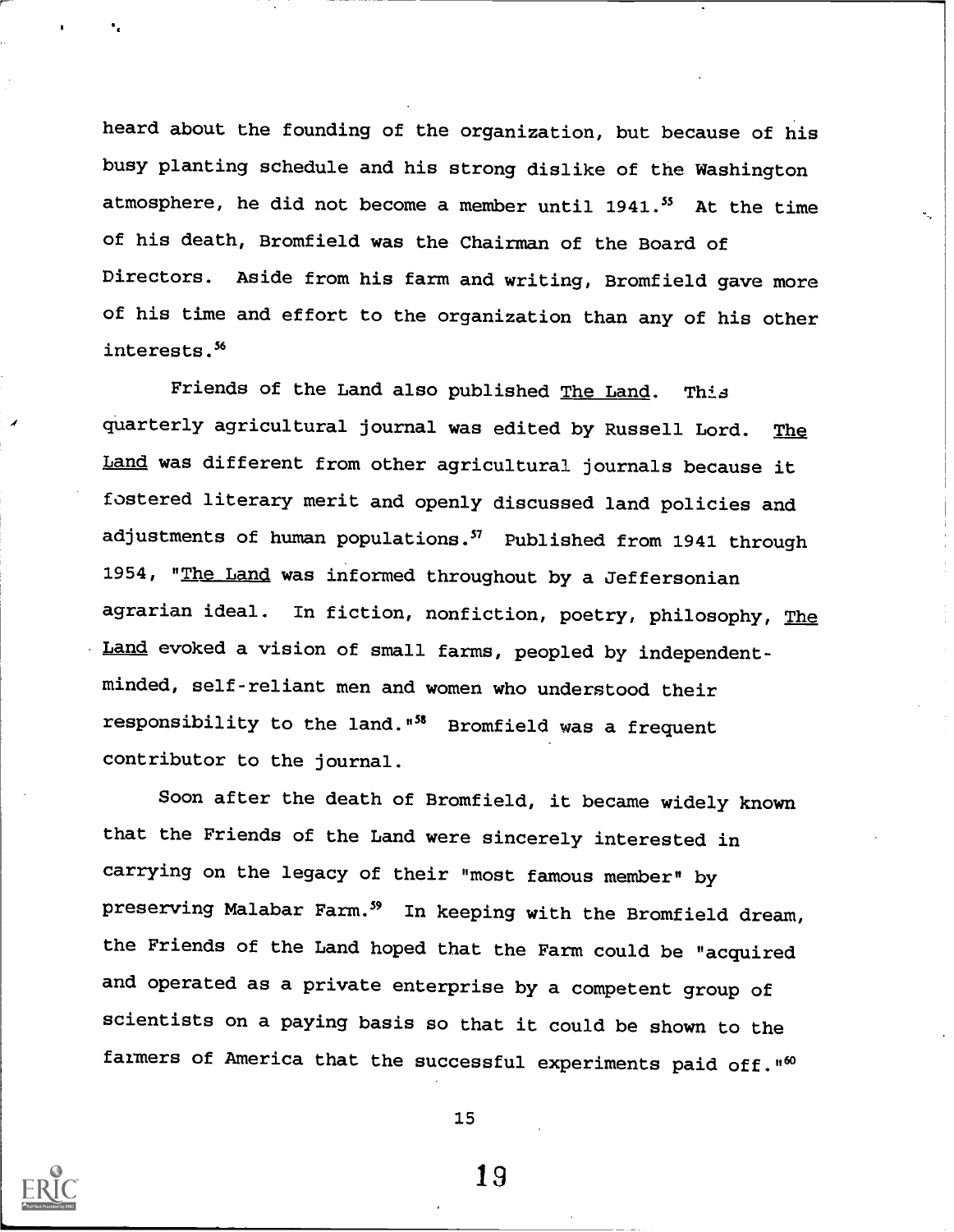Initially, Friends of the Land had proposed working with Battelle Memorial Institute in establishing the Malabar Farm Research and Educational Institute or the Louis Bromfield Memorial.<sup>61</sup> The proposed Institute was not only to have maintained the experimental farm, but also would have created a conservation education center/center for ecology. To the Friends of the Land, association with Battelle would have meant gaining instant access to an organization with proven experience and expertise in experimental endeavors.

The proposed association between Friends of the Land and Battelle Memorial Institute would have included the establishment of a library at Malabar Farm. It was the hope of the Friends of the Land that "a team of men be assigned there with a branch agricultural library patterned after the main library at the Columbus Headquarters. "<sup>62</sup> As a part of the proposed Center of Ecology, Dr. Paul Sears, head of Yale University's Conservation Department and a Director of Friends of the Land, stressed that as a result of the newly evolving science of "ecology" there was yet a place for an ecologist to study which provided a complete working library. At this proposed library, the ecologist would have immediately available to him, all the necessary facts "so that his time will not be wasted in rummaging through periodicals in all these various fields of science."<sup>63</sup> Additionally, this library was to have served the agricultural investigator.<sup>64</sup>

By January of 1957, Malabar Farm was on the auction block. Bromfield's daughters had consented to the sale of the farm.



16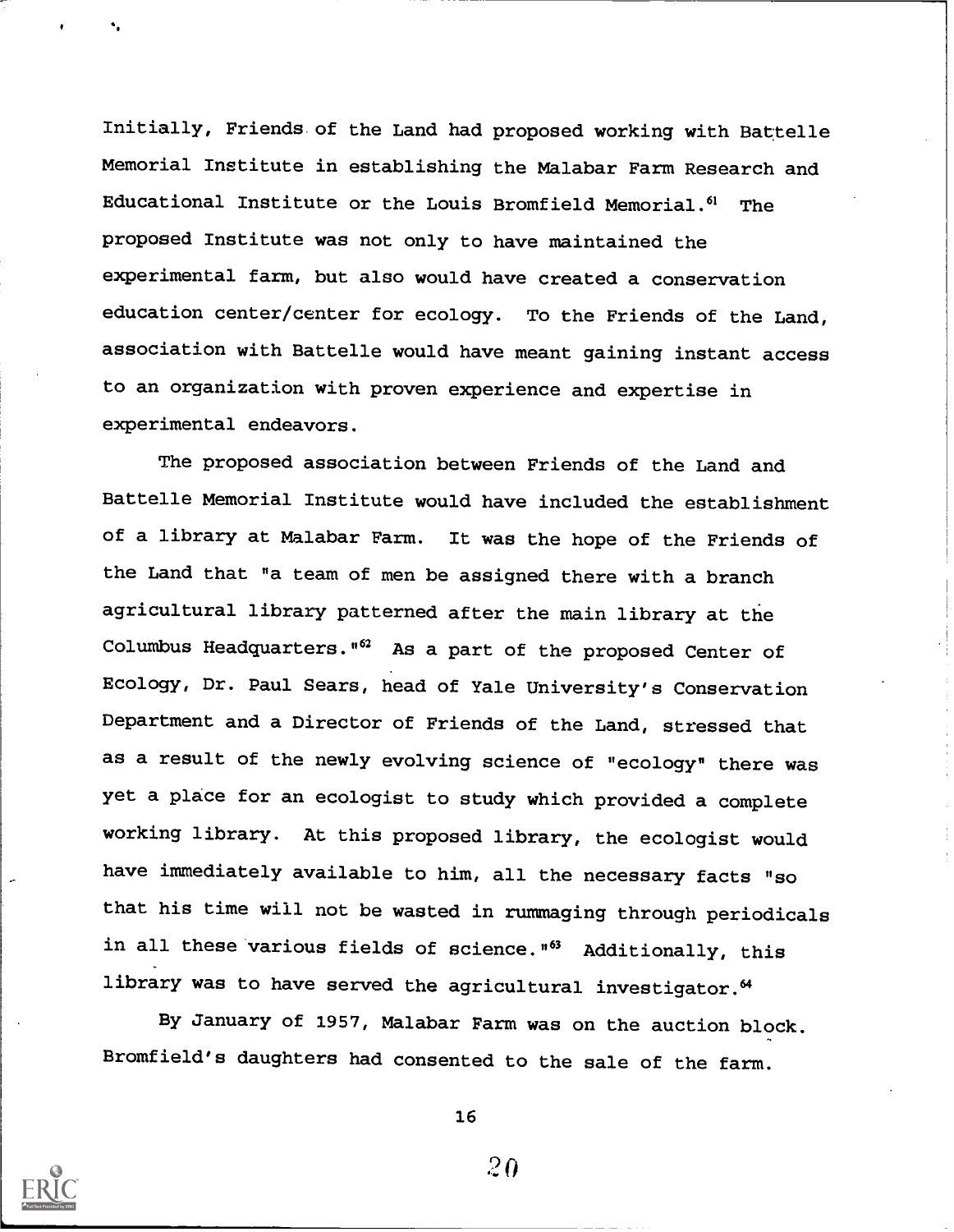Since Bromfield's death, the executor of the estate had held the property hoping friends of Bromfield would form a foundation and purchase the property, but nothing had materialized.<sup>65</sup> Everything on the property, with the exception of the Big House furnishings, was to be sold. The asking price was a surprisingly low \$150,000. Again, it was the hope of all Malabar Farm lovers and Bromfield admirers that "Malabar gets into the hands of some dedicated group that will continue there the work Louie began."<sup>66</sup> And thus many hoped for the success of the Friends of the Land in the acquisition of the property.

On January 11, 1957, the Friends of the Land announced a campaign to raise the \$150,000 necessary for the purchase of Malabar.<sup>67</sup> By January 23, 1957, the directors of the Friends of the Land had offered \$145,000 for the purchase of Malabar Farm and an additional \$25,000 for the purchase of the farm machinery, furniture and livestock. If the offer were accepted by the New York brokerage firm, the money to purchase the farm would be pledged by several directors of the Friends of the Land until a fundraising campaign was initiated. At this time, the' Friends of the Land were still planning on cooperating with Battelle Memorial Institute on the project.<sup>68</sup>

In their solicitation of funds to complete their option to purchase Malabar, the Friends of the Land proposed the establishment of the Louis Bromfield Institute. Like their initial concept involving Battelle, the Friends wished to establish "a living memorial to [ Bromfield's] personal handiwork



17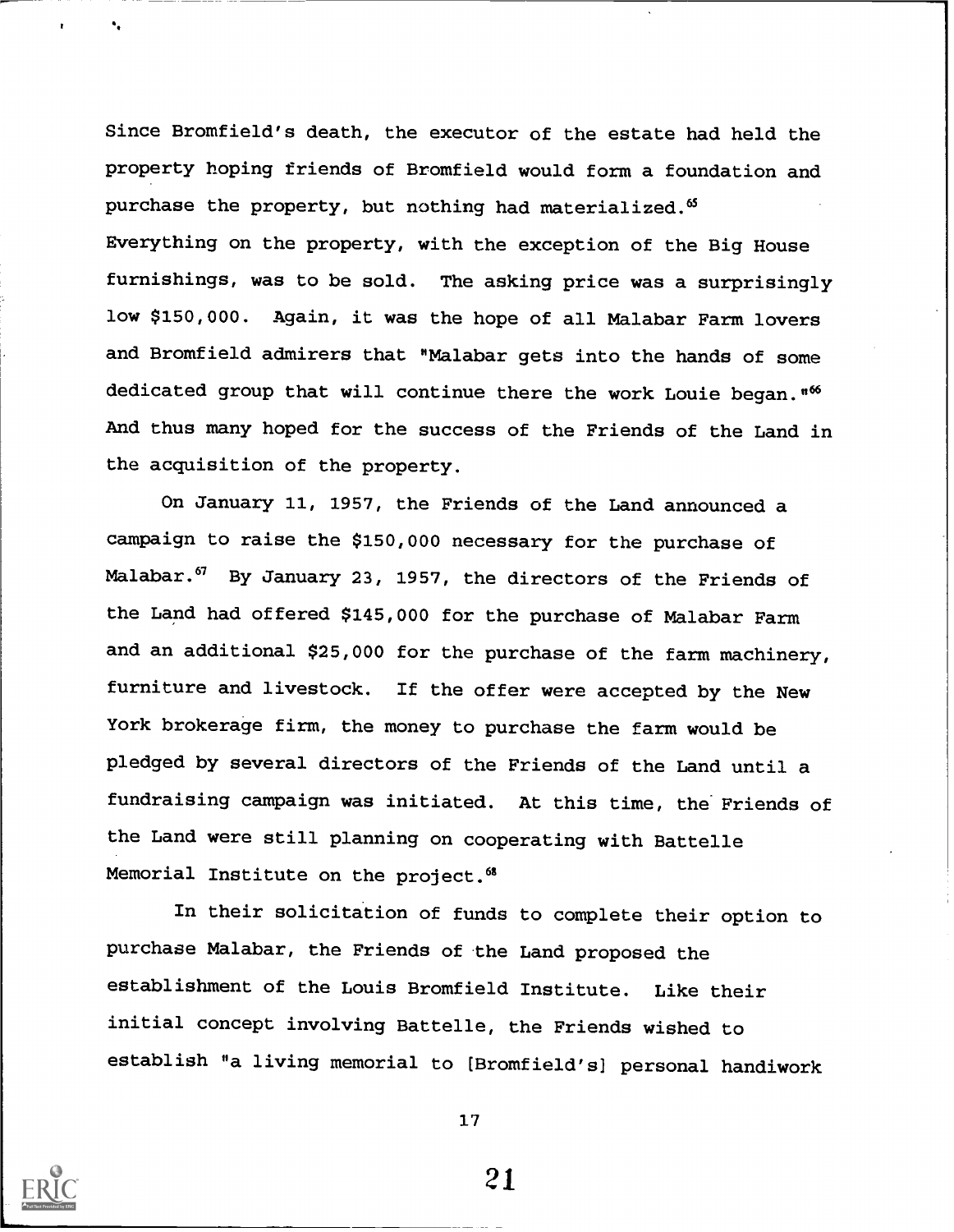and pioneering efforts in restoring [Malabar Farm] from waste land to rich and fertile acres to the end that a permanent and sound agriculture may be established throughout the world."<sup>69</sup> The Friends of the Land again envisioned the Ecological Institute, a center not unlike that which Bromfield had spoken of:

Any citizen from Sunday driver to scientist can find in this area remarkable patterns of development and degeneration side by side, as well as what is probably the most advanced ecologic pattern in existence anywhere...I see the immense possibilities of a demonstration center to tie all that can be learned together--a Center accumulating and co-ordinating all information in the field of Man's relation to his environment, whether it be nutrition, flood control, what you will."

In following with Bromfield's vision, one of the objectives of the Institute was "to collect, correlate, interpret and disseminate reliable information on the relationships between man and his environment to farmers and agriculture leaders."<sup>71</sup> As a part of this ecology center, a Library of Ecology would be developed. This library, to be built along the lines of Battelle's research library, would not only be a depository of books and journals, but would be staffed by individuals capable of "assembling quickly all the information which the investigator needs for the exploration of his problems."<sup>72</sup>

## Friends of the Land Inherit the Earth

Fortunately, when Malabar did change hands, it fell into the right hands. On May 10, 1957, the Friends of the Land acquired Malabar Farm for \$140,000. Only three days before, the future of



18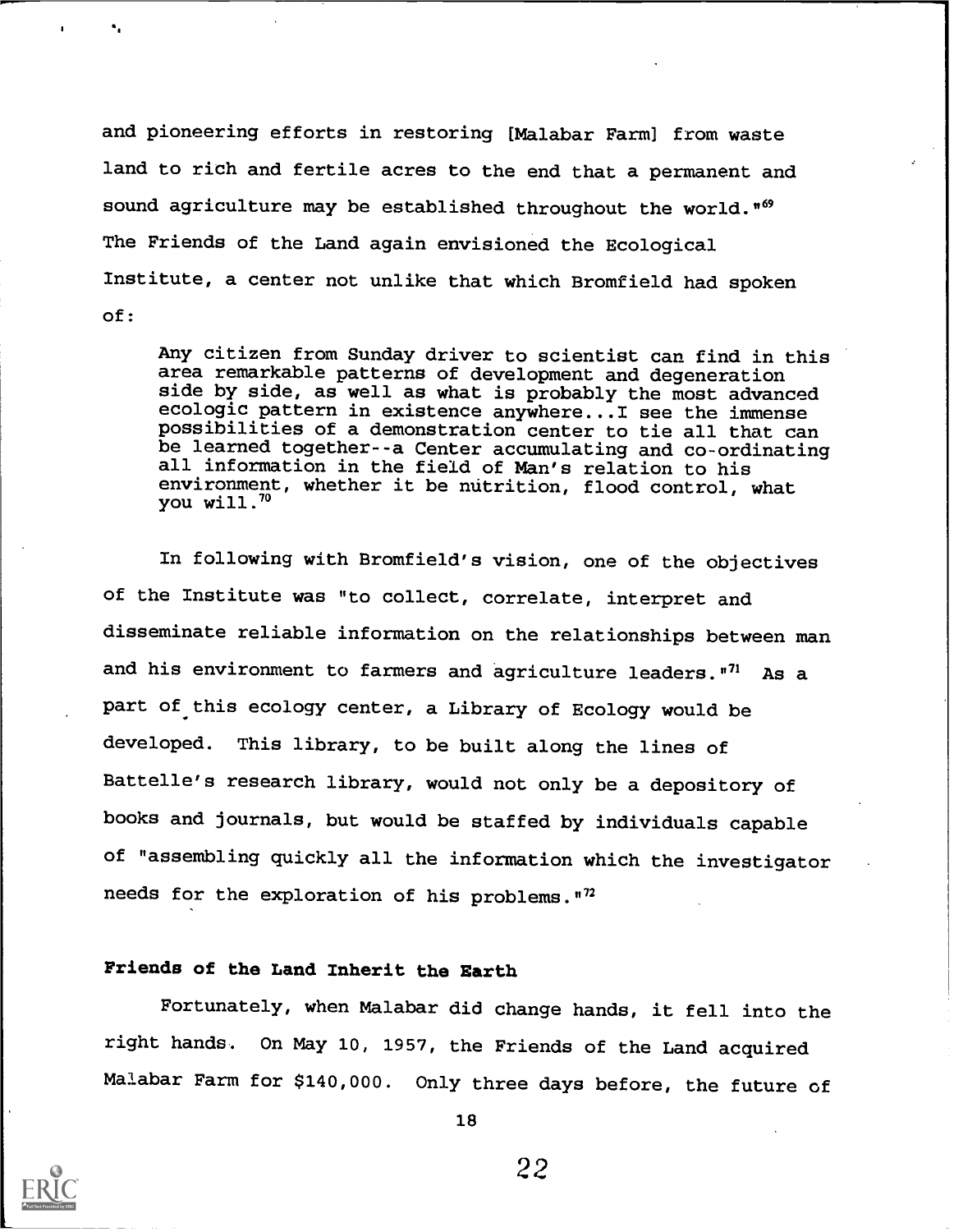Malabar appeared to indicate the development of the property as a golf course and/or dude ranch. But believers in Bromfield had come through at the last moment. A group of Mansfield businessmen raised \$55,000 to loan to the Friends of the Land, while the Samuel Roberts Noble Foundation, an Oklahoma organization dedicated to agricultural research, agreed to lend \$85,000.73 With these pledges, Friends of the Land was now able to able to set its dreams (and presumedly Louis Bromfield's) in motion. The new financial obligations of the Friends of the Land now necessitated the initiation of a campaign for financial support in earnest.

In their nationwide fundraising campaign, the Friends of the Land hoped to raise \$1,000,000 to pay off the mortgage, to operate the farm, and to develop the much talked about ecological center. Suggested press releases on the Friends of the Land's purchase, envisioned a conservation library which would be "one of the best in the nation." In attaining this goal, contributions from the collection of Soil Conservation Service Chief Hugh Bennett and the Friends of the Land Library were made to supplement the "fine library of Louis Bromfield."74

As a result of his interests, Bromfield had amassed a considerable collection of monographs and journals on agriculture, conservation and the life sciences. To understand the depth of his collection, one must realize the roots of Bromfield's passion for nature and farming and generally for



19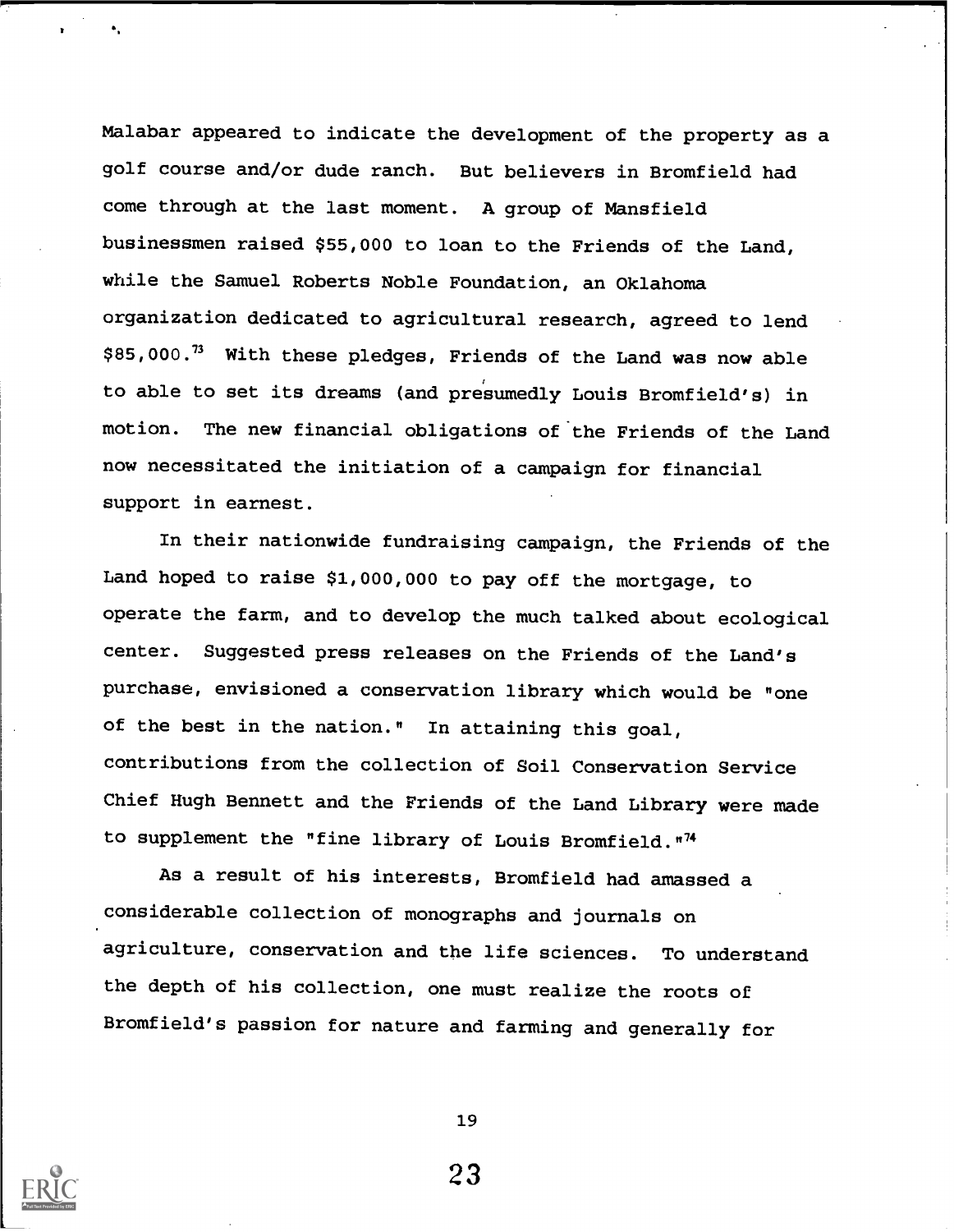knowledge. As may be expected, Bromfield was an avid reader. His wife said of him,

He absorbs every book of interest to him that he can lay his hands upon, enjoying particularly memoirs, biography, and novels, which if good or great, give him the thrill and excitement of any great work of art. He reads books on farming, medicine, eating, and politics as well, and never forgets anything." "

Furthermore, in his semi-autobiographical novel The Farm, Bromfield described one of the main characters as if he were describing himself:

He created his own curriculum, studying books and papers and articles dealing with biology and chemistry and botany which all had to do with the earth he loved. In the few hours a day he had left from the stiff job of running a big farm and bringing up a large family, he read anything and everything. It would have been impossible for him to have gone uneducated, because he could not help himself. His passion for knowledge was like a disease. In his own field--the world of agriculture and horticulture and beekeeping and stock-breeding--he possesses a knowledge and experience which was intensely practical and unsurpassed by any man in the whole County."<sup>16</sup>

This writing clearly describes Bromfield and provides an idea of what subjects his personal library offered. It was the selection of titles by the Friends of the Land from this diverse collection which served as the foundation of the Ecology Library.

In addition to the books and journals of Bromfield, the Friends of the Land relied upon their own library in establishing the Ecology Library. The numerous bookplates and dedications in the books indicate that many of the books (approximately 1,000), once belonged to Dr. Jonathan Forman, a close friend of Bromfield's.<sup>77</sup> Dr. Forman was a physician with a keen interest in nutrition and a President of Friends of the Land. Dr. Forman



20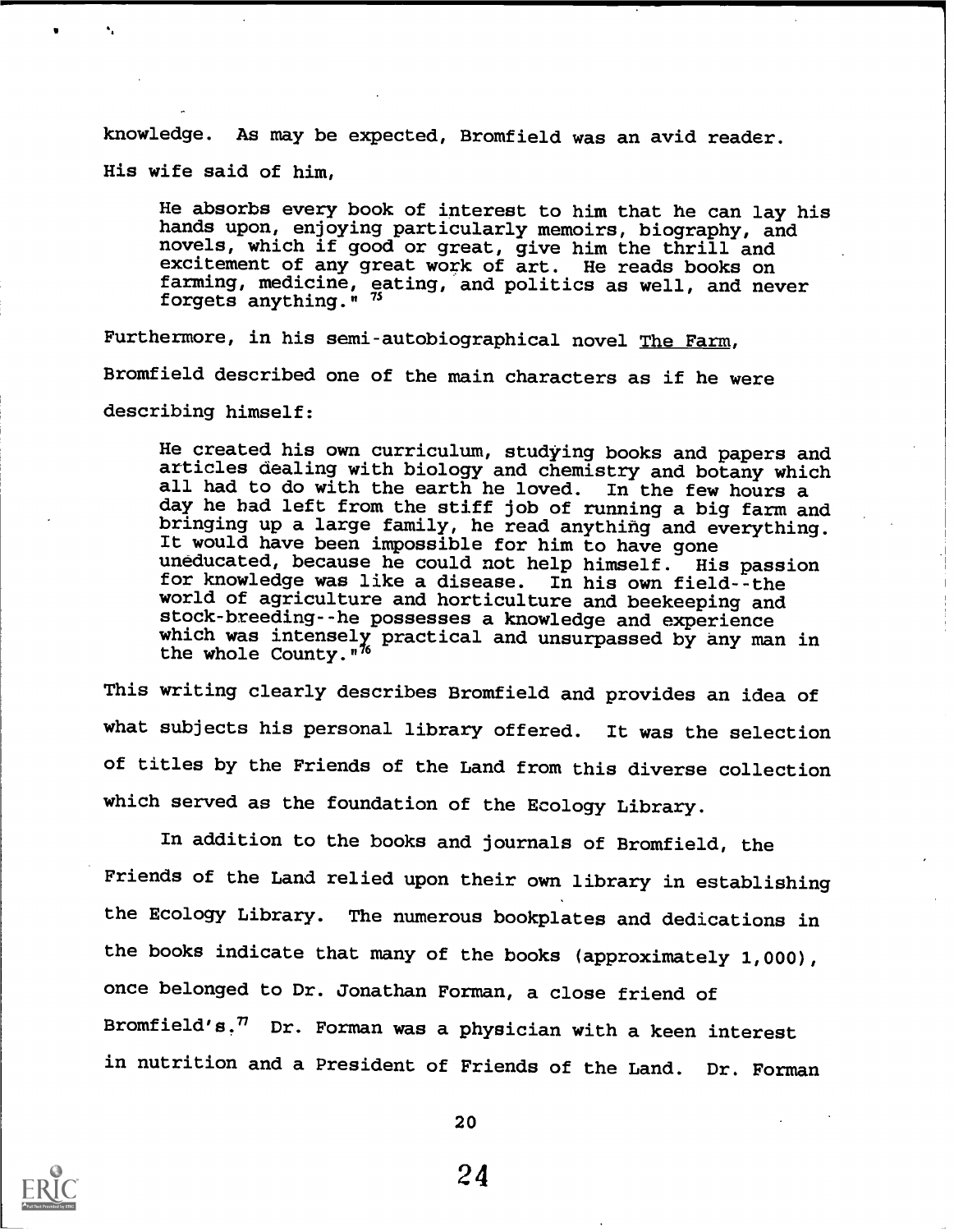had previously donated many of his books to the Friends of the Land Library.

In an effort to carry out the Friends of the Land's plans to develop the ecology center, Dr. Floyd Chapman was appointed Acting Director of the Ecological Center in February 1958. Dr. Chapman, with a doctorate in wildlife management, would be responsible for establishing the information center and library.<sup>78</sup> It was at this time, however, that Dr. Jonathan Forman, the President of Friends of the Land, did not see a need to hire a professional librarian, thinking it "is not very impressive and may appear to some of our critics as getting the cart before the horse."<sup>79</sup> But despite the reluctance to hire a librarian, the Friends of the Land's goal of establishing a premier resource center for conservation and ecology seemed to be taking shape.

In a solicitation letter to potential members, Dr. Forman boasted of the library which contained 118 journal, 1,000 catalogued books and 1,000 more books in the process of being catalogued.8° A later inventory of periodicals, dated March 4, 1958, listed approximately 250 titles. For many of the titles listed, however, the library held only single issues of the periodical. Periodicals with considerable runs included Ohio Conservation Bulletin, Audubon Magazine, Scientific Monthly, Soil Conservation, and Better Crops with Plant Food. The library offered an eclectic selection of periodicals, ranging from Ice Cream Review to Florida Wildlife to Dental Digest.<sup>81</sup> Cataloging

21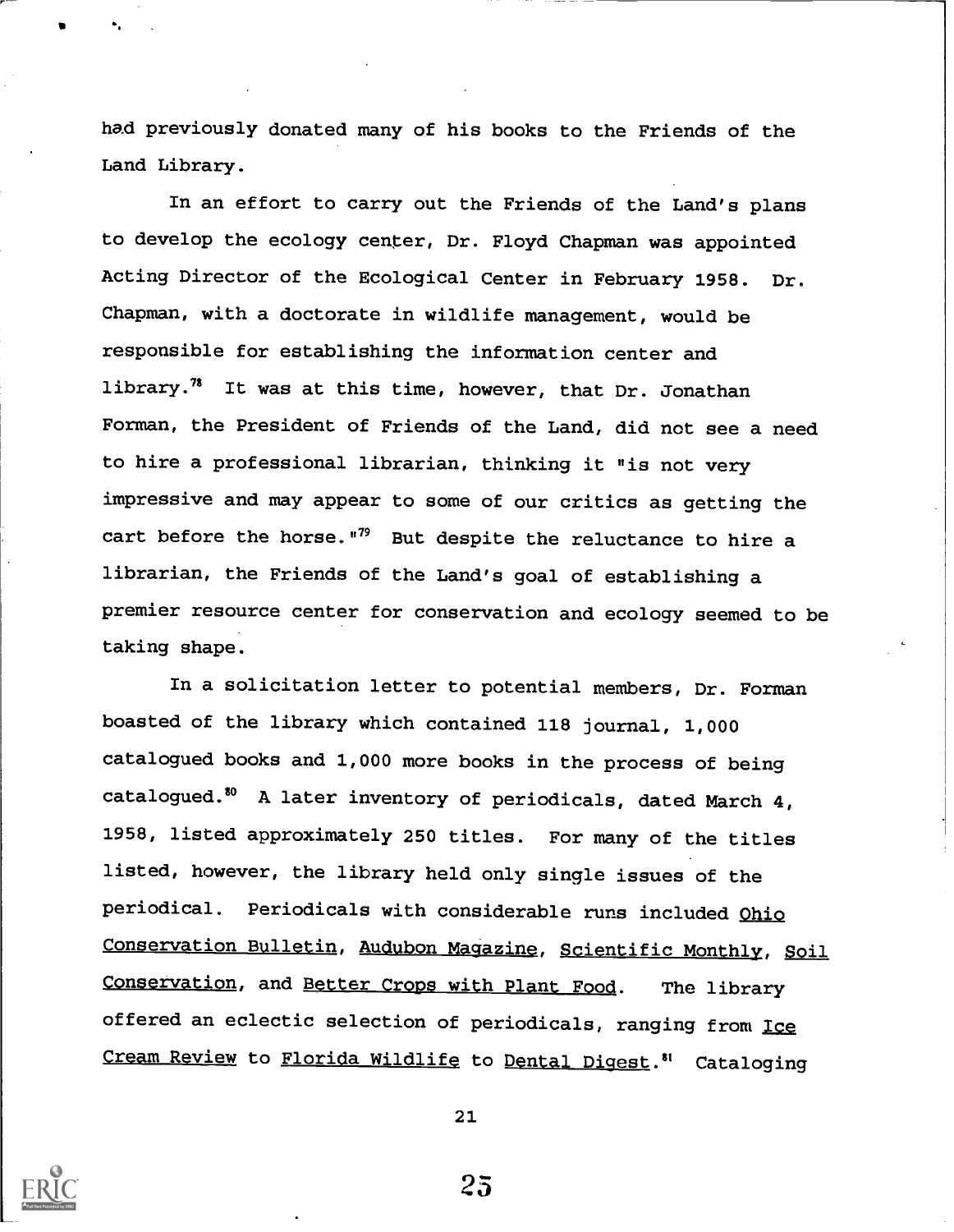of the books and periodicals was done in 1958 and 1959, using the Library of Congress Classification System. 3,500 bookplates with images of the infamous boxer dog (Bromfield was known for his boxers) and the rolling hills of Pleasant Valley were ordered for the Louis Bromfield Institute Ecologic Center Library.<sup>\$2</sup> Friends of the Land members were entitled to use of this library.<sup>83</sup> It was quite evident that those involved in the project were making a sincere effort to see that the Ecological Center became "the finest ecological information center in the world. ""

# Malabar Farm Foundation Carries on the Legacy

By late in 1958, the Friends of the Land had relinquished title to Malabar Farm to a newly formed, non-profit corporation. The new corporation, the Louis Bromfield Malabar Farm Foundation, was created with the hope that funds could be more successfully solicited for the Malabar Farm project. Dr. Forman, Chairman of the Board for the Friends of the Land, admitted that the Friends of the Land were having trouble raising the necessary funds to pay off its debts. Believing that the Friends of the Land was "too cumbersome a organization to operate the farm", the new foundation would be a smaller group made up of members selected from the Friends of the Land. It was hoped that the change would allow the organization to retire the debt "in a couple of weeks."<sup>55</sup> But as might be expected, this was not to be the case.

The Foundation had succeeded in establishing the Ecological Center. The Library was located in the basement of the Big

22

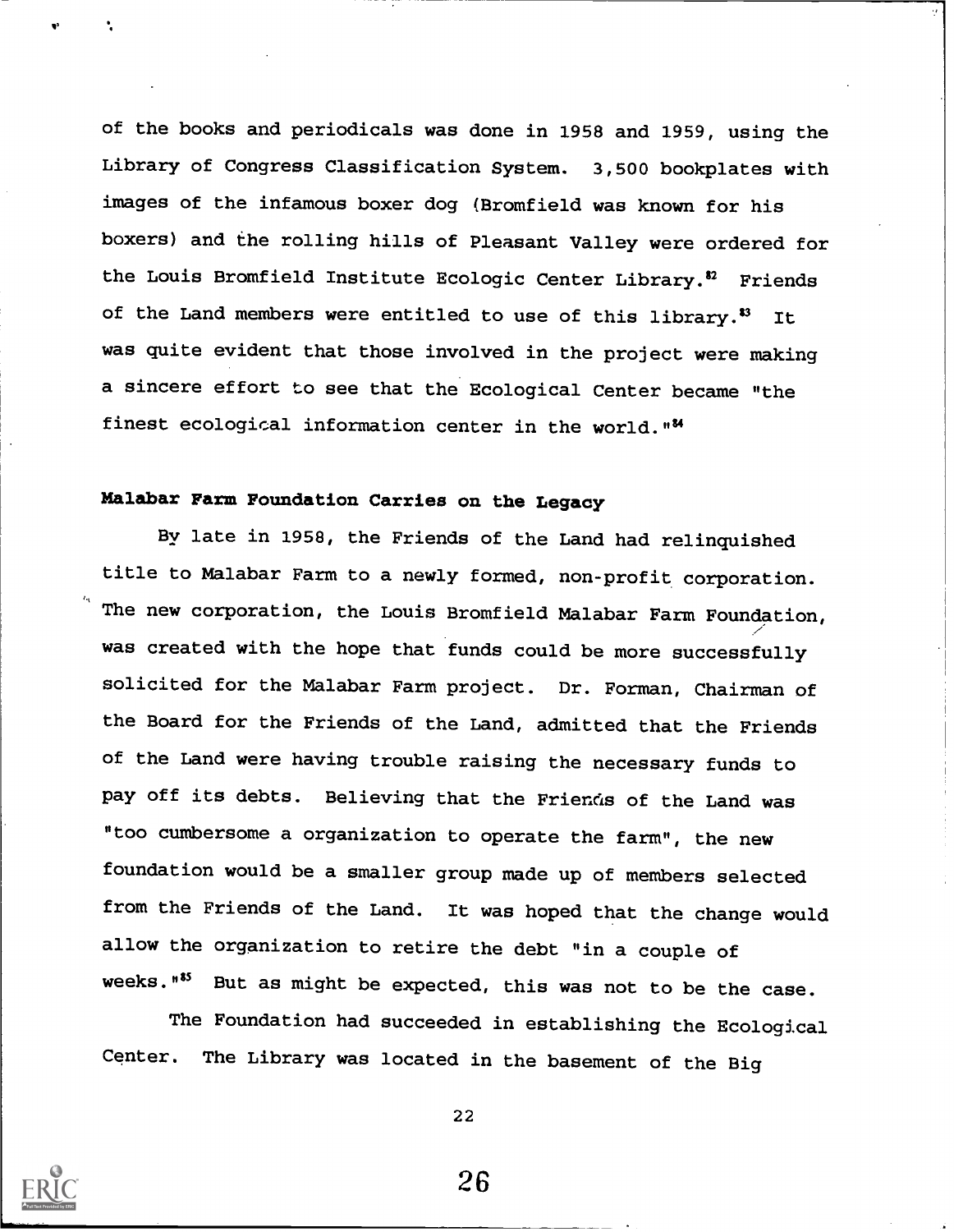House. Now, in what used to serve as the canning kitchen, there were shelves of books about agriculture, ecology, and nutrition. Reading tables and chairs were also provided.<sup>86</sup> This Ecological Library was open to members of the Foundation. Members were permitted to borrow the books at no charge." But it was questionable as to whether or not the Library was receiving the full attention and use it deserved. In 1959, the Friends of the Land dissolved and was later absorbed by the Izaak Walton League." Perhaps this signified the end of an another era at Malabar Farm.

Nevertheless, during the early sixties, the center grew in both size and renown. As word travelled about the library, increasing numbers of inquiries and donations were made. Donations from individuals and organizations from across the United States varied from literature on Santa Gertrudis cattle to 15-20 books on thoroughbred horses. The Library received approximately fifty gifts during 1961." In January 1961, the Executive Director of the Red Clay Valley Association in Delaware requested a list of the books in the children's conservation section of the Library. This association was planning to supply library books on conservation to sixteen schools in the Red Clay -Watershed and had read about the Library's expansion of its children's collection. $90$  At the same time, the Library was not only acquiring books through donation, but also was acquiring them, when necessary, through the purchase of the same.<sup>91</sup>



23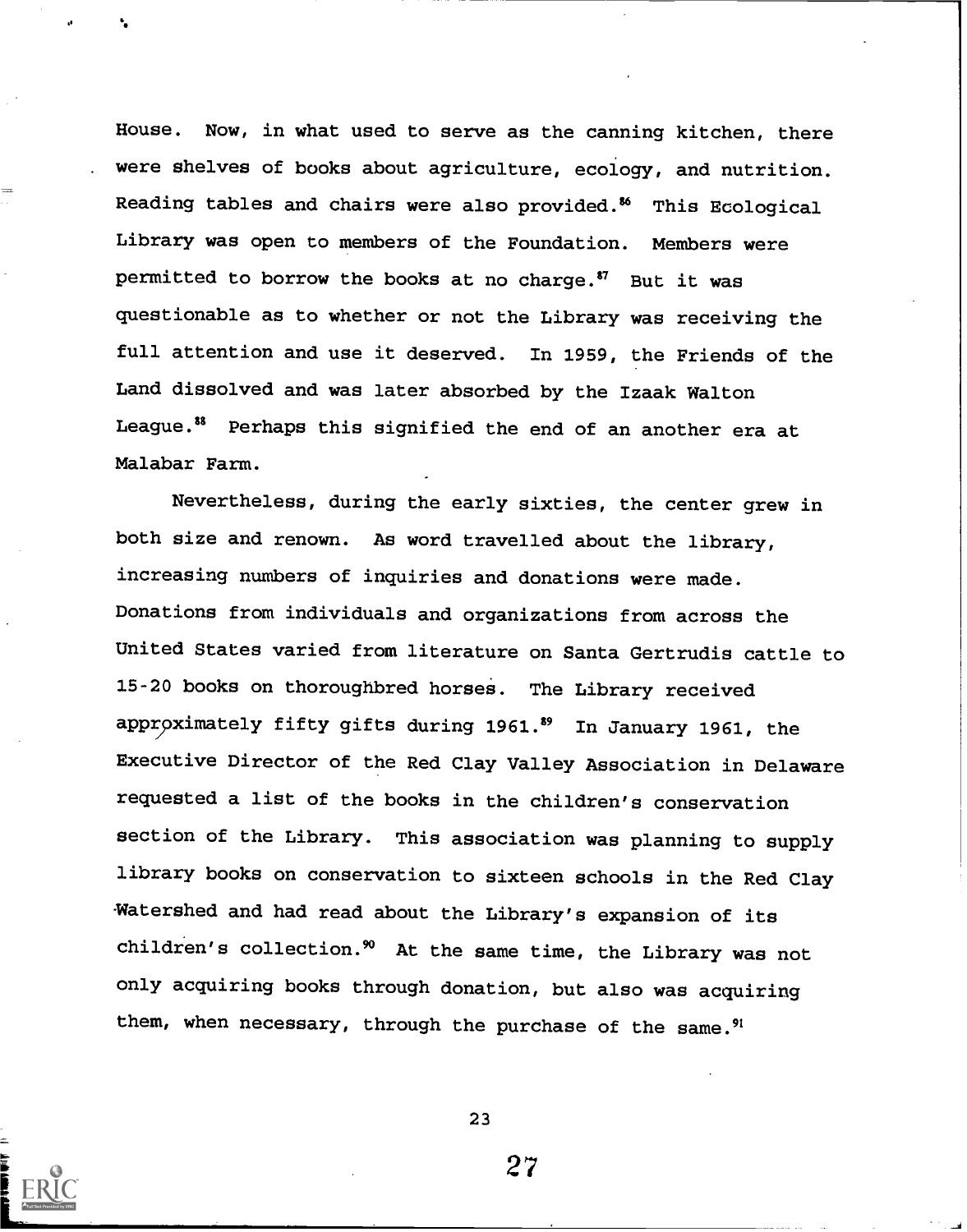In 1961, another of Bromfield's idea was instituted. Over the years, Bromfield had hosted international students interested in agriculture at Malabar. This had been one of the reasons for establishing the Mary A. Bromfield Foundation back in 1953. During the Summer of 1961, the Louis Bromfield International School of Practical Agriculture held its first academic session. The Trustees of the Louis Bromfield Malabar Foundation believed that the training students from Asia, Africa and South America were receiving from American universities could be augmented with advanced agricultural methods specifically suited to their geographical area. During the first session, students from Iran, Mexico and Israel lived at Malabar Farm while they learned about diverse aspects of farming. While attending the school, the students were free to use the Ecology Library's catalogued books, periodicals and pamphlets."

By 1965, Malabar Farm had become more of a tourist destination than a center for ecological studies.<sup>93</sup> Due to financial constraints, the Louis Bromfield International School of Practical Agriculture had been forced to close not long after its inaugural year.<sup>94</sup> The Malabar Farm Foundation was now offering tours of the Big House and wagon tours of the property. Members of the Foundation were still entitled to take advantage of the ecological lending library.<sup>95</sup> Although always financially unstable, the Foundation was somehow able to perpetuate the agricultural practices of Bromfield.

24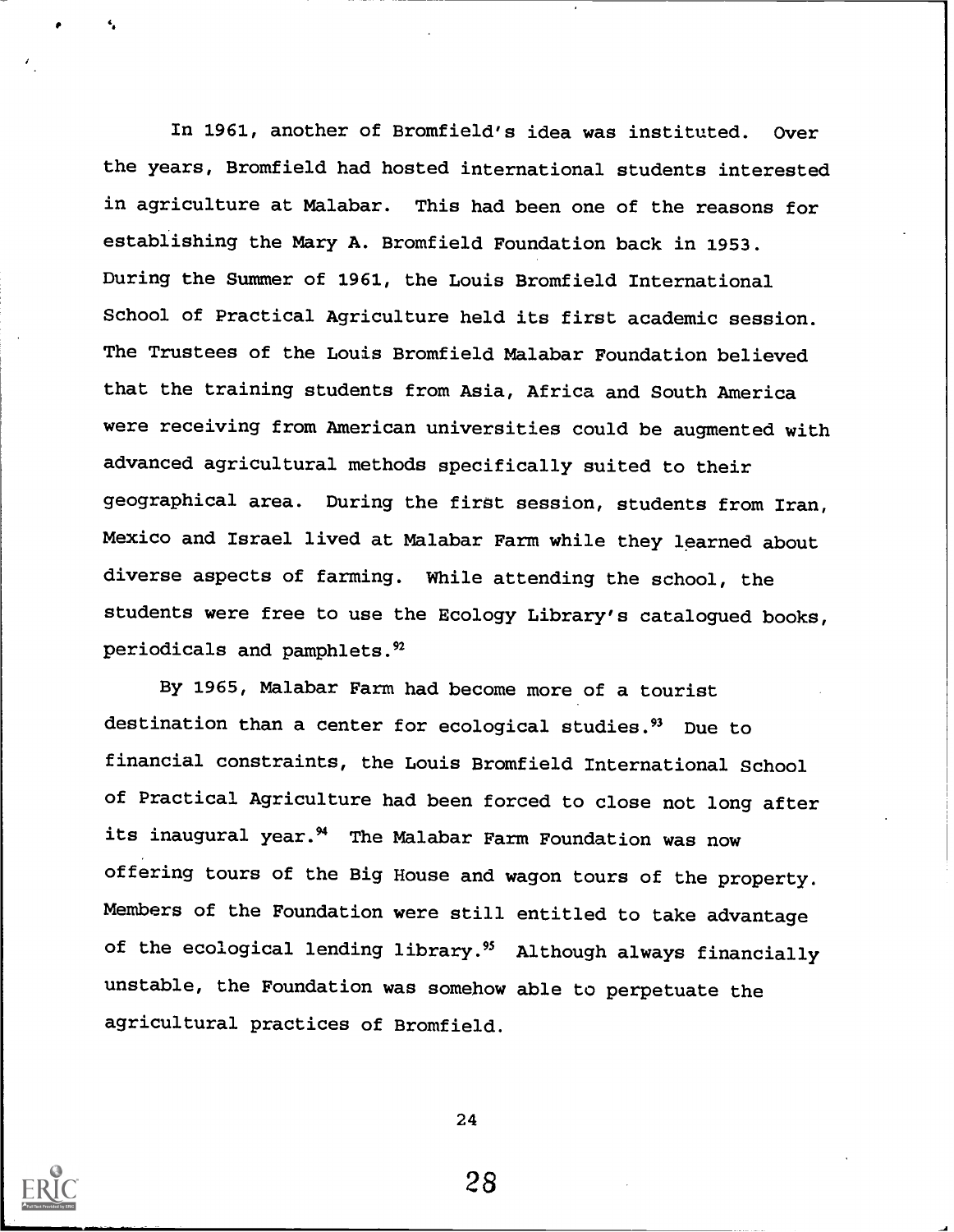In 1972, it seemed that the dream might soon come to an end. For sixteen years, under one name or another, but always with the same loyal supporters, Malabar Farm had struggled to maintain, what most perceived to be, the Bromfield ethic. Grandiose plans for saving Malabar Farm from financial hardship were continuously being conceived, but none resulted in any permanent, practical solutions to the problem. During the previous year, the future had looked exceedingly bright for the Farm when the Governor's Environmental Task Force decided to jump on the ecology bandwagon. This task force, headed by former astronaut John Glenn, had proposed developing a major center for the study of ecology and the environment at Malabar. The task force felt that with the renewed and growing interest of the public in the environment, the center could expect one million visitors each year at Malabar. Financing for the center was uncertain, but the task force hoped that the State would work with private foundations to financially back the project.<sup>%</sup>

Malabar Farm's longtime devotees must have viewed the task force's proposal with skepticism since they had seen similar ideas never materialize. By 1972, the original ten-year \$140,000 mortgage had turned into a \$250,000 debt. The Malabar Farm Foundation had never been able to make a single payment toward reducing the debt. The Noble Foundation, the mortgagor, never had pushed for payment by the mortgagee, but as a result of tax law changes in 1969, the Noble Foundation felt compelled to collect the debt. Both the Noble Foundation and the Malabar Farm



25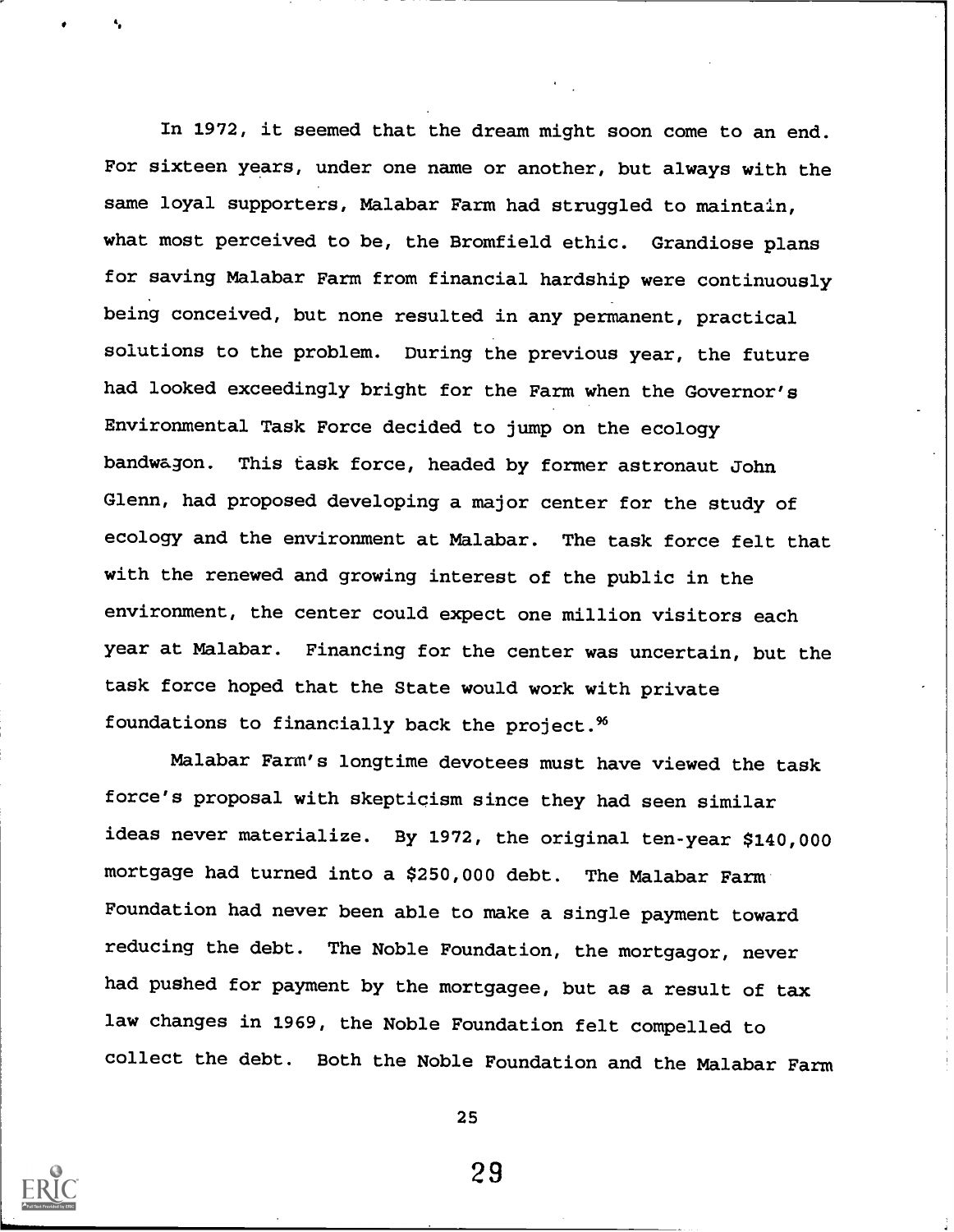Foundation were hoping that the State of Ohio would take control. The State needed only to pay off the \$250,000 mortgage to take ownership of Malabar Farm. The State, however, was in no financial position to make the acquisition. It was the hope of the State that foreclosure on the property would prompt the Noble Foundation to donate it to them. $97$  Once again the wolves were at the doors of Malabar Farm.

### The Reign of the State

Eventually, the Noble Foundation relented. In August of 1972, Governor Gilligan accepted the deed to Malabar Farm from the Malabar Farm Foundation whose mortgage on the property had been extinguished by the Noble Foundation. As so many had hoped for, the Noble Foundation had donated the Farm to the State of Ohio.<sup>98</sup> Even Bromfield himself had written, "Perhaps one day (the Big House] will belong to the state together with the hills, valleys and woods of Malabar Farm."<sup>99</sup> The State's proposed plan called for the Ohio Department of Agriculture to manage the farm and for the Ohio Department of Natural Resources to manage the remaining property, including the Big House. $100$  While attending the transfer of title ceremony, Ellen Bromfield Geld, Bromfield's daughter, expressed her desire to see the property become a school. Also at the ceremony, it was announced that the Library would be made available to scholars.<sup>101</sup> At last, after so many years of financial woes, it appeared that Malabar Farm would receive the attention and respect it deserved.

26

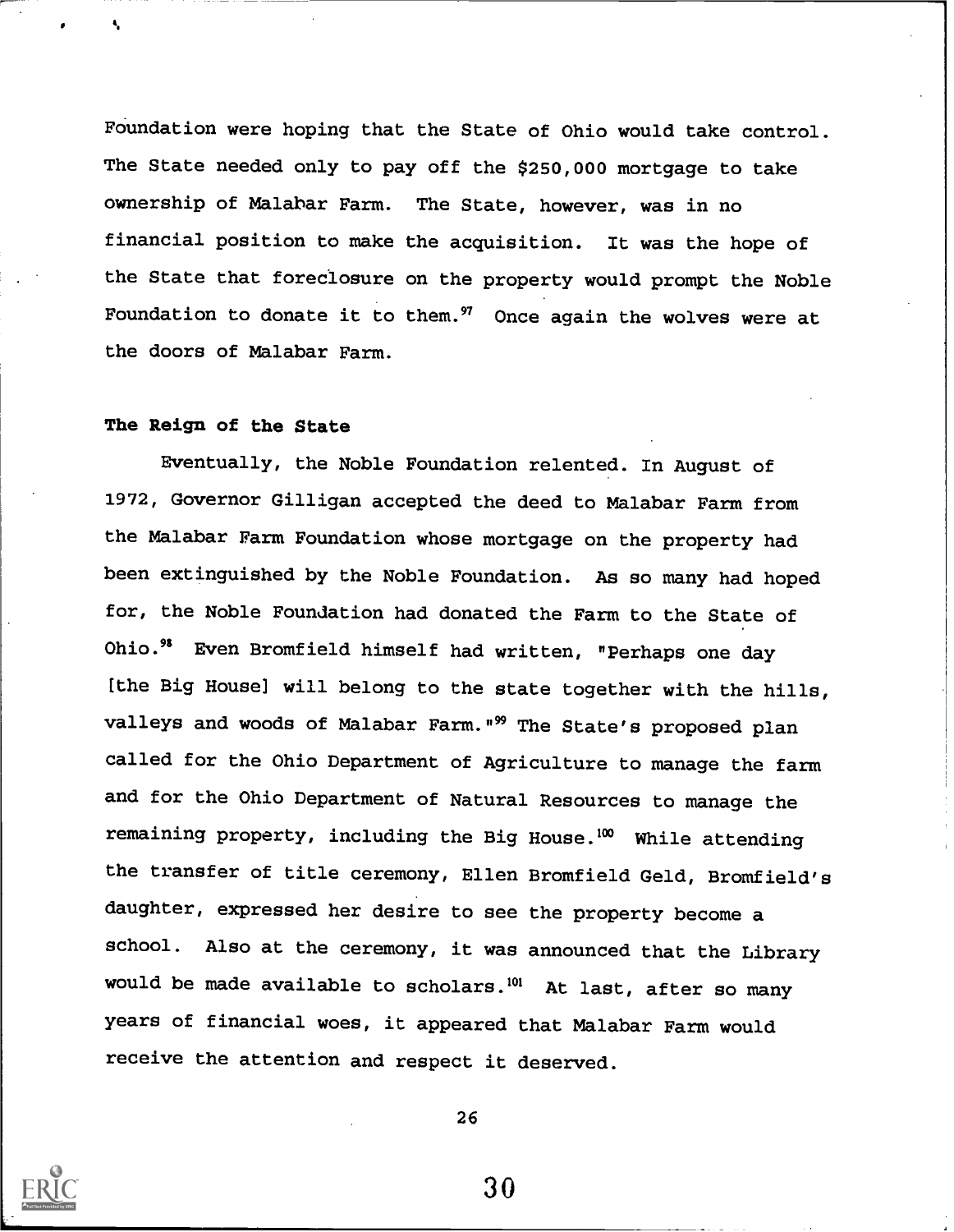Within a year of the State taking over the property, the barn received a fresh coat of paint, the dairy herd was expanded, and a new silo was under construction.<sup>102</sup> The Ecology Library remained in the basement, however, receiving little use or attention. Of course, the priority of the State in the early years of its reign was not the books which had been in the Ecology Library. Initially, the State needed to attend to the more cosmetic aspects of the Farm. Later in the mid 1980's, the Ecology Library was moved from this original location to another room in the basement.<sup>103</sup> Though a move of only a few yards, this move proved to be more costly than one might have imagined. While these books and journals were in this room, the area flooded twice. Consequently, some of the volumes were water damaged. The collection now sat in the damp basement largely forgotten.

# What is this thing called "Sustainable Agriculture"?

The Sustainable Agriculture Program at Ohio State University was started in 1986 "to promote a more-energy-conserving, environmentally-sound and economically-viable agriculture through research, education, and extension." Later in 1990, a formal interdisciplinary program was established.<sup>104</sup>

What Bromfield had called "new agriculture" might today be called sustainable agriculture. Bromfield's new agriculture was "based upon the principle of working with nature and following her methods. "<sup>105</sup> More and more people are now advocating the



27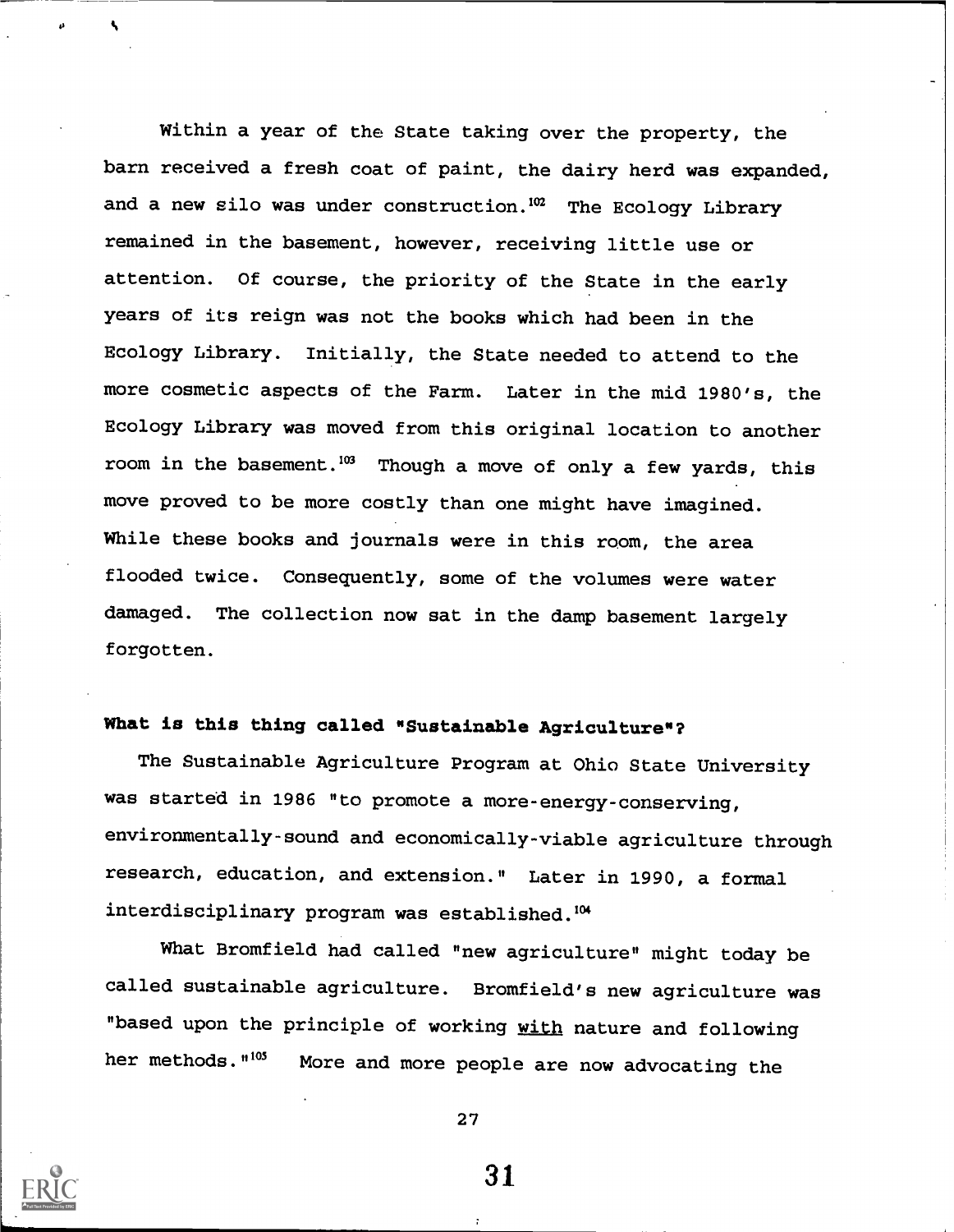practices and preachings of Bromfield and his contemporaries. As noted writer Wes Jackson explains:

It is becoming apparent that our problem with the earth is the result of our "subdue-and-ignore" assumptions, assumptions not just about agriculture but about everything else. We have assumed control of nature without adequately understanding nature's arrangements.106

A renewed interest in our limited natural resources, concern for the safety of our food and the severe economic difficulties farmers have had to endure over the last decade have forced much of the agricultural community and the general public to reevaluate the methods of conventional farming. $107$ 

Increasingly, the practice of sustainable agriculture is gaining notice, if not respect. In 1990, the Sustainable Agriculture Research and Education Program was initiated by the federal government. The purpose of this program was

to encourage research designed to increase our knowledge concerning agricultural production systems that: 1) maintain and enhance the quality and productivity of the soil; 2) conserve soil, water, energy, natural resources, and fish and wildlife habitat; 3) maintain and enhance the quality of surface and ground water; 4) protect the health and safety of persons involved in the food and farm system; 5) promote the well being of animals; and 6) increase employment opportunities in agriculture.<sup>108</sup>

Additionally, the State of Ohio currently has a bill pending in the General Assembly which calls for the implementation of a state program of sustainable agriculture research and education.<sup>109</sup>

Sustainable agriculture is "still a radical, having not flowered on the American landscape."<sup>110</sup> Farmers are beginning to adopt sustainable agriculture practices, but many have yet to



28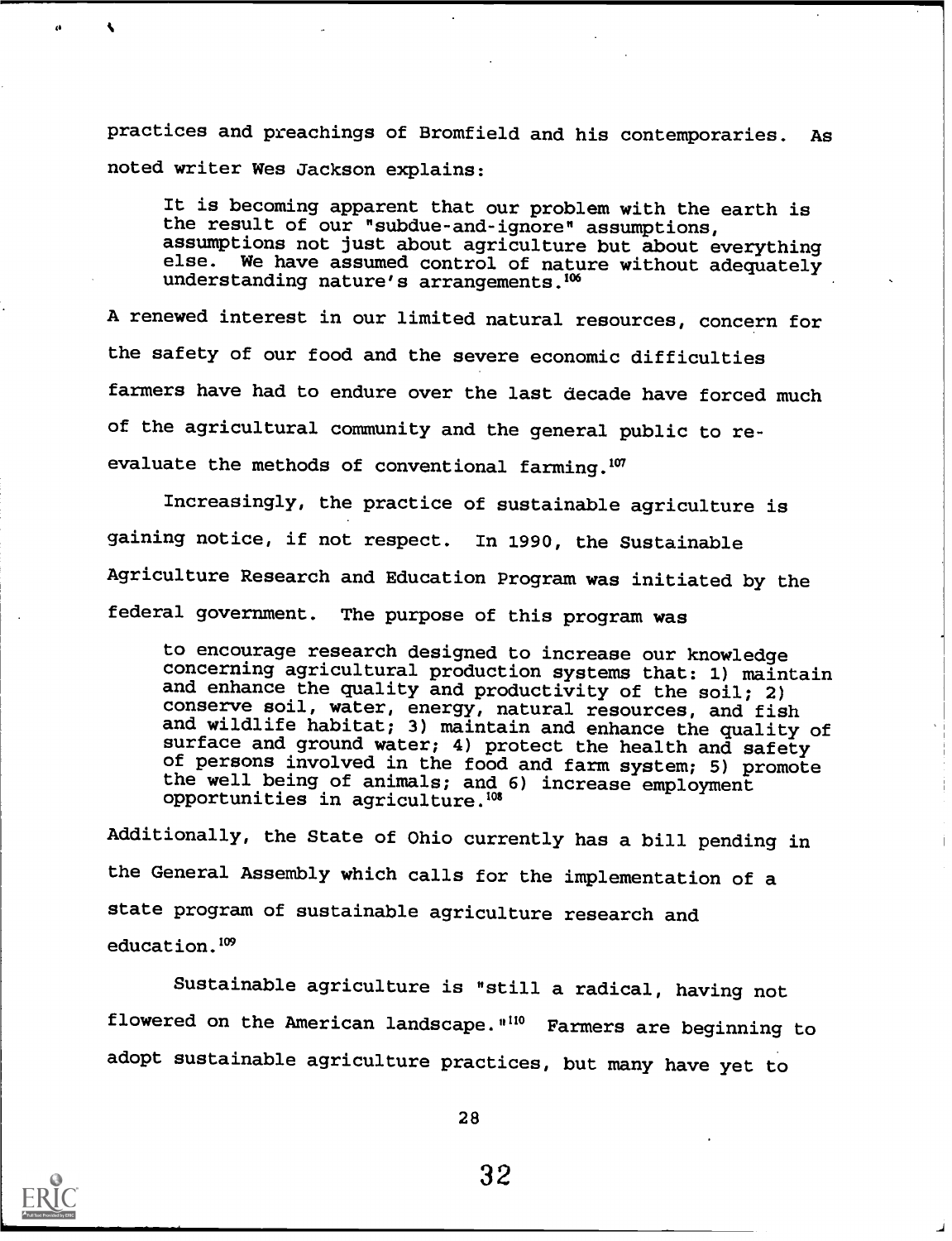overcome the lingering sociological barriers (the lack of sophistication and modernity oftentimes associated with the practice).<sup>111</sup> Sustainable agriculture does not require a return to the farming methods practiced before the Industrial Revolution and despite some who may think its methods simple, it is a highly complex system of farming. Sustainable agriculture "combines traditional conservation-minded farming techniques with modern technologies."112 As Bromfield had advocated and practiced, it calls for rotating crops, building up the soil, diversifying crops and livestock and controlling pests generally by natural means.<sup>113</sup> Sustainable agriculture also "emphasizes placespecific agriculture and an ethic of land stewardship that requires an intimate understanding of the particular piece of land being farmed.<sup>"114</sup> Similar to Bromfield's concept of the "good" and "bad" farmer, writer Wendell Berry explains:

Learning to farm is learning to farm  $\frac{1}{2}$  farm.<sup>115</sup> If the land is to be used well, the people who use it must know it well, must be highly motivated to use it well, must know how to use it well, must have time to use it well, and must be able to afford to use it well.<sup>116</sup>

The complexity of sustainable farming, therefore demands an educated farmer.

In 1990, Dr. Clive Edwards, Director of Ohio State University's Sustainable Agriculture Program, was asked by the Director of the Ohio Department of Agriculture to visit Malabar Farm and to offer his advice on how the farm could best practice the benign style of agriculture that Bromfield had advocated.

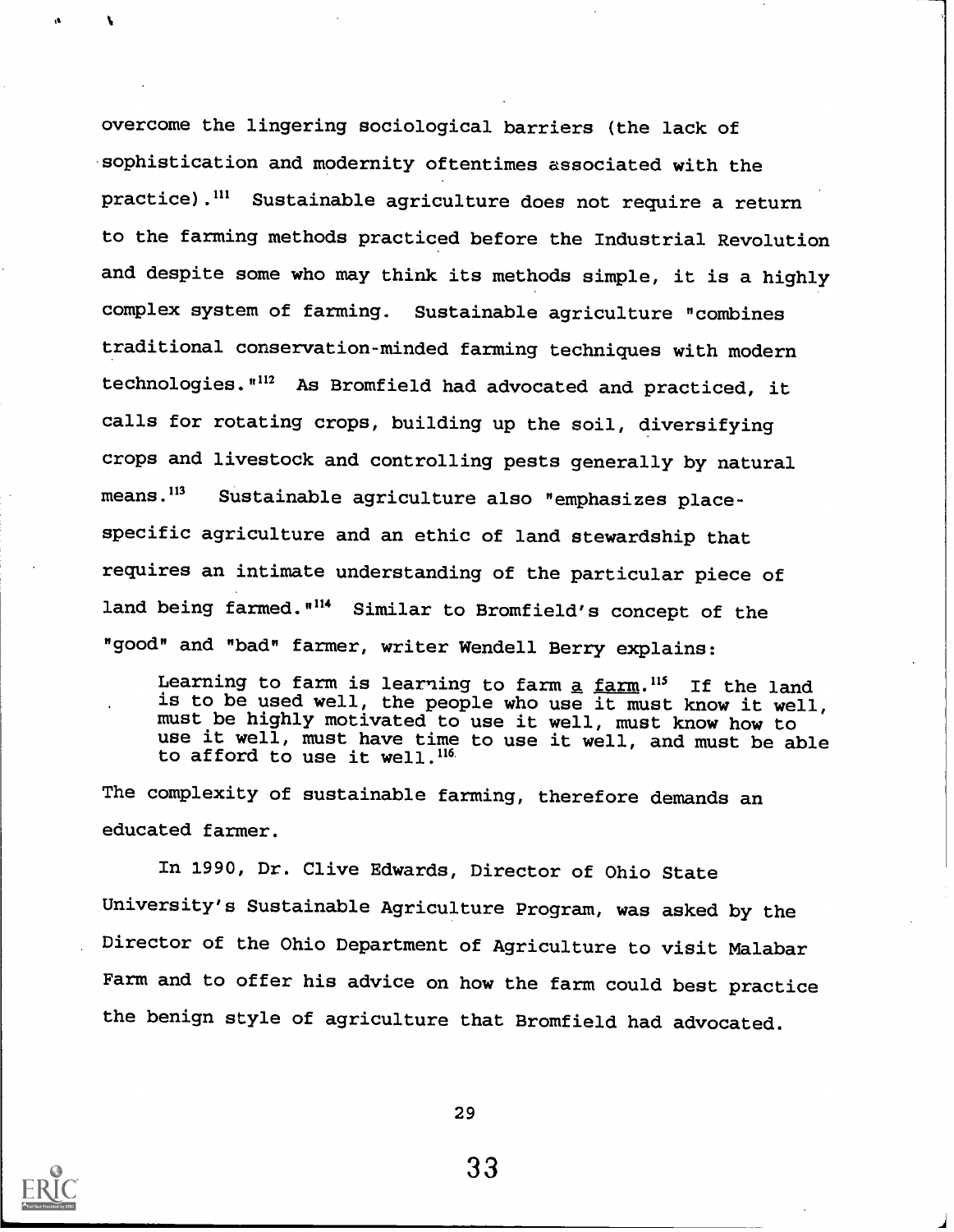During this visit, Edwards reviewed the Ecology Library collection.117 Most notably, he found that the 1,200 volume collection included a limited edition, fourteen-volume set of Charles Darwin writings dated 1872 and a twenty-volume set of The Writings of John Burroughs from the late nineteenth century and early twentieth century. Also included was a rare, complete series of the Friends of the Land's journal The Land. Edwards recognized that this valuable collection was going unused and unattended.<sup>118</sup> After his visit, Edwards presented a library renovation proposal to the Ohio Department of Natural Resources, hoping that the ODNR would be in a position to financially support the cataloging, preservation and development of the former ecology collection. But as much as the ODNR was enthusiastic about the proposal and supported the relocation of the collection to a safer location at Malabar Farm State Park, the department was unable to provide the necessary funds for the proposed project.<sup>119</sup>

During the following year, representatives of the Gund Foundation approached Edwards offering their assistance to the Ohio State University Sustainable Agriculture Program.<sup>120</sup> The George Gund Foundation provides financial support to various projects involving the arts, community development and environmental policy. As to environmental policy, the foundation is most interested in funding public education projects relating to the Great Lakes ecosystem.<sup>121</sup> By January 1992, the Sustainable Agriculture Program had submitted a proposal to the



30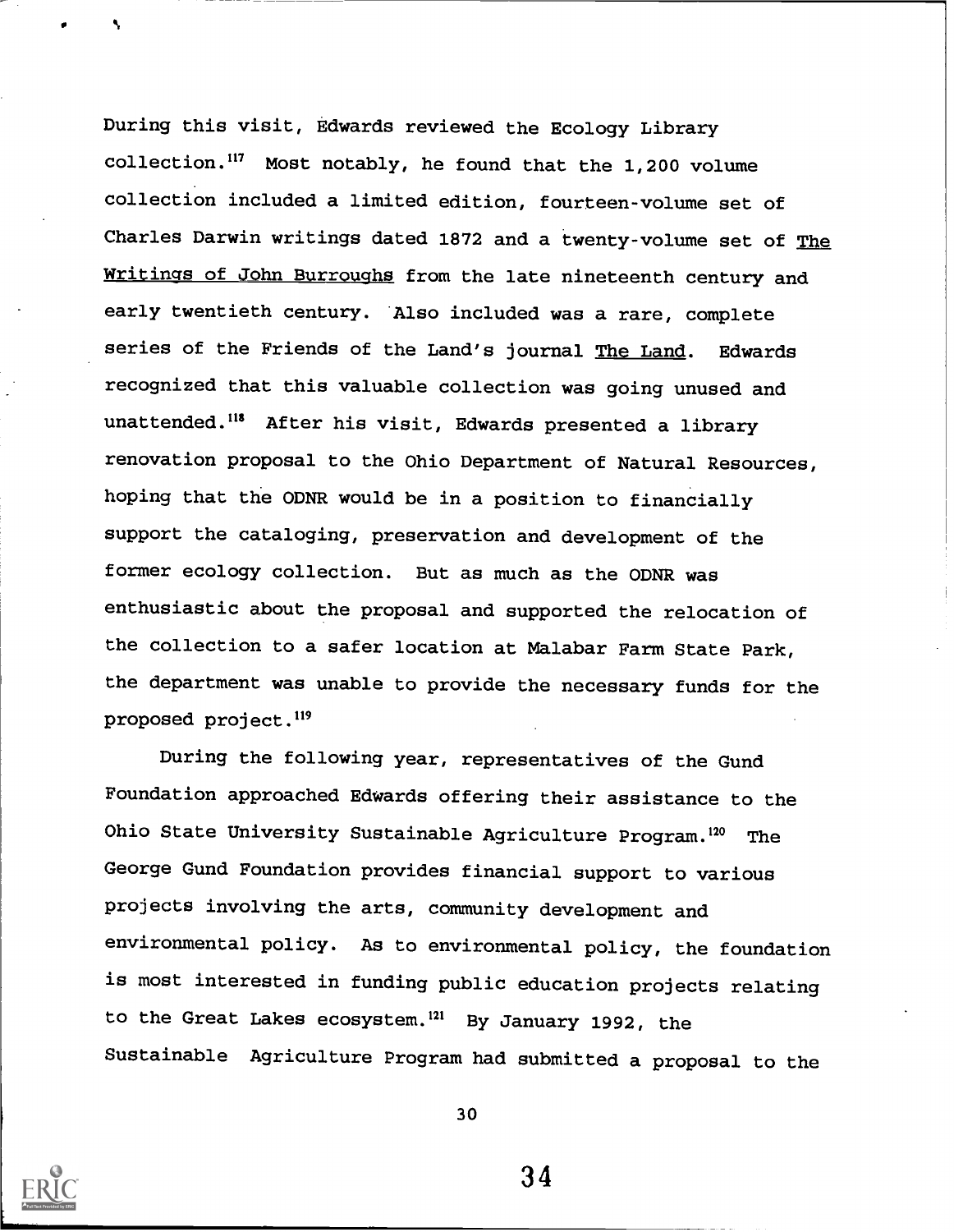Gund Foundation asking for financial assistance in preserving and restoring Bromfield's conservation and sustainable agriculture library. The collection, still the property of the State, would be managed by the Sustainable Agriculture Program. The Sustainable Agriculture Program perceived the proposed library to be a golden opportunity to make available to a growing number of farmers and researchers interested in alternative farming practices information which was not easily accessible to them.<sup>122</sup>

In response to the proposed project, numerous institutions and organizations, including Ohio State University's Agricultural Technical Institute, the Ohio Ecological Food and Farm Association and the magazine Ohio Farmer offered their support. The need for this library at Malabar Farm was justified by the fact that while interest in sustainable agriculture had grown at an increasing rate over the years, generally speaking, Ohio farmers' accessibility to information on sustainable agriculture had not grown.<sup>123</sup> In the end, George Gund Foundation Grant 92-100 provided \$36,700 for the project. At the same time, the Fanwood Foundation, a foundation established by the family of Hope Bromfield Stevens' husband, also announced that it would make a yearly grant of \$2,000 towards the Library.<sup>124</sup>

## The Sustainable Agriculture Library as Reality

Over the summer of 1992, the books and some of the pamphlets which had been a part of the Ecology Library were moved across the valley to a seven-room farmhouse on Malabar Farm State Park



it is a series of the series of the series of the series of the series of the series of the series of the series of the series of the series of the series of the series of the series of the series of the series of the seri

31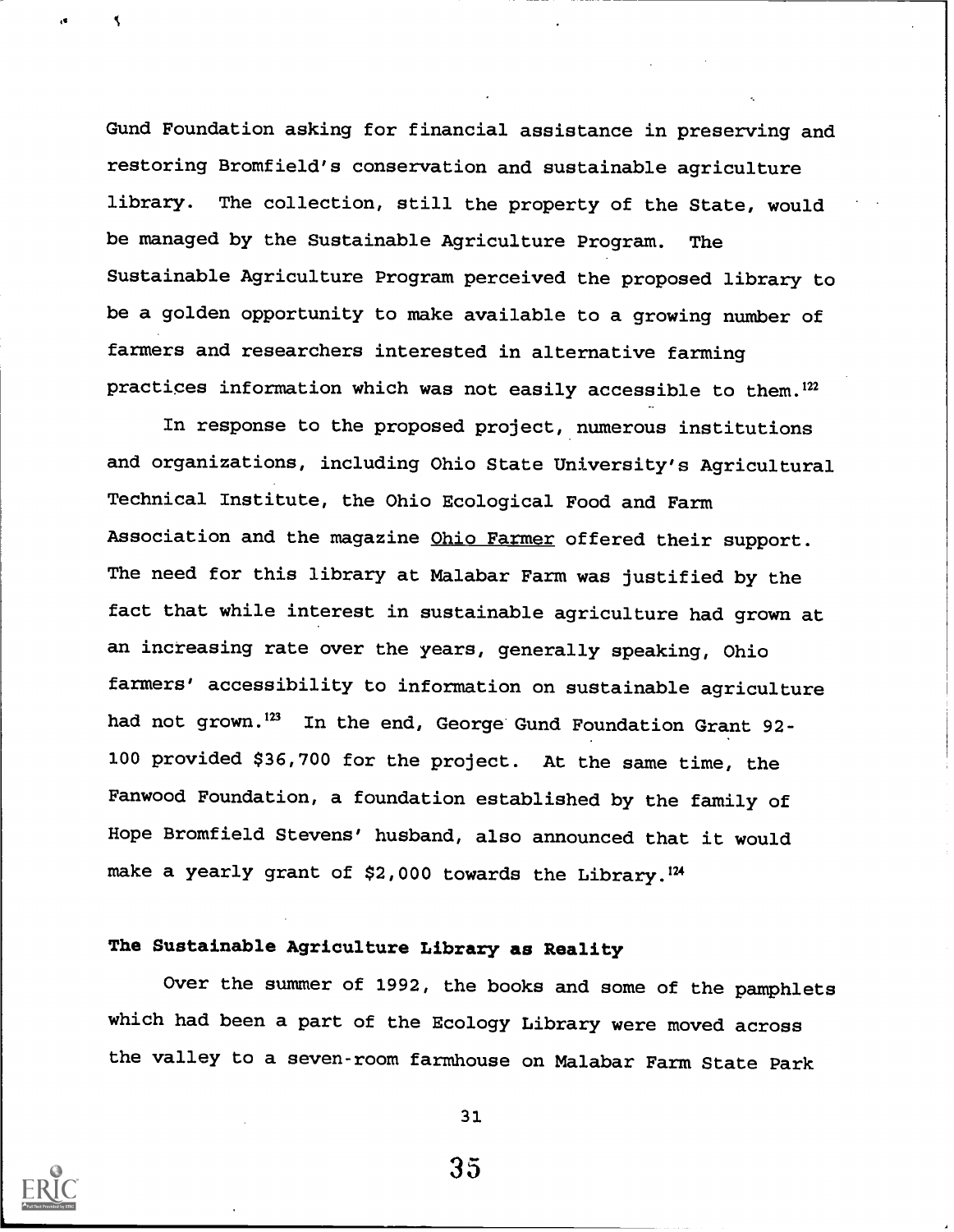property. The house was provided by the Ohio Department of Natural Resources and was to be used not only as the sustainable agriculture library, but also as an education center/museum. Andrew Ware, the original Ohio State University graduate research associate appointed to the project, and Scott Fletcher, who was a Park Naturalist at the time, were responsible for moving the collection from the Big House basement to the new location. Dr. Harry Campbell, Chief of Collection Maintenance at Ohio State University, provided his advice and assistance on the proper care and shelving of the collection for preservation purposes.<sup>125</sup> On September 27, 1992, the Louis Bromfield Sustainable Agriculture Library officially opened.

In January 1993, the Library was opened to the public on the weekends and by appointment at other times as a closed-reference library. A library advisory committee was formed in early 1993 to provide professional guidance on the development and maintenance of the Library. The seven member committee was mostly made up of librarians from local libraries, including Ohio State University and Kent State University. In August 1993, the journals which had remained in the Big House were moved to the Library.<sup>126</sup> Now only those books which had suffered severe water damage had not been relocated.

By September 1993, the entire collection had been catalogued on a computer.<sup>127</sup> This catalog included those books in the original card catalog created by the Friends of the Land and also contained catalog information on those books received



32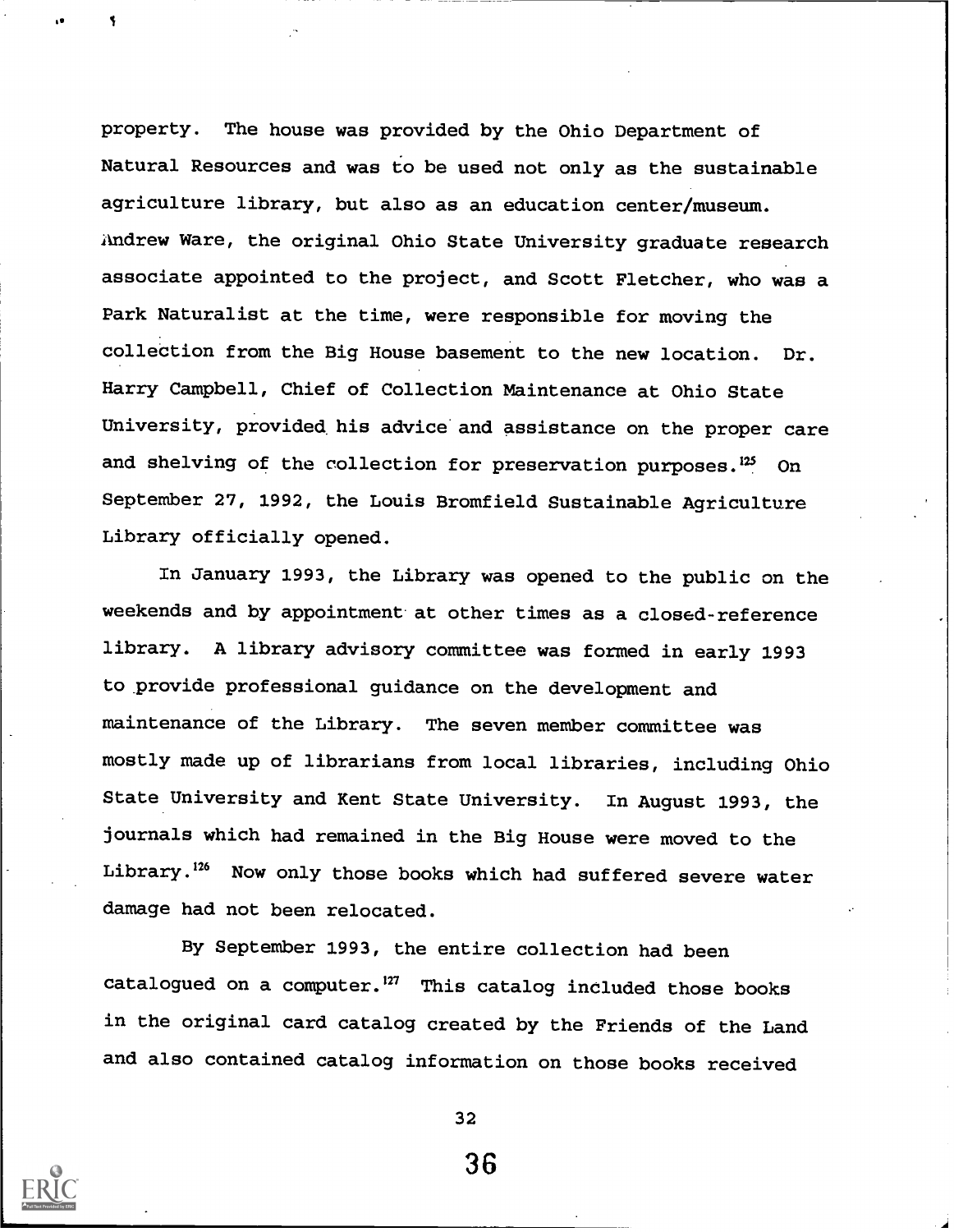subsequent to the original cataloguing. It is the hope of those involved with the Library, that the Library's collection will eventually become a part of the OhioLINK central catalog.128 OhioLINK is the statewide library and information network which links the major university and research libraries in Ohio. Participation in OhioLINK would most probably result in more exposure for the collection.

Because of the costs involved, the Library has never had a telephone, or, as necessarily follows, a modem. Obviously, the lack of a telephone greatly limits the services that can be rendered and prevents the Library from participating in OhioLINK and other online catalogs such as OCLC. The addition of a telephone could bring in new patrons from this rural community who may not otherwise be able to drive to the Library. Additionally, with a phone and a modem, the Library would be able to connect, through Internet, with SAN, the Sustainable Agriculture Network. SAN, a cooperative effort between land grant universities, private nonprofit groups, agribusinesses and extensions, was established in 1990 to "promote effective, decentralized communication about sustainable agriculture.  $n^{129}$ 

An original goal of the Sustainable Agriculture Program in its proposal to the Gund- Foundation was the establishment of an internship for students interested in library science.<sup>130</sup> Since its opening in 1992, however, the Library has been served by a Graduate Research Associate in the Sustainable Agriculture Program at Ohio State University. Without any formal training in



33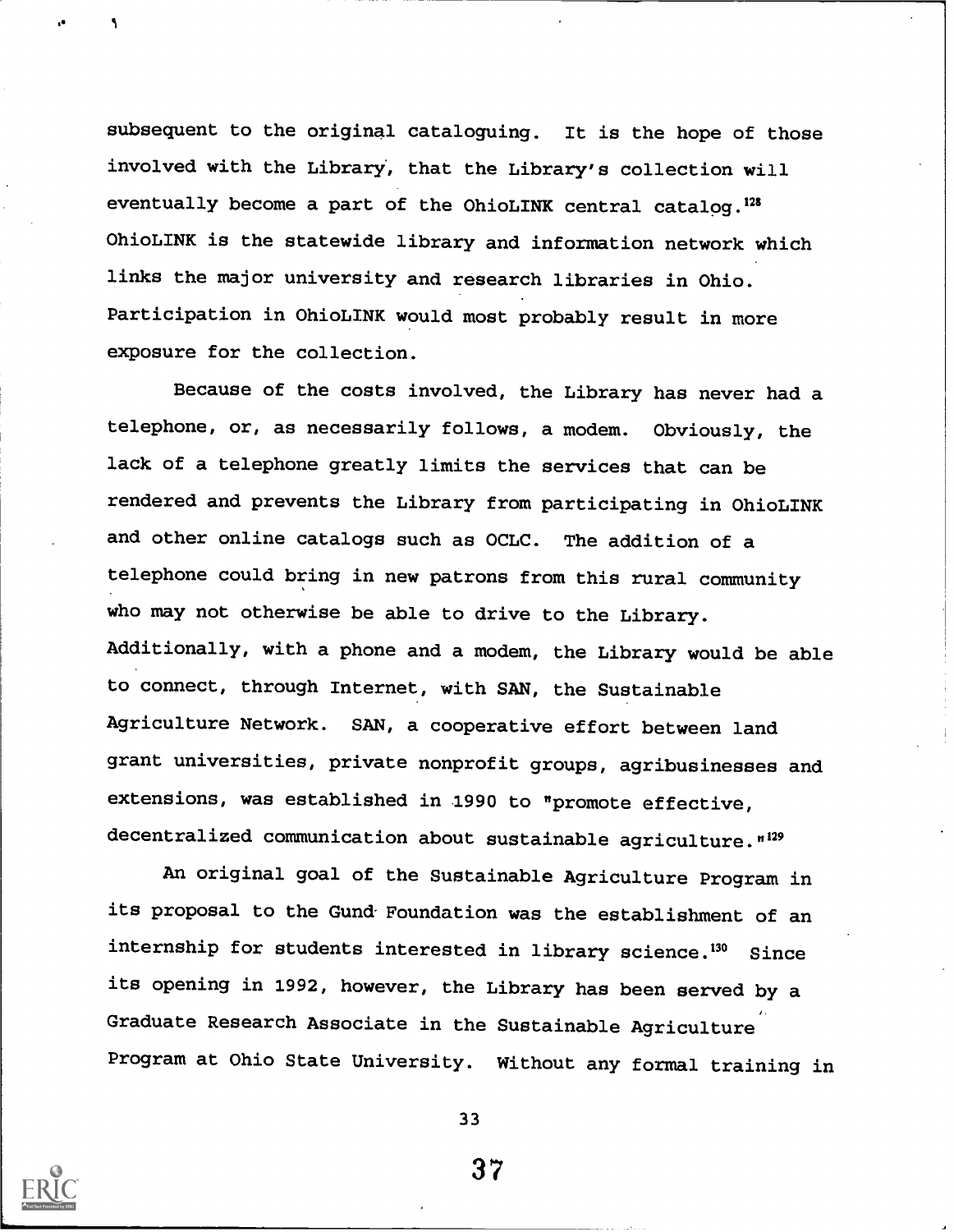library science, Andrew Ware and Meredith Wessells, the two Graduate Research Associates thus far, have acted as the "librarians" for the collection. With the assistance of the Library Advisory Committee, both Graduate Research Associates have successfully transformed this underused collection into an significant library. Those who have been involved in this project believe that if this library is to survive and grow, then the employment of a professional staff librarian would be desirable, if not necessary.<sup>131</sup> Due to the limited funding for this project, however, the hiring of a professional librarian at this time is not possible. If the popularity and demand for the Library does in fact increase, then librarians working on a volunteer basis may offer a temporary solution to the resultant understaffing problem until full financial support can be guaranteed.

Today, the mission of the Louis Bromfield Sustainable Agriculture Library is "to provide farmers, students and anyone interested in profitable, resource-conserving, socially acceptable farming methods with educational books, journals, magazines and videos for self-education.  $n^{132}$  The books and journals have once again been placed in their original Library of Congress classification order and comprise three rooms of the house. Since the Library opened, it has had over 1,500 visitors. Within its first year, the Library had received over five hundred donated books and brochures on varied subjects. In April 1994, approximately five hundred books and journals were donated by the



34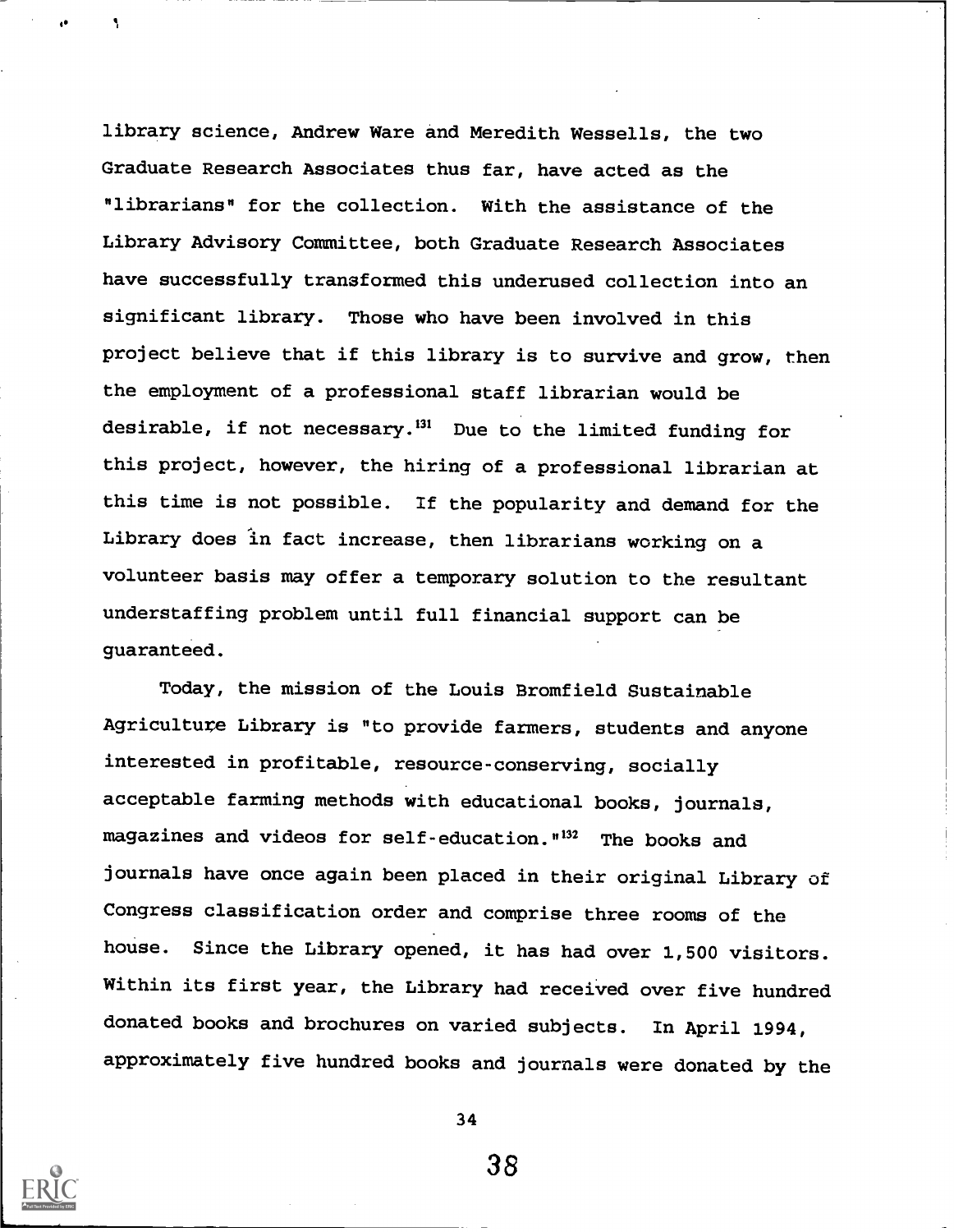widow of a Professor Emeritus of Agricultural Economics and Rural Sociology at Ohio State University. This donation will be housed at the Library as a special collection. The journals currently subscribed to include Stockman/Grass Farmer and New Farm.<sup>133</sup> The Library now has more than 2,000 volumes and fourteen videotapes.

As hoped, word is getting around about the services that the Library offers. Meredith Wessells, the current coordinator of the Library, has promoted the Library at sustainable agriculture farmers' meetings and at a North Central Region Sustainable Agriculture Conference. Wessells is also planning to present information about the Library at the next meeting of the Innovative Farmers of Ohio.<sup>134</sup>

Those individuals involved in the development of the Louis Bromfield Sustainable Library have recognized that education and information are the essential elements in the acceptance and practice of sustainable agriculture. Re-education must also occur. Agricultural colleges, extension agents and farmers are generally familiar with conventional farming practices. For sustainable agriculture to be developed effectively, the researcher, the extension agent and the farmer "must be viewed as team members who will learn from each other." In this regard, "educating the educators" is critical.<sup>135</sup>

Certainly, the realization of the importance of information and education in agriculture and conservation is nothing new. In 1949 when farmers could not put down their copies of Malabar



N

35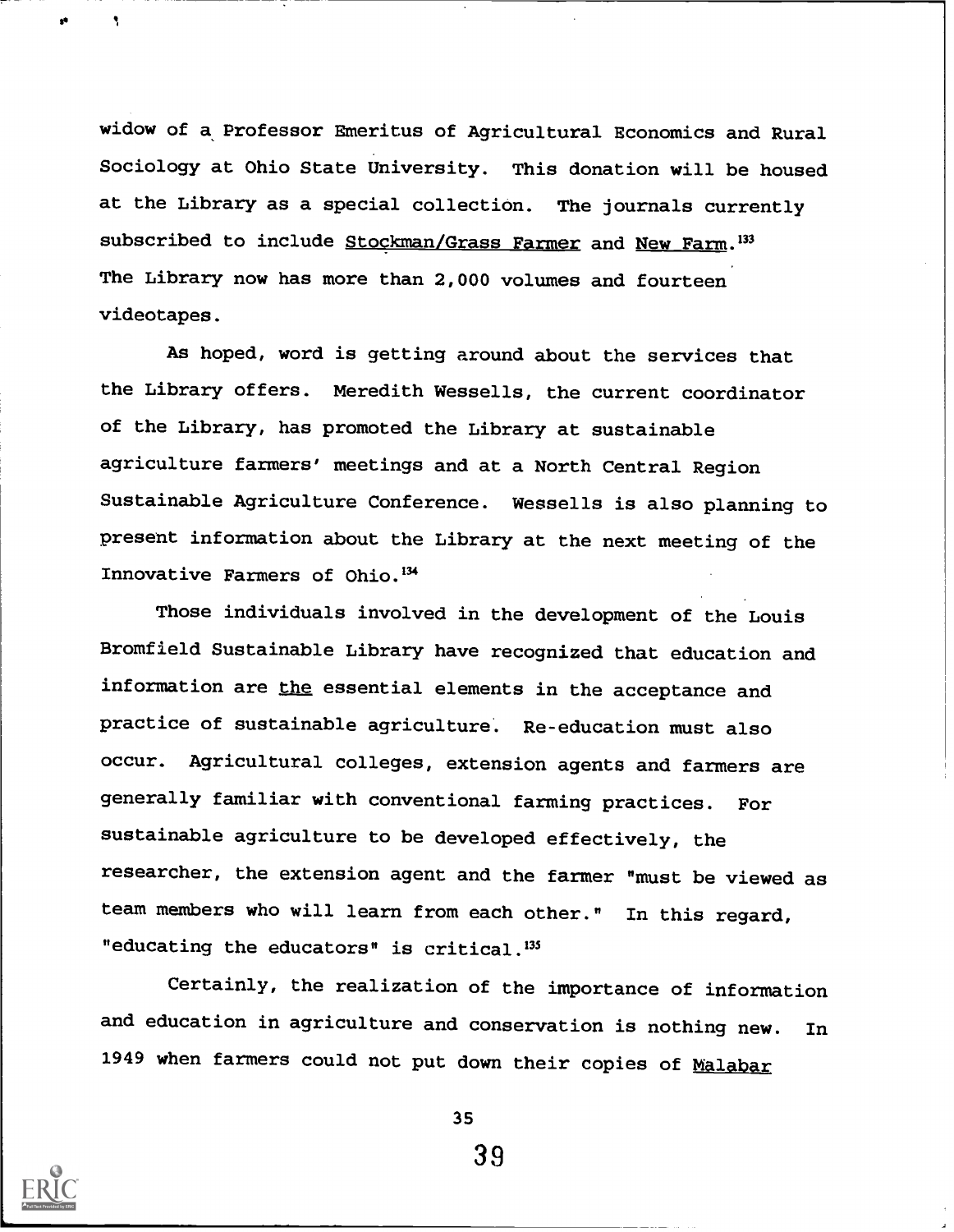Farm, farmers were insisting upon "books that will show me how to do things better around the farm" and "better local library service."<sup>136</sup> As Bromfield himself said, "perhaps the greatest and most serious task we have before us is the education of people everywhere to the realization and understanding of the principles of human ecology."<sup>137</sup> It should come as no surprise that soon after the Dust Bowl, conservationists realized that the best way to sensitize the public to the problems of the country was through education. In 1940, the Secretary of Agriculture for the United States Master Conservation Plan called for a continuing process of education. He wanted everyone, country and city folk alike, to understand the needs of the land.<sup>138</sup> And just as libraries, during the aftermath of the Dust Bowl, acted as "agencies for public enlightenment" about soil conservation, the Louis Bromfield Sustainable Agriculture Library does the same for sustainable agriculture.<sup>139</sup>

Despite the fact that Bromfield has been gone for nearly forty years, the Library allows his ideas and knowledge to endure. As Bromfield's daughter Ellen Bromfield Geld expressed in 1962:

It is the hope of the Louis Bromfield Ecological Center that those who so desire will come and walk over the land as they did in the past, and if they feel so inclined, read in the library the things Louis Bromfield would have said to them had he been there to greet them on the lawn.<sup>140</sup>

This is the essence of this Library. Bromfield, a great advocate of self-education, would be proud of his namesake Library. As the past has indicated, the viability of the Library will be



36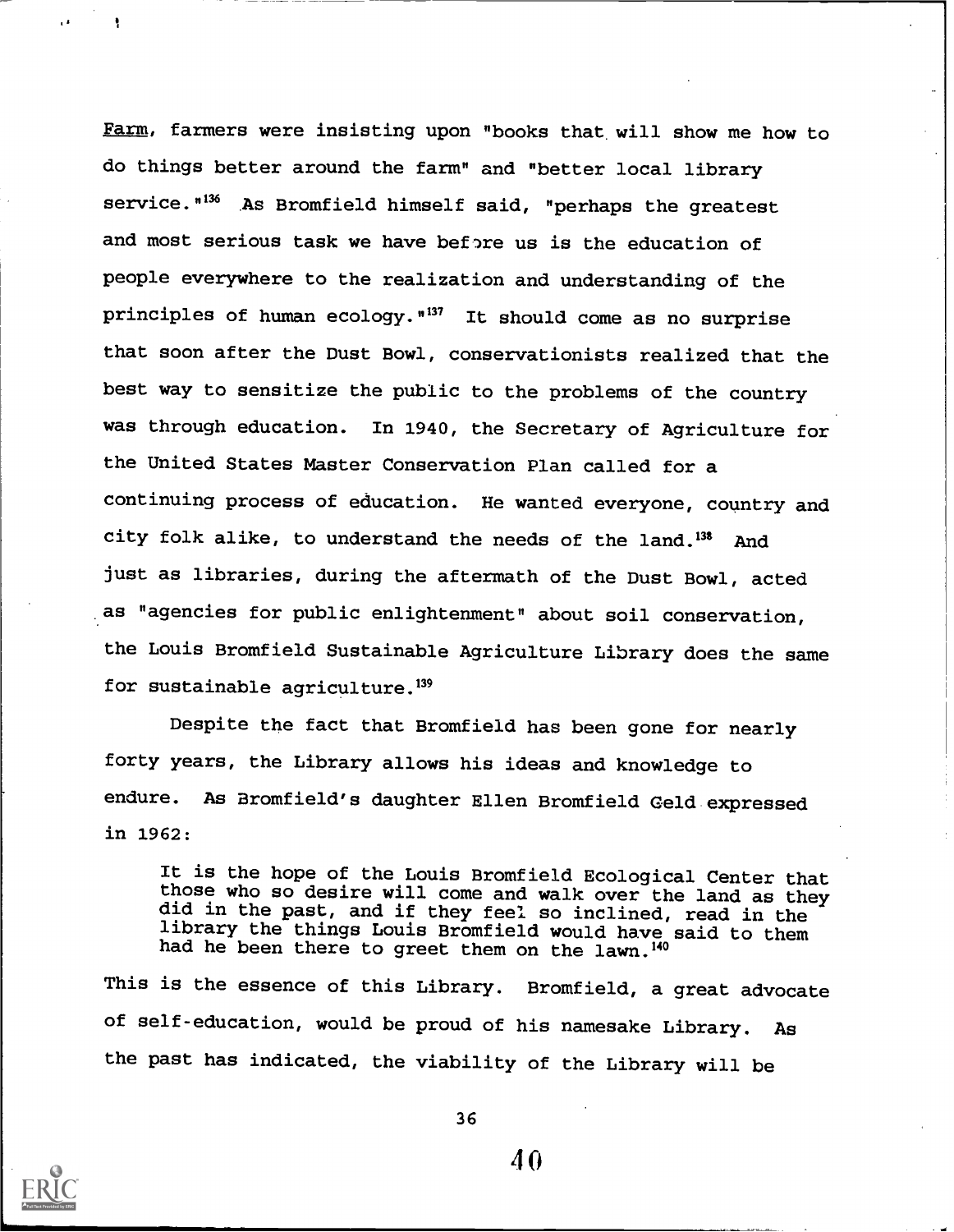directly dependent upon the viability of Malabar Farm as a center for agricultural education and information. Today, the Louis Bromfield Sustainable Agriculture Library provides a unique experience for the patron. The collection is not only useful for its information on the growing practice of sustainable agriculture, but also offers uncommon insight into the life and times of Bromfield and his contemporaries.



Ì.

2,7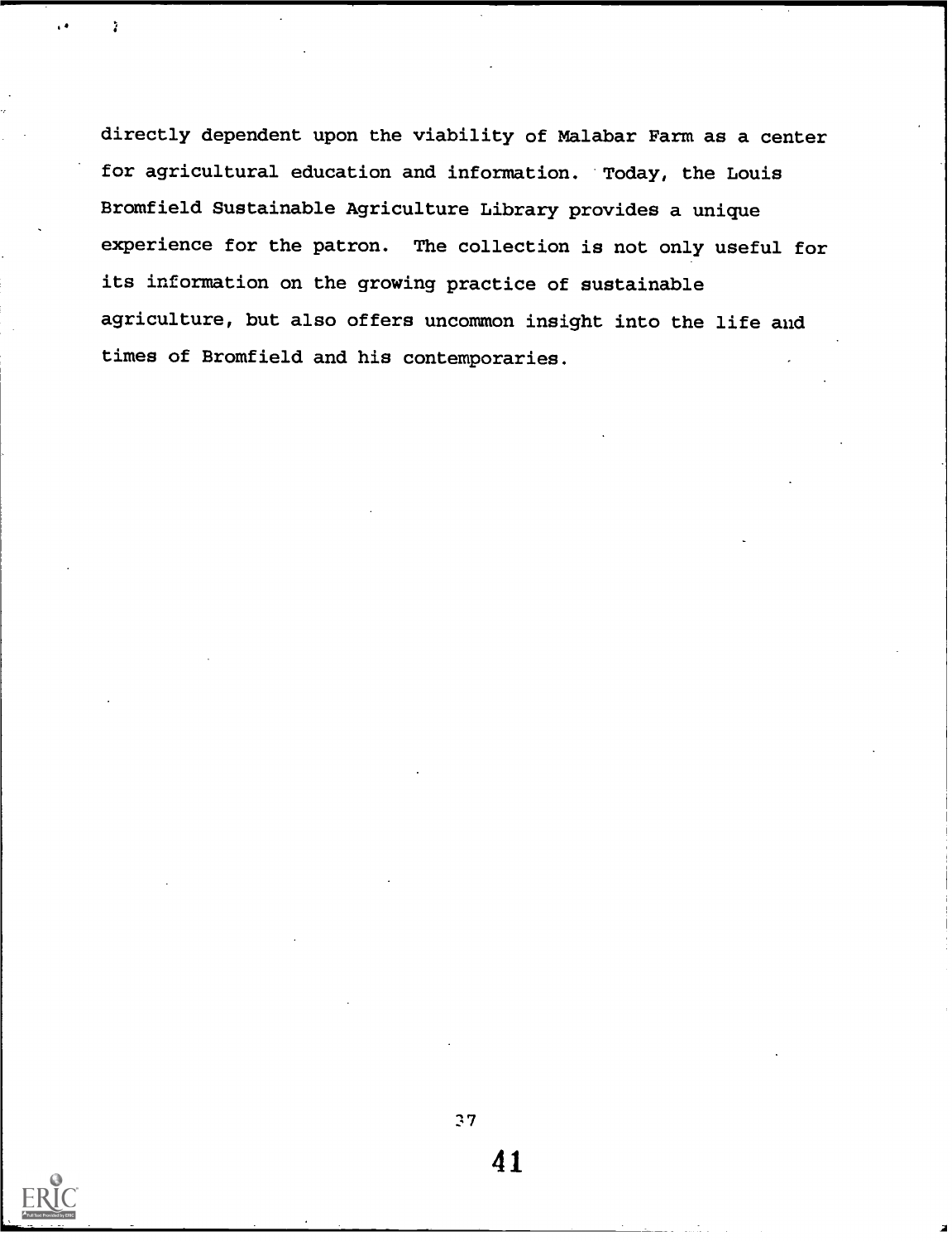#### ENDNOTES

1. Louis Bromfield Sustainable Agriculture Library Posting, n.d.

2. Louis Bromfield, Pleasant Valley (New York: Harper & Bros., 1945), 49.

3. David D. Anderson, Louis Bromfield, Twayne's United States Authors Series, no. 55 (New York: Twayne, 1964), 23-24.

4. Charles E. Little, ed., Louis Bromfield at Malabar (Baltimore: Johns Hopkins University Press, 1988), 236 and Carl D. Esbjornson, "Once and "uture Farming: Some Meditations on the Historical and Cultural .vcoots of Sustainable Agriculture in the United States, " Agriculture and Human Values 9 (Summer 1992): 26.

5. Bromfield, Pleasant Valley, 49.

6. Ibid.

 $\alpha = -1$ 

7. Anderson, Louis Bromfield, 24.

8. Ibid., 24-25 and "Louis Bromfield, Author, Is Dead," New York Times, 19 March 1956.

9. Anderson, Louis Bromfield, 15.

10. Bromfield, Pleasant Valley, 7-8.

11. Ellen Bromfield Geld, The Heritage: A Daughter's Memories of Louis Bromfield (New York: Harper & Bros., 1962), 1, 28.

12. Bromfield, Pleasant Valley, 8.

13. Ibid.

14. Ibid., 5.

15. Ibid., 8.

16. Ibid., 64.

17. Ibid., 107.

18. Mark Hoy, "The Most Famous Farm in America," Audubon Magazine, November 1989, 65.

19. Little, Louis Bromfield at Malabar, ix.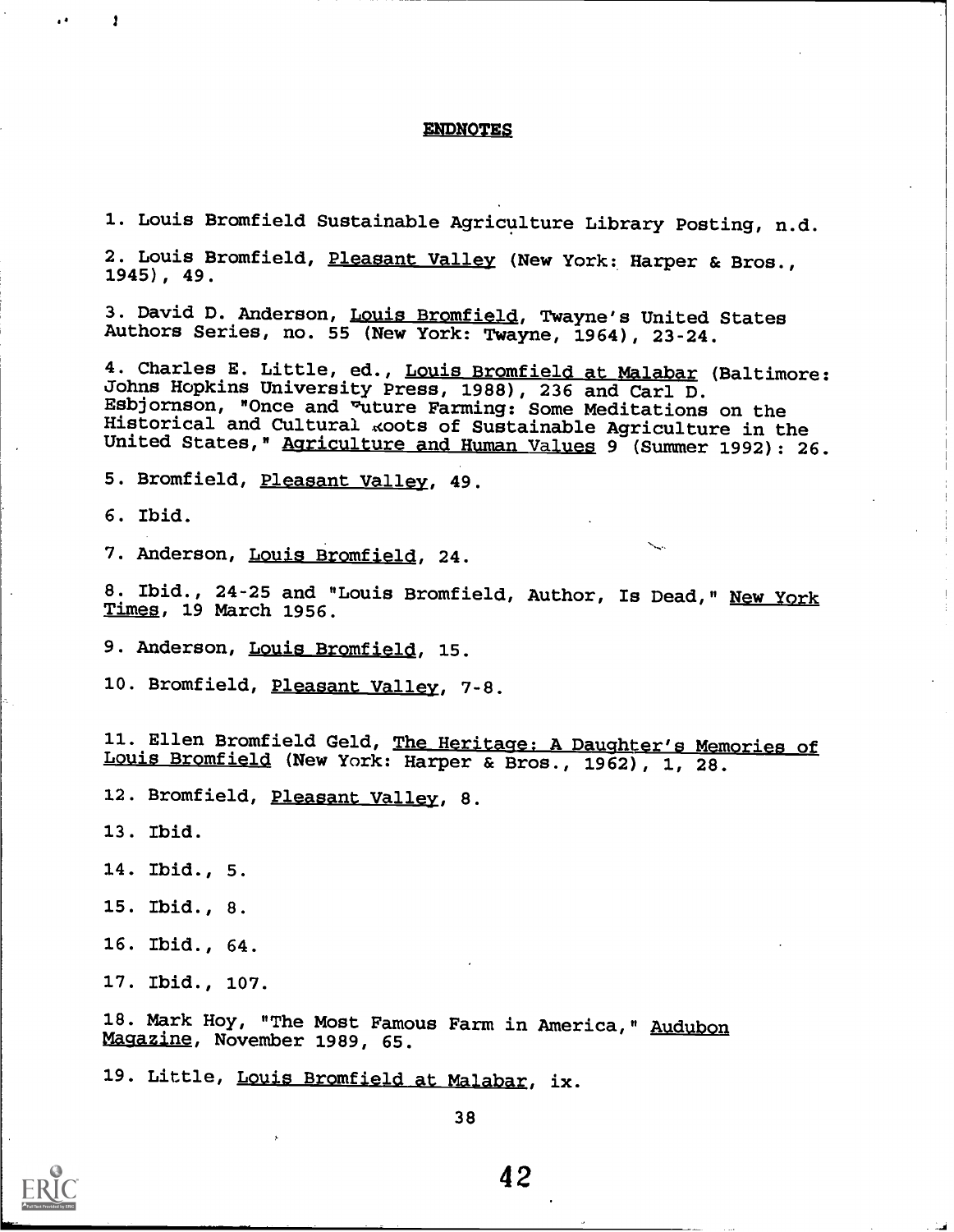20. "Louis Bromfield, Author, Is Dead, 19 March 1956.

21. Bromfield, Pleasant Valley, 66.

22. Russell Lord, The Care of the Earth: A History of Husbandry (New York: Thomas Nelson & Sons, 1962), 189.

23. Merrill D. Peterson, ed., Thomas Jefferson: A Reference Biography (New York: Charles Scribner's Sons, 1986), 385-391.

24. Ralph Cobey, telephone conversation with author, 10 June 1994.

25. Louis Bromfield, "The Task Before Us," Audubon Magazine, January-February 1953, 20.

26. Rexford Guy Tugwell, "Down to Earth," Current History 44 (July 1936): 34.

27. John T. Schlebecker, Whereby We Thrive: A History of American Farming. 1607-1972 (Ames, Iowa: Iowa State University Press, 1975), 65-66.

28. Tugwell, "Down to Earth," 35.

29. Russell Lord, "Behold Our Land," North American Review 246 (September 1938): 120.

30. Lord, "Behold Our Land," 133.

31. Hugh Hammond Bennett, "Our Vanishing Farm Lands," North American Review 228 (August 1929): 173.

32. Louis Bromfield, <u>The Farm</u> (New York: Harper & Bros., 1933),<br>271.

33. "Back-to-the-Farm Movement Born of City Unemployment," Business Week, 13 July 1932, 14.

34. Ibid.

35. Esbjornson, "Once and Future Farming," 22-26.

36. Ibid., 24.

37. H.H. Bennett, "This Is Your Land," Vital Speeches of the Day, 1 November 1939, 51.

38. Ibid., 51-54.

39. Ibid., 53.



 $\ddot{\phantom{a}}$ 

ł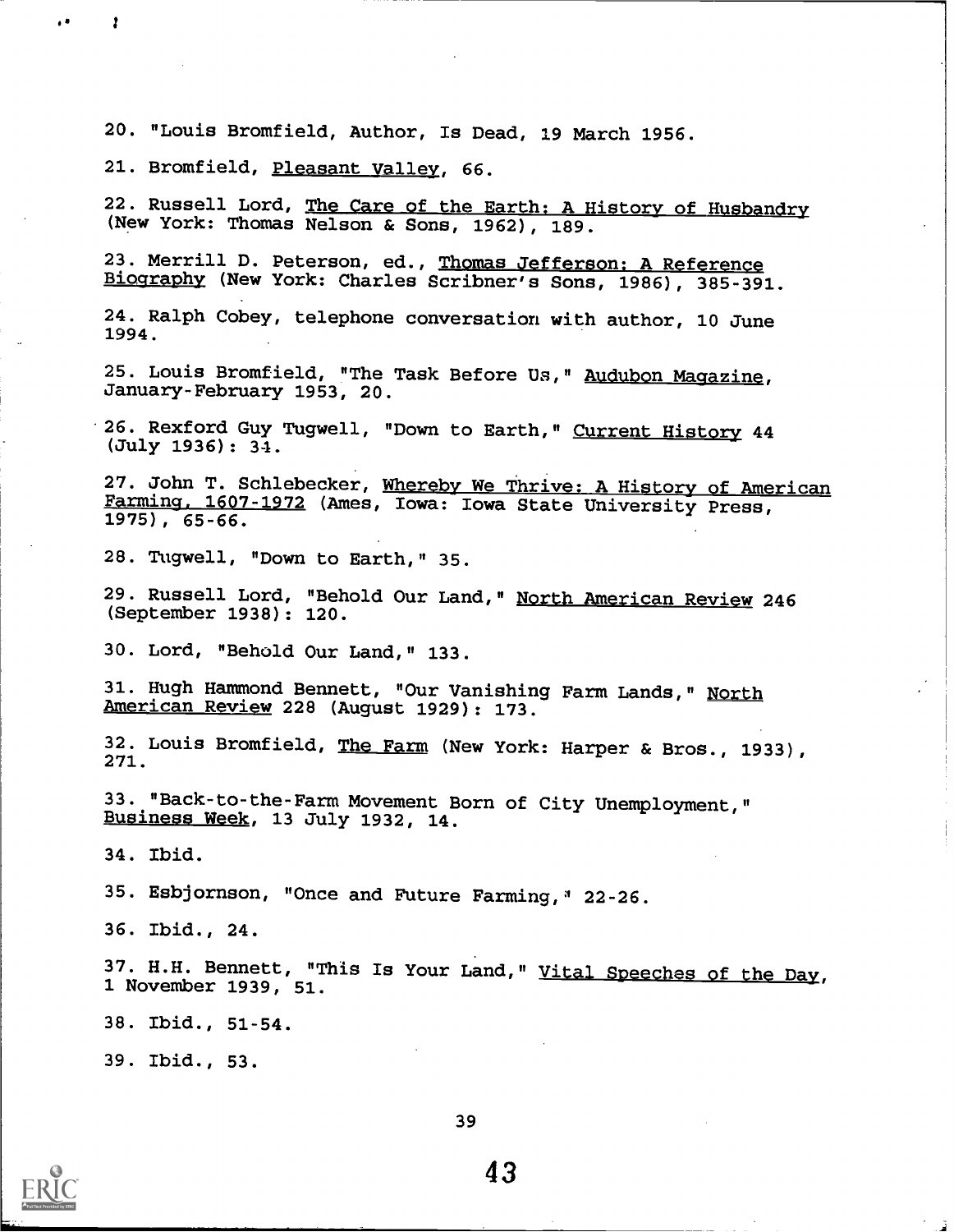40. Louis Bromfield, "Bromfield Condemns Food Woes," Columbug Dispatch, 17 February 1943.

41. "Deplores Farming Evils," Science News Letter, 3 July 1943, 6.

42. Louis Bromfield to Edward Condon, 2 January 1952; and Louis Bromfield to Chester and Ed (9-page letter), n.d.,Louis Bromfield Collection, Bromfield Learning Resources Center, Ohio State University, Mansfield, Ohio.

43. Henry Steele Commager, "Five Great Problems of the New Half-Century,<sup>"</sup> New York Times Magazine, 1 January 1950, 29.

44. Ibid. and Fairfield Osborn, "Crowded Off the Earth," Atlantic Monthly, March 1948, 23.

45. "Daughters Inherit Bromfield Estate," Columbus Dispatch, 27 March 1956.

46. Ibid.

 $\blacksquare$ 

47. "Bromfield Farm to Be Sold," <u>Columbus Dispatch</u>, 7 January 1957.

48. Louis Bromfield, Louis Bromfield: Malabar Farm (n.p.:Malabar Farm Products, 1953), [12].

49. Ibid.

50. "Bromfield Farm Will Become Experimental Ag Foundation," Associated Press, 16 March 1953.

51. Friends of the Land brochure (n.p., n.d.), 3.

52. Louis Bromfield, "Friends of the Land," Reader's Digest, January 1944, 63.

53. Friends of the Land brochure, 2; and Russell Lord and Kate Lord, eds., Forever the Land: A Country Chronicle and Anthology (New York: Harper & Bros., 1950), 68.

54. Bromfield, "Friends of the Land," 62.

55. Lord, Forever the Land, 70.

56. Dr. Jonathan Forman, "What's Ahead for Malabar?" Columbus Dispatch Magazine, 8 September 1957, 9.

57. Friends of the Land brochure, 6.

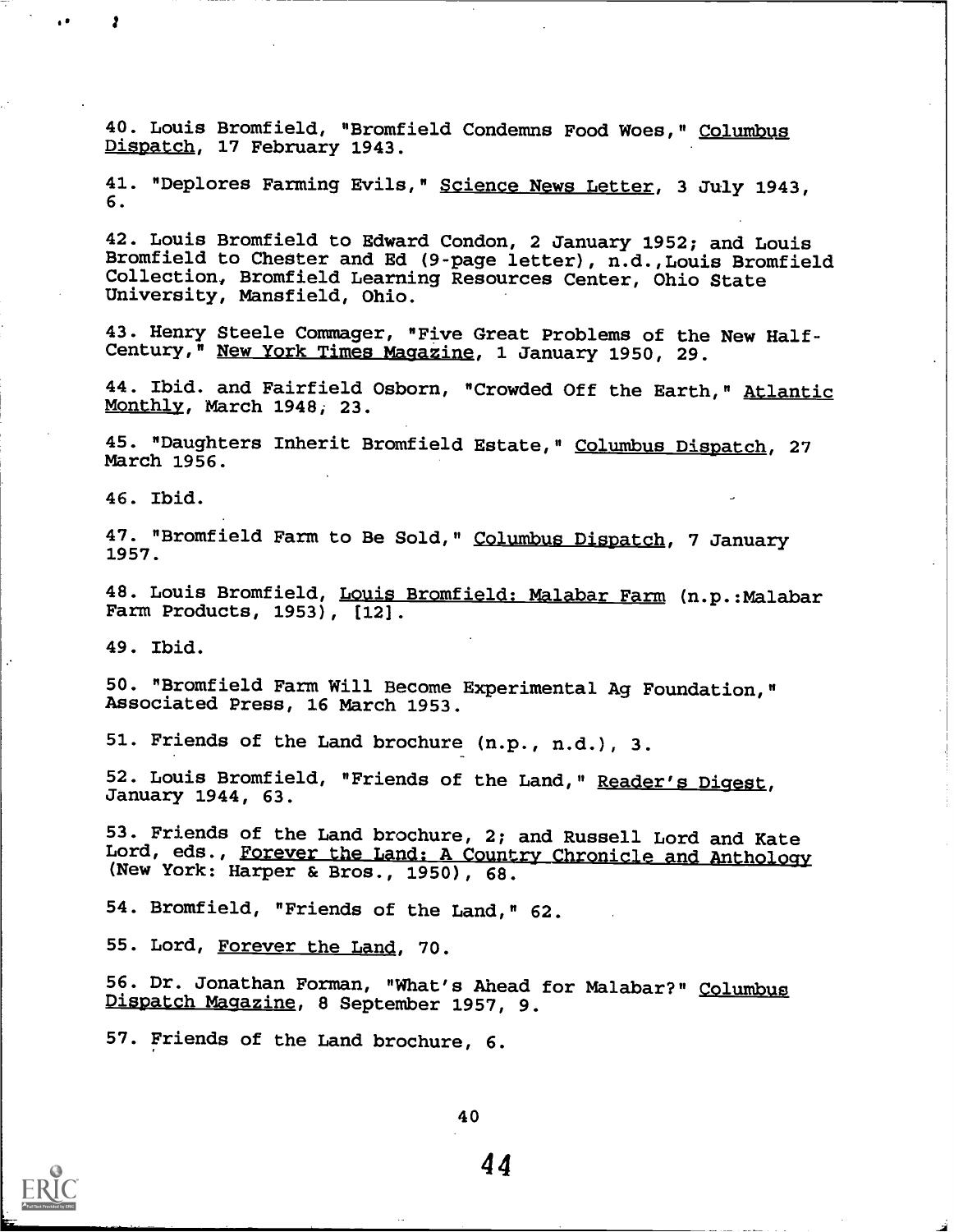58. "Words Dug from the Earth," Gannett News Service, 5 November 1989.

59. Dwight Boyer, "What's to Become of Malabar?" Cleveland Plain Dealer Pictorial Magazine, 26 August 1956, 20.

60. "Malabar Farm Research and Educational Institute, Proposed Project, First Draft," n.d., Friends of the Land Records, MSS 364, Ohio Historical Society, Columbus, Ohio, 1.

61. Ibid.

62. Ibid., 2.

63. Ibid., 5.

64. Ibid., 2.

65. "Bromfield Farm to Be Sold," Columbus Dispatch, 7 January 1957.

66. "Will Work of Bromfield Continue at Malabar?" Columbus Citizen-Journal, 8 January 1957.

67. "Friends of Land Will Seek to Buy Bromfield's Farm," Columbus Dispatch, 11 January 1957.

68. "Group Seeks Malabar for Farm Research," Columbus Dispatch, 23 January 1957.

69. Friends of the Land Malabar Farm Development Fund brochure, n.d.

70. Ibid.

71. Ibid.

72. Ibid.

73. "Sale 'Saves' Malabar; Farm Test to Go On, " Cleveland Plain Dealer, 11 May 1957.

74. "Suggested Copy for Harpers and Other Magazines," n.d., Friends of the Land Records, Columbus, Ohio.

75. Mary Bromfield, "The Writer I Live With," Atlantic Monthly, August 1950, 78.

76. Bromfield, The Farm, 56-57.

77. "Suggested Material from a Column by Drew Pearson", n.d., Friends of the Land Records, Columbus, Ohio.



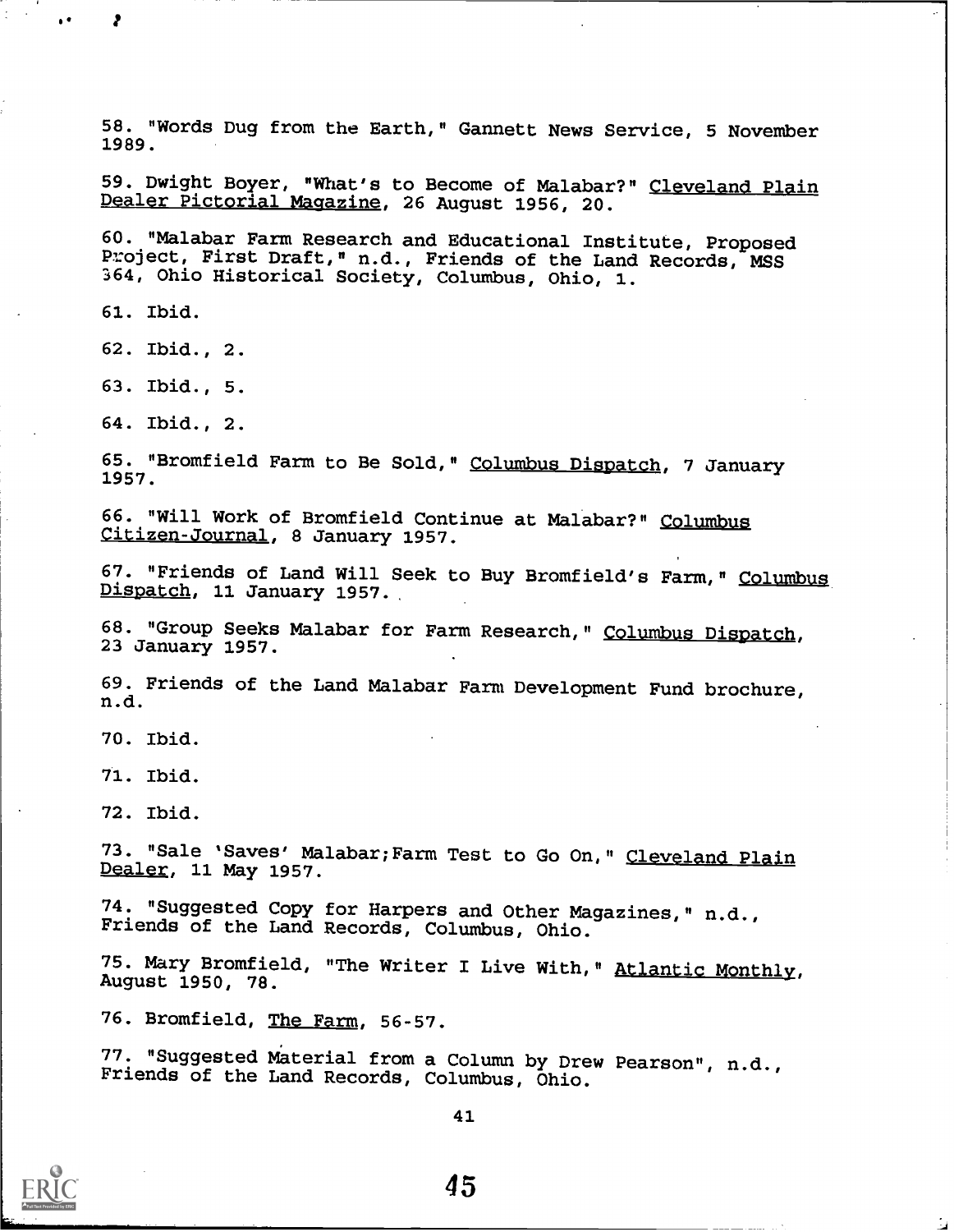78. "Chapman to Head Center at Malabar," Columbus Dispatch, 12 February 1958.

79. Jonathan Forman to Ralph [Cobey], 12 January 1958, Friends of the Land Records, Columbus, Ohio.

80. Jonathan Forman to Frierid Member, 15 August 1958, Friends of the Land Records, Columbus, Ohio.

81. Bromfield Ecological Institute Periodical Inventory, 4 March 1958, Louis Bromfield Collection, Bromfield Learning Resources Center, Ohio State University, Mansfield, Ohio.

82. Ollie [Fink] to Floyd B. Chapman, n.d., Louis Bromfield Collection, Mansfield, Ohio.

83. Forman to Friend Member, 15 August 1958.

84. Floyd Chapman to Jonathan Forman, 15 July 1958, Friends of the Land Records, Columbus, Ohio.

85. "Revamp Malabar Setup," Columbus Dispatch, 21 December 1958.

86. "Louis Bromfield Would Approve of Changes Effected at Malabar, " Mansfield News-Journal, 2 August 1959.

87. Malabar Farm Foundation Brochure, n.d.

88. Deborah M. Burek, ed., Encyclopedia of Associations 1991,<br>25th ed., vol. 1, pt. 1 (Detroit: Gale Research, 1990), 440.

89. Louis Bromfield Malabar Farm Foundation Report of Director, 1961, Louis Bromfield Collection, Mansfield, Ohio.

90. Robert G. Struble to Floyd B. Chapman, 25 January 1961, Louis Bromfield Collection, Mansfield, Ohio.

91. Invoice to Floyd B. Chapman, 11 February 1960, Louis Bromfield Collection, Mansfield, Ohio.

92. Louis Bromfield International School of Practical Agriculture brochure, n.d.

93. "Malabar--Love for Land," Wonderful World of Ohio, May 1966,

94. "Malabar Farm--Is It Going Under?" Akron Beacon Journal, 9<br>April 1972.

95. "Malabar Farm--Love for Land," May 1966, 14, 17.



ea

42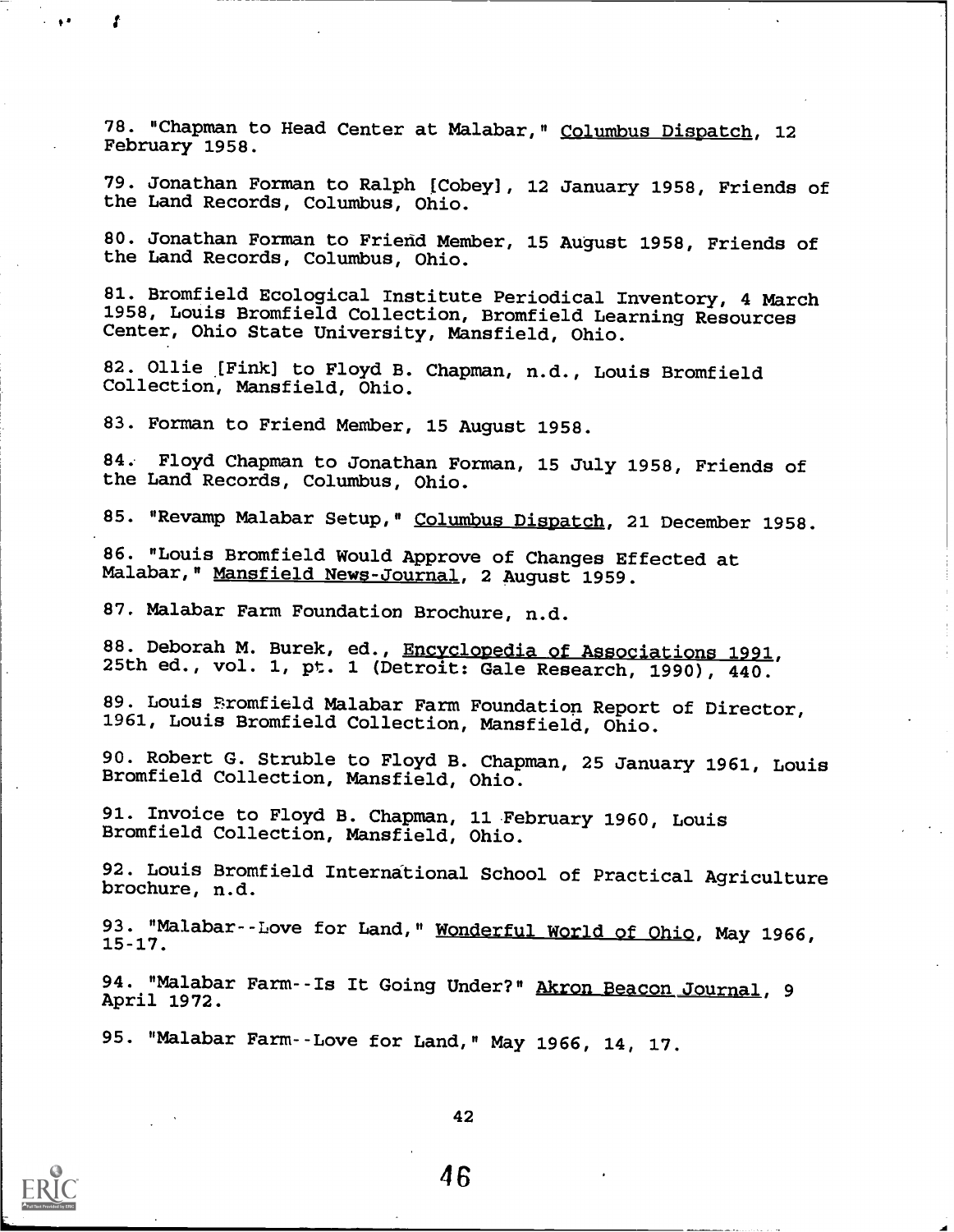96. "Task Force Proposes Malabar Become Ohio's Ecology Center," Columbus Citizen-Journal, 31 May 1971.

97. "Malabar Farm--Is It Going Under?" 9 April 1972.

98. "School Suggested at Malabar Farms," Columbus Citizen-Journal, 4 August 1972 and "Gilligan to Accept Deed to Malabar," Columbus Citizen-Journal, 12 August 1972.

99. Bromfield, Pleasant Valley, 82.

100. "Gilligan to Accept Deed to Malabar," 12 August 1972.

101. "School Suggested at Malabar. Farms," 4 August 1972.

102. "Author's Dream Gets a Second Chance," Cincinnati Post, 29 September 1973.

103. Carmen Hall, telephone conversation with author, 17 June 1994.

104. Sustainable Agriculture Program at the Ohio State University Brochure, September 1991, 2.

105. Louis Bromfield, "The Evangelist of 'Plowman's Folly'," Reader's Digest, December 1943, 38.

106. Wes Jackson, "Making Sustainable Agriculture Work," in Our Sustainable Table (San Francisco: North Point Press, 1990), 137.

107. G.W. Bird and John Ikerd, "Sustainable Agriculture: A Twenty-First-Century System," Annals of the American Academy of Political and Social Science 529 (September 1993): 93 and Paul B. Thompson, "The Varieties of Sustainability," Agriculture and Human Values 9 (Summer 1992): 12.

108. 7 U.S.C.A. s. 5801 (West Supp. 1994).

109. S.B. 45, 120th Gen. Assembly, 1993-1994, Ohio.

110. Esbjornsen, "Once and Future Farming," 21.

111. "Agriculture Weighs Cost of Progress," Gannett News Service, 24 March 1994.

112. John P. Reganold, Robert I. Papendick, and James F. Parr, "Sustainable Agriculture," Scientific American, June 1990, 115.

113. Ibid.

114. Ellen Levy, "Saving the Land," Nation, 16 October 1989, 418.

 $\bullet$ 

Ť

43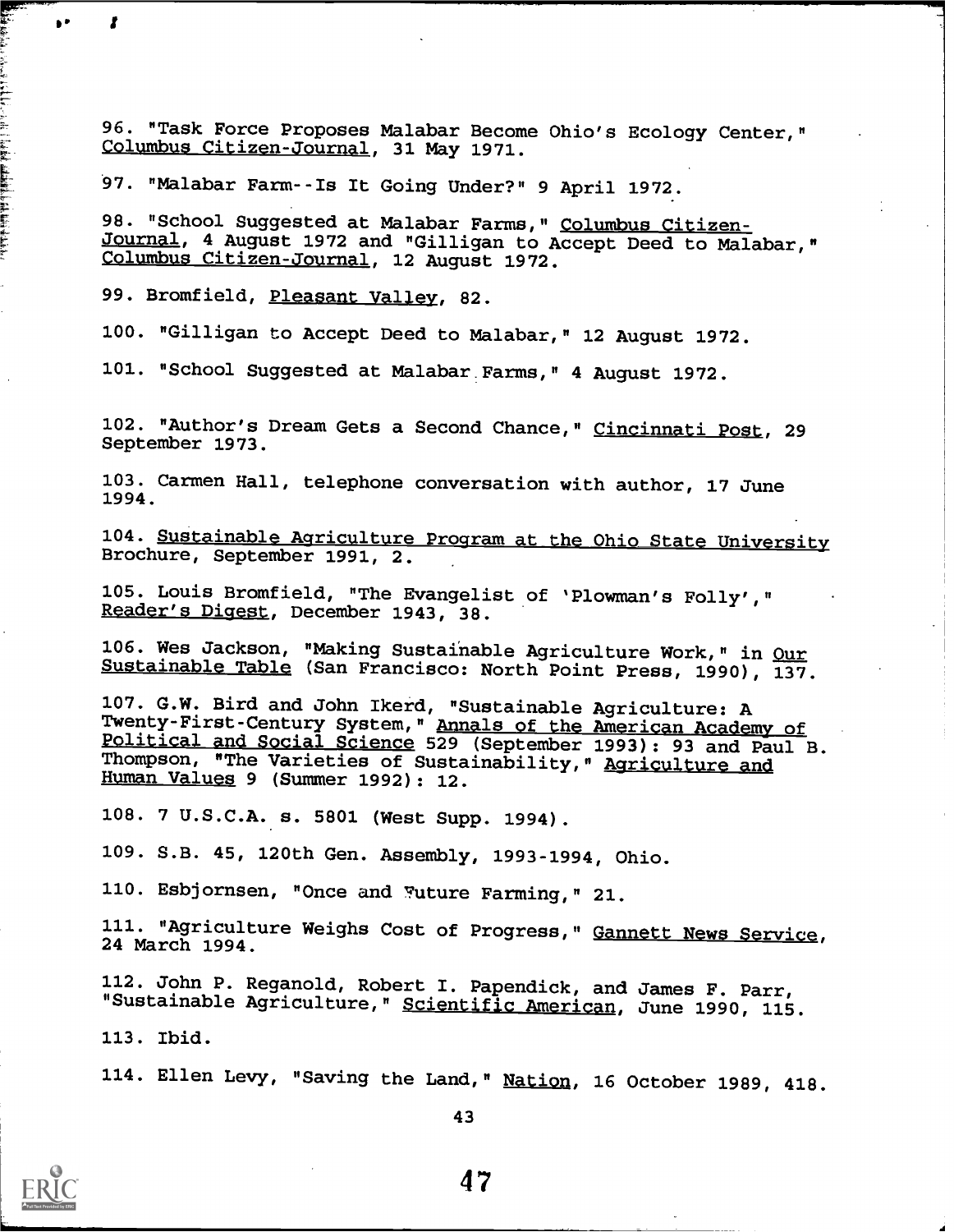115. Ibid.

 $\bullet$  '  $\bullet$  '  $\bullet$ 

116. Bird and Ikerd, "Sustainable Agriculture," 99.

117. A Proposal to Preserve and Restore the Conservation and Sustainable Agriculture Library of Louis Bromfield at Malabar Farm State Park, by Ohio State University Sustainable Agriculture Program, 15 January 1992, 2.

 $\lambda$ 

118. Dr. Clive Edwards, interview by author, Columbus, Ohio, 1 June 1994.

119. Proposal, 15 January 1992, 2.

120. Edwards, Columbus, Ohio, 1 June 1994.

121. Bohdan R. Romaniuk, ed., Foundation Reporter 1994, 25th ed. (Washington, D.C.: Taft Group, 1993), 549.

122. Proposal, 15 January 1992, 1-2.

123. Ibid., 4.

124. Hope Stevens to Andrew Ware, [ca. January 1992], [letter of support for Gund Foundation Grant].

125. Final Report for George Gund Foundation Grant 92-100, by Meredith Schindler Wessells, May 1994, 1.

126. Ibid., 2.

127. Ibid.

128. Meredith Wessells, interview by author, Lucas, Ohio, 14 May 1994; and Scott Fletcher, interview by author, Lucas, Ohio, 28 May 1994.

129. National Agricultural Library, The Sustainable Network Brochure, n.d.

130. Proposal, 15 January 1992, 9.

131. Wessells, Lucas, Ohio, 14 May 1994, and Fletcher, Lucas, Ohio, 28 May 1994.

132. Louis Bromfield Sustainable Agriculture Library Posting, n.d.

133. Final Report, May 1994, 2-3.

134. Ibid., 3.

44